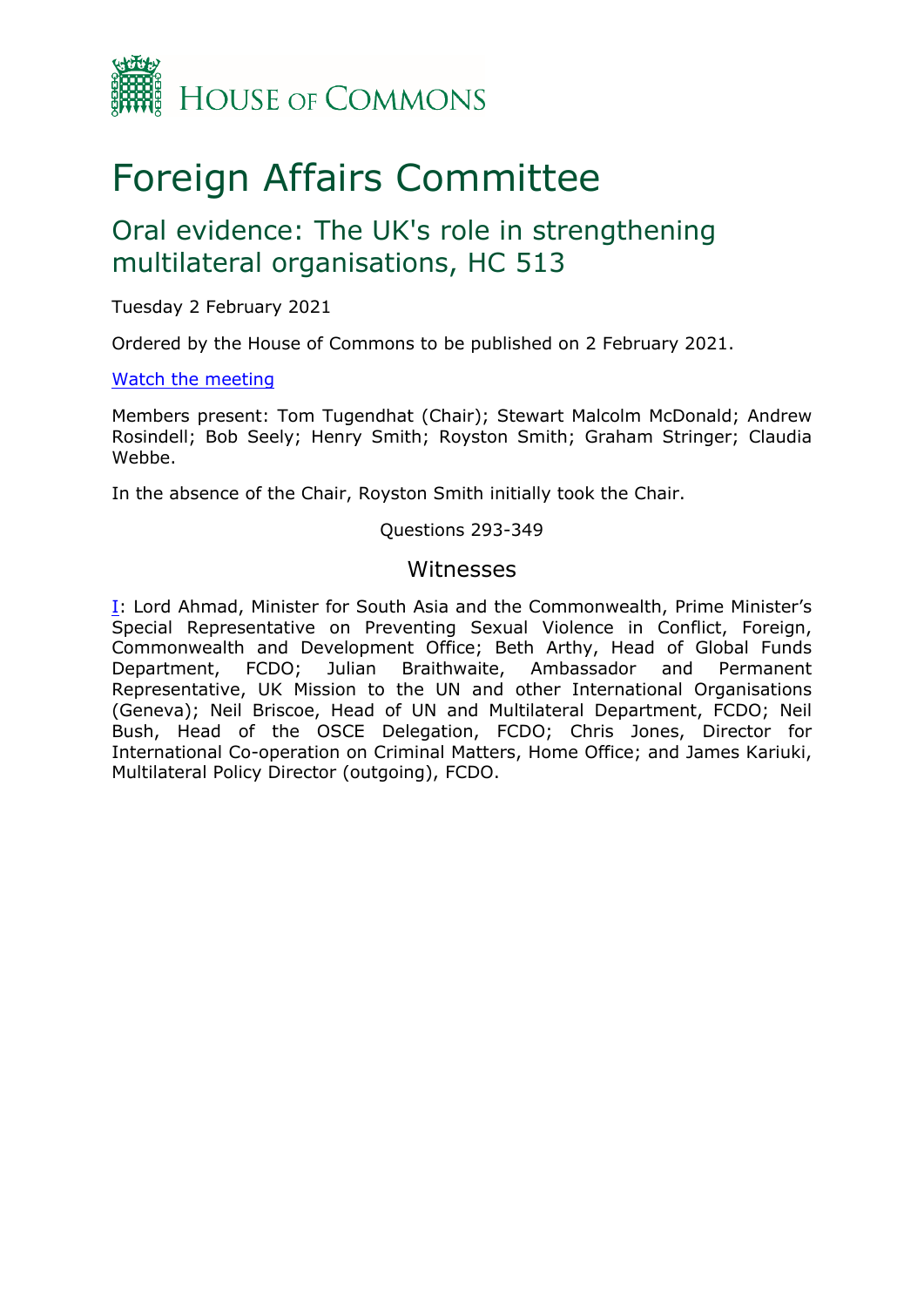

### <span id="page-1-0"></span>Examination of witnesses

Witnesses: Lord Ahmad, Beth Arthy, Julian Braithwaite, Neil Briscoe, Neil Bush, Chris Jones, and James Kariuki.

Q293 **Chair:** Welcome to today's session, Lord Ahmad of Wimbledon, James Kariuki and team. Would you please give us a quick, 30-second biography of yourselves? Nothing too long, but so that, for the recording, we all know who you are and what you do.

*Lord Ahmad:* My name is Tariq Ahmad, Lord Ahmad of Wimbledon. I am Minister of State at the Foreign, Commonwealth and Development Office, Minister for the Commonwealth, including the United Nations, and Minister for South Asia and human rights.

**James Kariuki:** I am James Kariuki. I am the multilateral policy director at the Foreign, Commonwealth and Development Office. For the past two and a half years, I've been responsible for UN policy, sanctions policy, human rights policy and our overall approach to the multilateral system.

**Chair:** You do have some other people with you, Lord Ahmad.

*Lord Ahmad:* I will ask them to introduce themselves in turn.

*Neil Briscoe:* Good afternoon. My name is Neil Briscoe. I'm the head of the United Nations and multilateral department inside the FCDO.

*Neil Bush:* Good afternoon. I am Neil Bush, the ambassador to the Organisation for Security and Co-operation in Europe in Vienna, and the head of delegation there.

**Chair:** Is that all?

*Julian Braithwaite:* I will introduce myself, if I may. I am Julian Braithwaite, the UK's ambassador and permanent representative in Geneva, so I cover the World Health Organisation, the World Trade Organisation and the Human Rights Council, for the purposes of this hearing.

*Chris Jones:* My name is Chris Jones. I'm the director for international cooperation on criminal matters in the Home Office.

**Beth Arthy:** Hello. I'm Beth Arthy. I'm based in Geneva, and I head up the FCDO's global funds.

**Chair:** Lord Ahmad, is that everyone?

*Lord Ahmad:* Yes, I think that's everyone. My apologies for the bell going off. I have diligently just voted in the first Division, so over to you.

Q294 **Chair:** Perfect timing. You're ready to give us your undivided attention. We're here to talk about multilateral organisations, and you have brought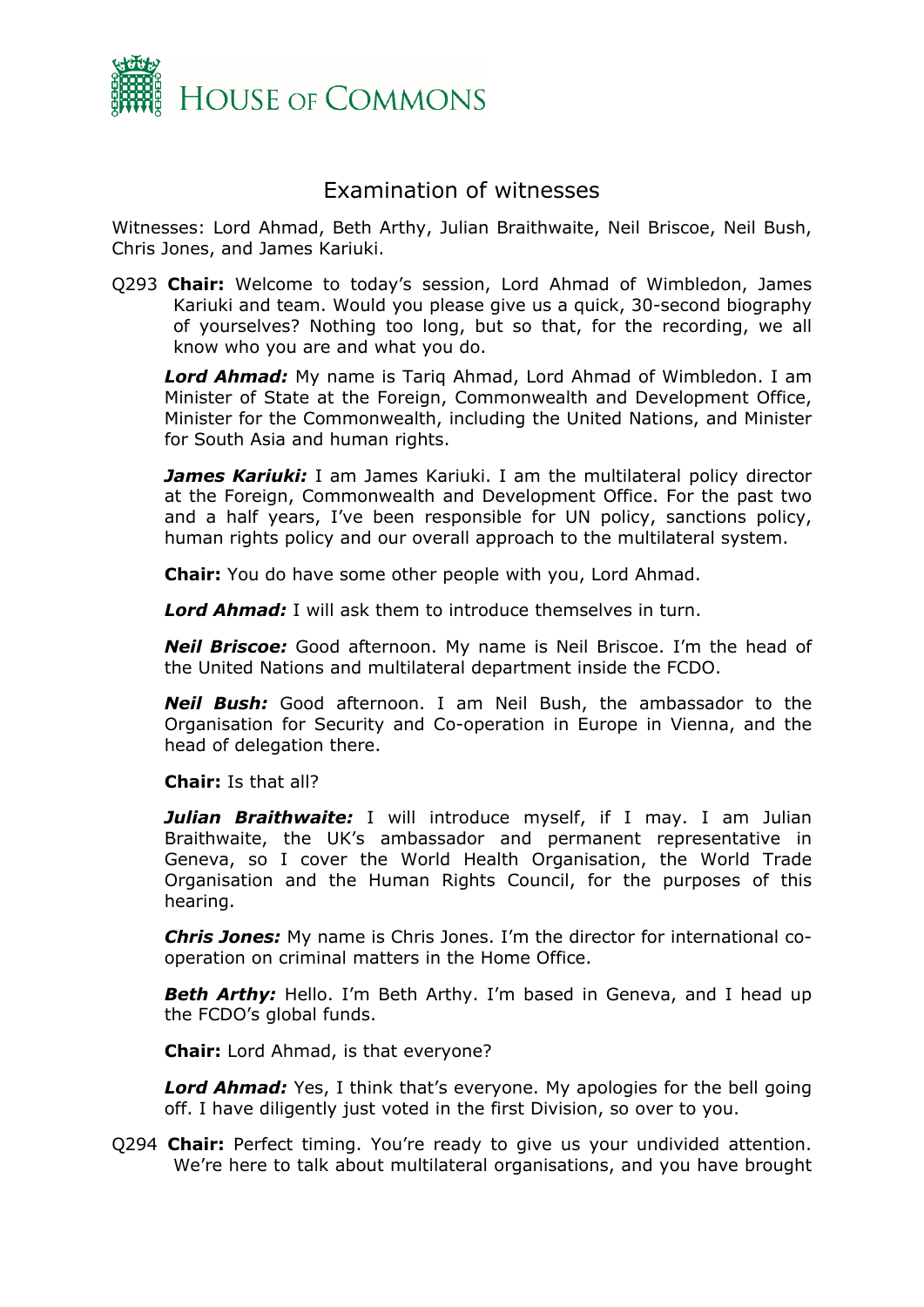

a cast of people who are well qualified to talk about that. Could we go straight in, if you don't mind? How does the FCDO track the geopolitical impact of particular authoritarian states across multilateral organisations?

**Lord Ahmad:** If I may, I will begin by saying that we are represented, as you have rightly said, by many officials, across different lead Departments, on the international stage, where the United Kingdom is well represented.

On your specific question about countering other states that seek to influence organisations, that is done through direct engagement, the people-to-people engagement we have as Ministers, and, in addition to that, through our teams on the ground, be that in Geneva, New York or elsewhere. We seek to ensure that we work with like-minded partners to ensure our priorities are reflected in the multilateral system.

And particularly this year, as we take on the presidency of the G7, as we are currently—on 1 February we became—the UN Security Council president for the month of February and, equally, as we plan towards COP26, we are very much focused on the key issues across the globe, whether that is the issues of fighting the covid-19 pandemic, or meeting the challenges of climate change or, indeed, the many other challenges we face.

As the current situation in Myanmar has illustrated, we are very proactive in our engagement and working with key partners in this respect. If there is a narrative to be met head-on, we do that, and ensure that our view and that of our like-minded partners is also reflected in the discussions that take place.

**Chair:** Does anyone want to add anything to that?

**Bob Seely:** I am very happy to come in, Royston, but I have just jumped on the call, so apologies for being a few minutes late. I am very happy to do so, but I apologise in advance if any of the angles that I am looking at have been answered. Do you want me to continue?

**Chair:** Do come in, Bob.

Q295 **Bob Seely:** Thanks, Royston, and thank you, Lord Ahmad, for being on the call. Specifically looking at question 1, about tracking China and Russia, I hear what you say about how we have our narrative—we counter, push back and so on—and we have a consistent line. But do you think that we have dropped the ball and may not have understood some of the international dynamics that are playing out in how China specifically, but also Russia, engages with these organisations, and is there anything that you think that we could be doing better? The only reason I ask that is that when we lose votes in all these big international organisations, that sometimes strikes us as a bit of a surprise, when maybe it shouldn't.

*Lord Ahmad:* Thank you for that, Bob. It's good to see you. First, I think what we need to do is engage wholeheartedly in international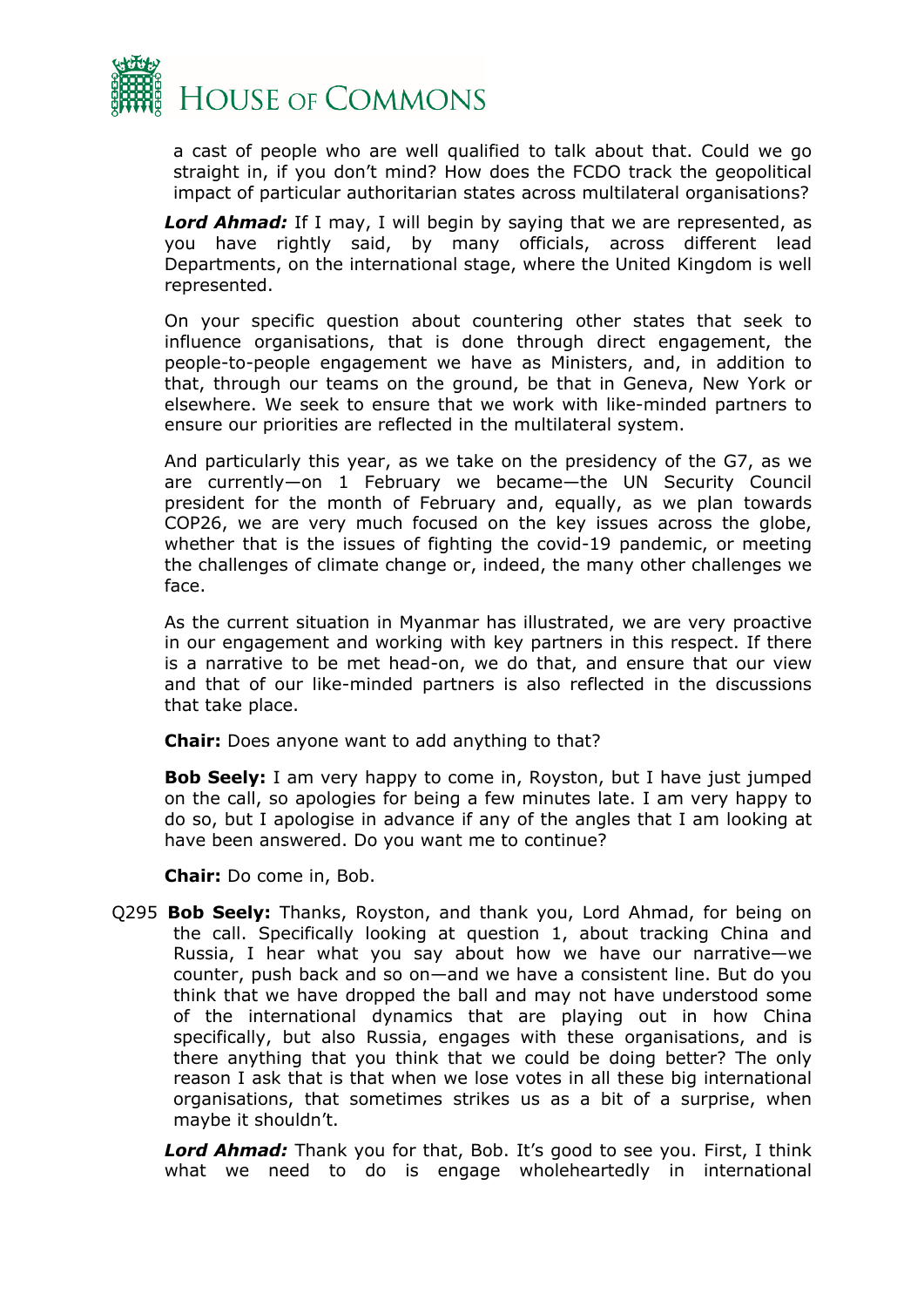

organisations. I will give you a practical example, which is very live, in relation to the issue of China; it is around Xinjiang, and it reflects my responsibility as Human Rights Minister.

Just a couple of years ago, very little was being said in multilateral forums, and at the Human Rights Council in particular, on the issue of China and the situation in Xinjiang. It is actually UK leadership through which we have seen a real increment in the numbers we have had supporting the UK statements around Xinjiang and the continued suppression of the Uyghur community. That has led to, in practical terms, if you look at just the figures from last year, during the Human Rights Council in September, to the UN Third Committee, which took place in New York, we saw the increment of 27 supporting countries going to 38 countries. I think that shows a steady increase and how we are building international relations in this respect. The converse of that is that we saw the Chinese, while they are very influential—I fully accept that—had numbers that started receding, I believe, from 54 to 47 around those same statements.

We have big challenges. China is particularly influential in the Islamic world, which we need to, again, engage with directly and bilaterally as well, to ensure that we continue to build our support in relation to human rights violations, among other issues—I am just talking specifically on that matter—to ensure that we do counter the influence. I don't agree that we have dropped the ball or taken our eye off the ball. It is a challenge in multilateral organisations, but we continue to work with key partners, including the new Biden Administration in the US, but equally with our partners across Europe and elsewhere, to ensure that our shared values system, whether that is in areas of human rights or elsewhere, prevails.

If I may, Bob, I will bring in Julian Braithwaite, who is our ambassador and permanent representative in Geneva, as he has been fully involved with the engagement in Geneva.

*Julian Braithwaite:* Thank you, Minister, and thank you, Chair. You are absolutely right. We have seen over the last few years, particularly since President Xi Jinping gave those speeches in Davos and in Geneva in January 2017, the Chinese implicit strategy becoming much more explicit. They had been building influence in the technical agencies within the multilateral system for some time, and that really became much more overt after January 2017. They started running to take over the leadership of many of these agencies.

The election of a Chinese national to the Food and Agriculture Organisation in Rome in the first round, defeating the French candidate, who had the whole of the EU backing her, was quite a wake-up call. The Americans had backed a different candidate. We managed to work very closely with the Trump Administration on this issue in Geneva in the run-up to the World Intellectual Property Organisation elections last year. China ran a candidate to take over the leadership of WIPO, which really was, in many ways, a step too far. We managed, with the US Administration, but also with others, including the Australians, the Europeans and a wider coalition,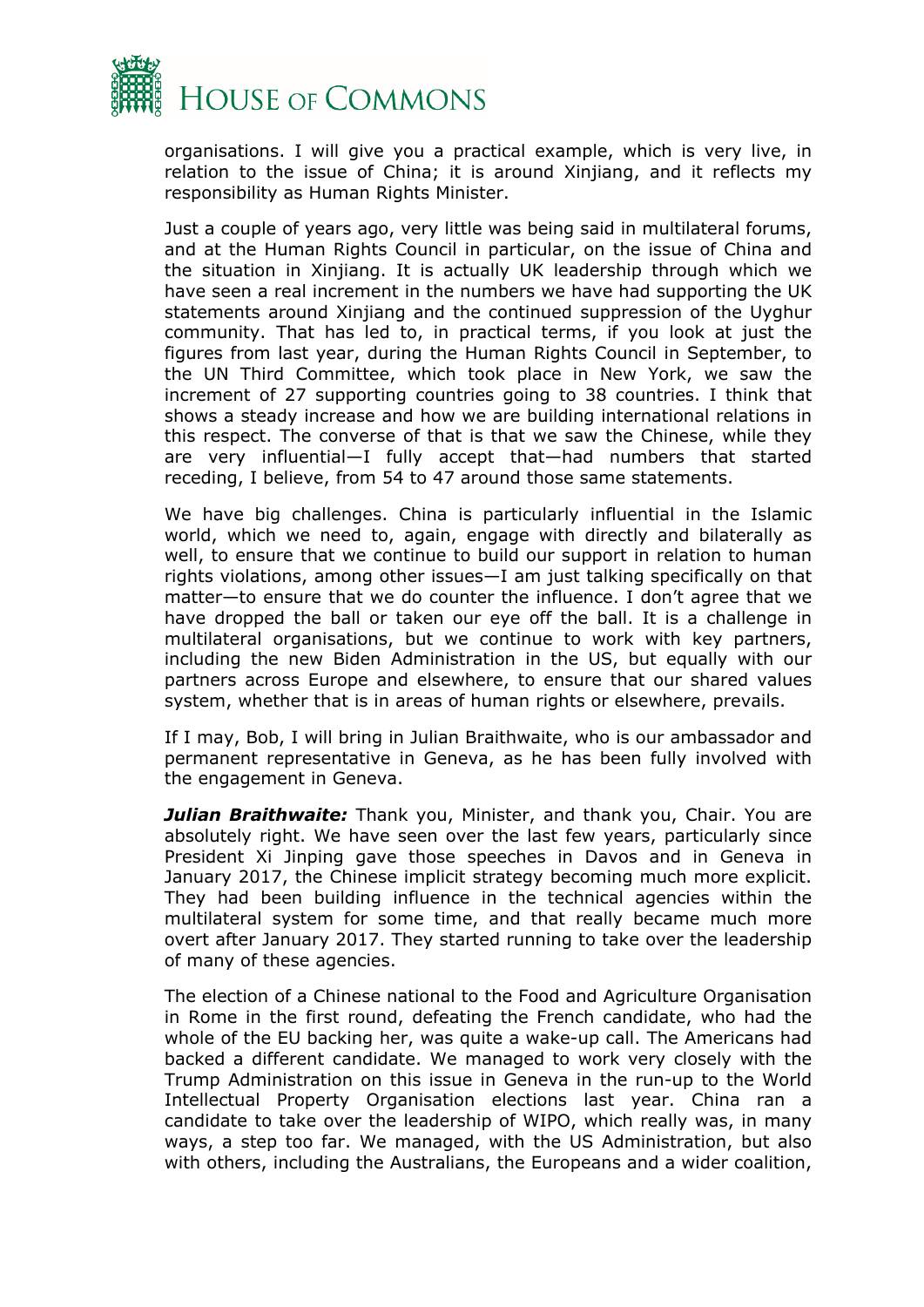

to get sufficient support for the Singaporean candidate to beat the heavily backed Chinese candidate.

It can work, but we have to work together, and it only works, really, if we can also all work with the Americans. The absence of American leadership over the last few years in the multilateral system has opened up a space, which China has filled—much more so than Russia, but we can talk about that separately.

Q296 **Bob Seely:** What you both said is very interesting. To put it into a binary question, there is now an assumption or recognition that there is a battle for control of multilateral organisations, and that those who wish not necessarily to wrestle control from us but to pursue their own agenda do not necessarily share our sense of liberal internationalism, as has been the founding assumption for the last 30 years—we have certainly assumed it is—but take a much more harsh and realist approach to international relations and see it as more of a zero-sum game. Is that a fair comment, or am I pushing it a bit far?

*Lord Ahmad:* May I come in first? We have seen, to endorse what Julian was saying, the growing influence of China. As I said, Bob, I have seen it quite specifically in places such as the OIC, with the growing influence of China—particularly in a very transactional way, in terms of economic support or other benefits in kind—to the extent that there are many, to take that specific example of the Uyghurs, that currently do not even comment in any shape or form on that particular issue, and therein lies the challenge.

That is why it is really evident that we should engage very early on, as we are doing with the Biden Administration. It is promising to hear the statements they have made about re-engaging with the multilateral system—with the Human Rights Council and elsewhere—because their voice is important as we build international alliances. However, it is not only about the US alliance. As we found on the UN Third Committee, the Germans led on the statement on the Uyghurs, which shows a much more broad-based alliance with key European partners on these important issues as well.

**Bob Seely:** Can I ask the same of Julian? Was my remark a fair comment, or do you think it was a bit harsh?

*Julian Braithwaite:* It is fair. China is much more of a serious threat, if you like, to the liberal basis of the multilateral system because it does actually engage through the multilateral system, and it is building alliances and building votes in a way that the Russian Federation really does not. Russia finds it very difficult to win any votes in the multilateral system, as you see in the Human Rights Council, where they are constantly defeated. China, on the other hand, had not run a resolution in the Human Rights Council until 2017, and now it is running more of them and is winning them. It is also running for election to multilateral organisations and winning those. It now heads more of the UN's technical agencies than any other country.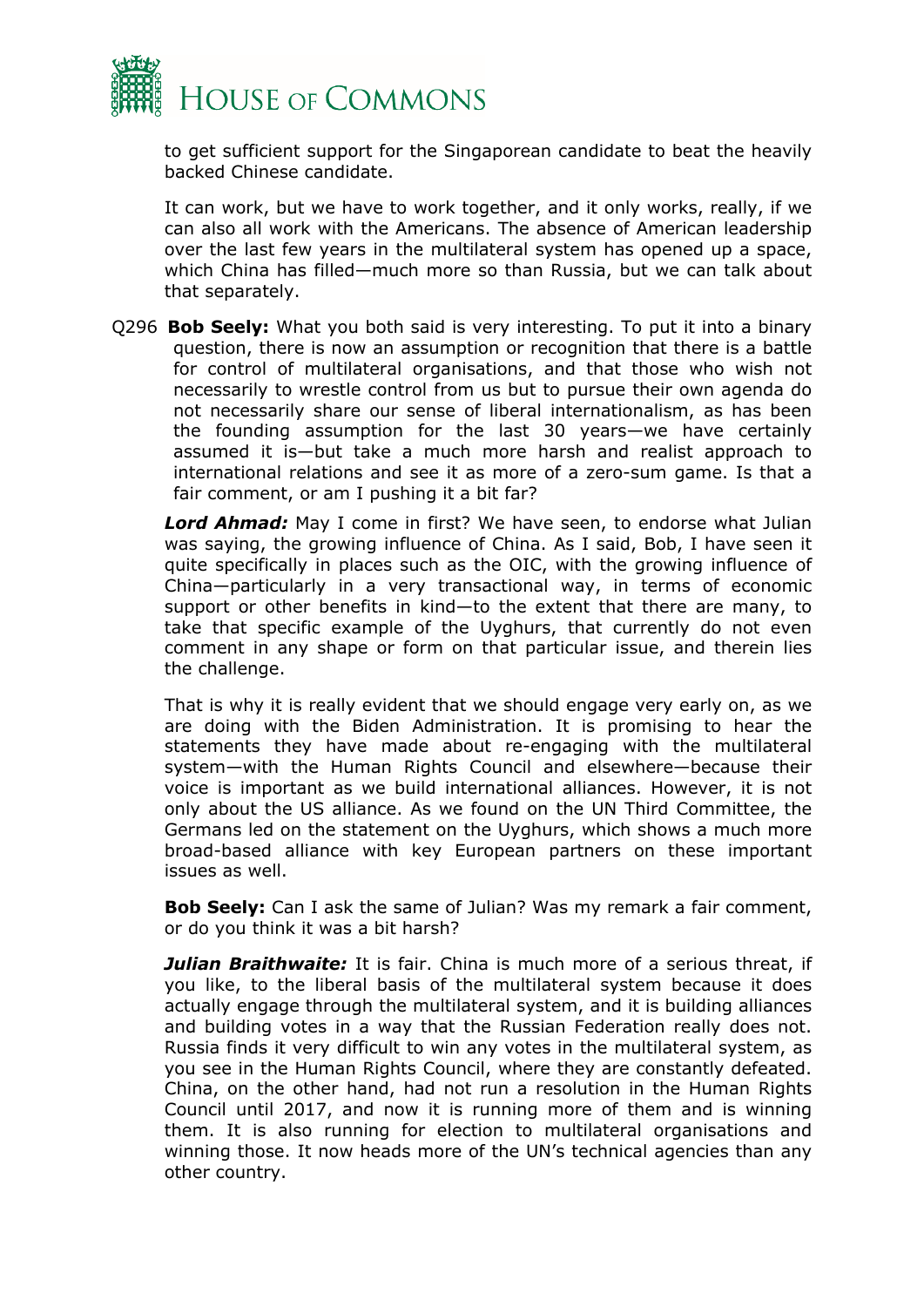

Q297 **Bob Seely:** Their strength is money, is it? It is political and economic power, and being seen to be the rising power? What is your answer to that? What ammunition do we and the western world have to counter that?

*Julian Braithwaite:* I think what happened after 2017—President Xi Jinping absolutely exploited this—was this sense that the Americans were withdrawing from the system they were instrumental in building. That is what the Trump Administration were doing, and there was this open space.

The rest of the world was looking at what was going to happen, and China was stepping up, very much talking about how it was going to defend the multilateral system, implicitly and explicitly, against the Trump Administration. Particularly across the developing world, countries were looking at that, thinking, "Maybe, actually, we need to work more closely with the Chinese. Maybe they will be the people who win the votes in this system, with the Americans now withdrawing from it."

That was also built on the fact that China has been investing very heavily in bilateral relationships through belt and road, and has increasingly been linking its economic influence—particularly in places like Africa—with its expectation that that should be followed by political support for China in the multilateral system, in a much more strategic and comprehensive way than any other player in the multilateral system. It has been explicitly pursuing an agenda that countries like Russia are much more comfortable with, which is a sovereigntist agenda in which states' rights and the inviolability of states are secured and supported through the multilateral system.

**Bob Seely:** Thank you, both. Thanks, Royston.

Q298 **Chair:** Thanks for that, Bob. Will you expand a bit on Russia? What China is trying to achieve is perhaps more obvious, and it is being more successful. What is Russia trying to achieve through the same organisations?

*Lord Ahmad:* If I may start on that, what we have seen is, for example, Russia, in the context of the United Nations, moving the debate into the UN Security Council. The influence of Russia, as a P5 member with a veto power, continues to be something that it will exercise on key issues, such as in debates about Syria—as you will have seen, Royston, in the last year or so.

Certainly, with that challenging situation in Syria, various votes and the combination of support that Russia has had have resulted in humanitarian corridors into Syria being reduced, for example. We look to ensure that we can continue to work with key partners at the UN Security Council to counter Russia's influence there. Its blocking power—if I may put it that way—with its veto at the UNSC is still an instrument that it uses.

Russia, I would argue, is not as influential in what we have just discussed about China, but equally, we have been more successful in countering its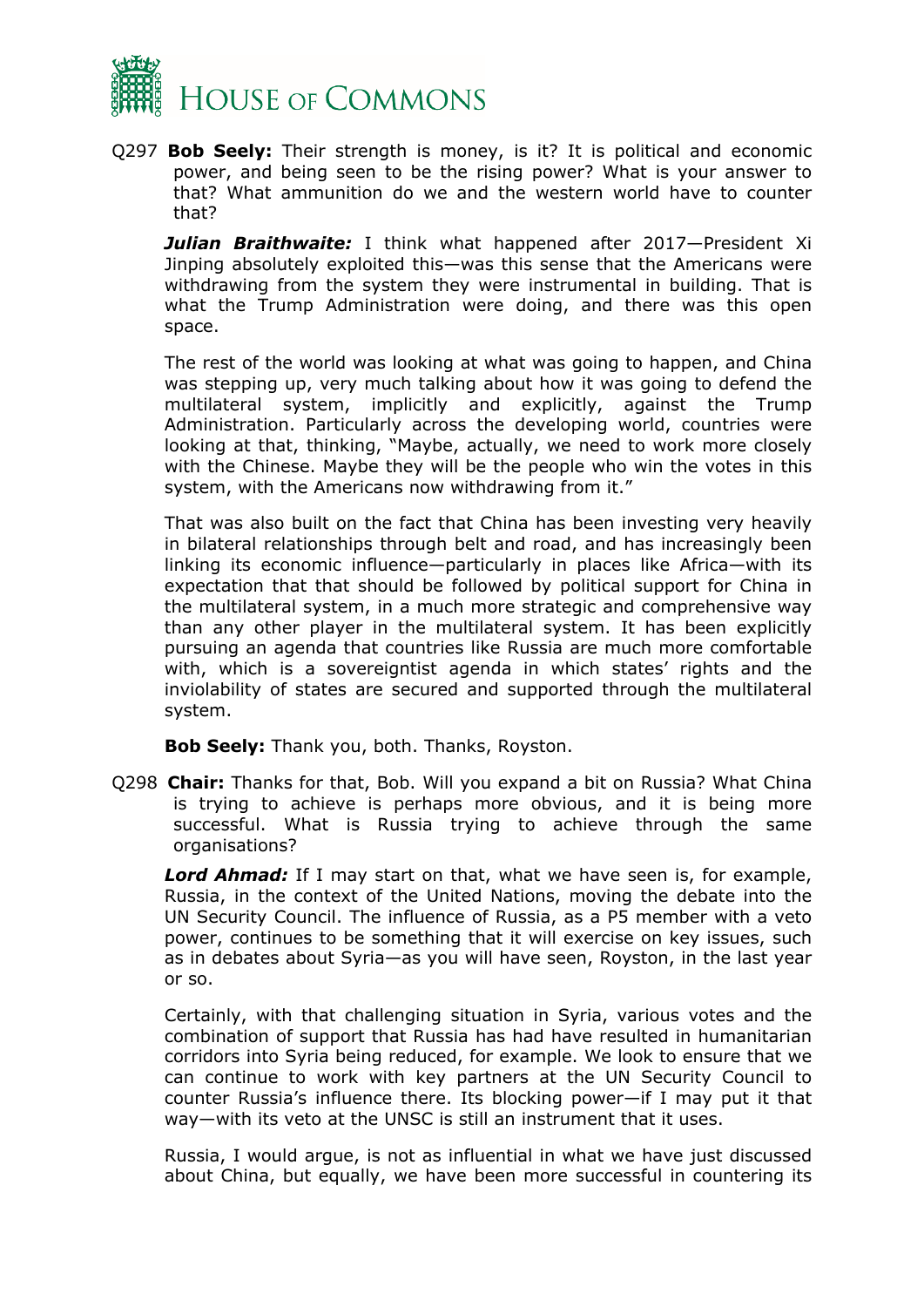

influence. To take the example of the OPCW, there is the issue of the budget of the OPCW and the issue that we continue to see, through the use of Novichok on our roads, with the Salisbury incident and subsequently, that the Russians have sought to build alliances within bodies such as the OPCW. On a positive note, however, we have been successful not only in countering that attempt but in building alliances to counter the Russian influence elsewhere.

While the Russians, I would argue, have exerted, and continue to exert, influence in certain key bodies, they still have a key role to play, as we saw recently in the dispute between Armenia and Azerbaijan. The Russians can be a constructive partner in bringing parties together, as in their support of the Minsk process through the OSCE, which Russia is also heavily involved with. There are places where it has a constructive role to play.

But what we have seen, I would argue, has been Russia's influence receding—compared with what we have seen from China in recent years. In that regard, I will bring in James Kariuki, who heads up our multilateral policy, if I may, Royston.

*James Kariuki:* Thank you, Minister. I would echo that. There is a difference. We have seen in respect of China an expansionism, but also a model that other countries look at and say, "Look, this is working. There is an economic success behind China," which, if you go back to the financial crisis, is hard to compete with. That is part of its attraction. With Russia, it is very much a defensive agenda, a security agenda, and one based on its insistence on sovereignty and protecting its interests in what it considers to be its sphere of influence. They are quite different.

To the Minister's point, just as we need Russia for certain areas of cooperation, we also need China, whether we are talking about climate change or global health. It is not a zero-sum battle of wills between the west and the rest. It is about trying to manage them, trying to contain where they threaten our interests, but also to collaborate where there is a prospect of working together.

**Chair:** Bob wanted to quickly come back in on that.

Q299 **Bob Seely:** This is a question to either James or Lord Ahmad. You have said that Russia is largely destructive; it is very hostile, and it is going through a hostile phase in its relationship with the west. It is obsessed by its own sovereignty and yet, we understand, wants the right to interfere in its former neighbours in the former Soviet Union. It has been very hostile in the R2I—the right to intervene—on human rights agenda. Two questions: have we aligned with Russia on any issue or any specific initiative in the last five years, and how would you define the China-Russia dynamic, given the new relationship and this new alliance between them?

*Lord Ahmad:* If I could begin with Russia, as I said and I gave a practical example recently, the most live issue on both sides is the Nagorno-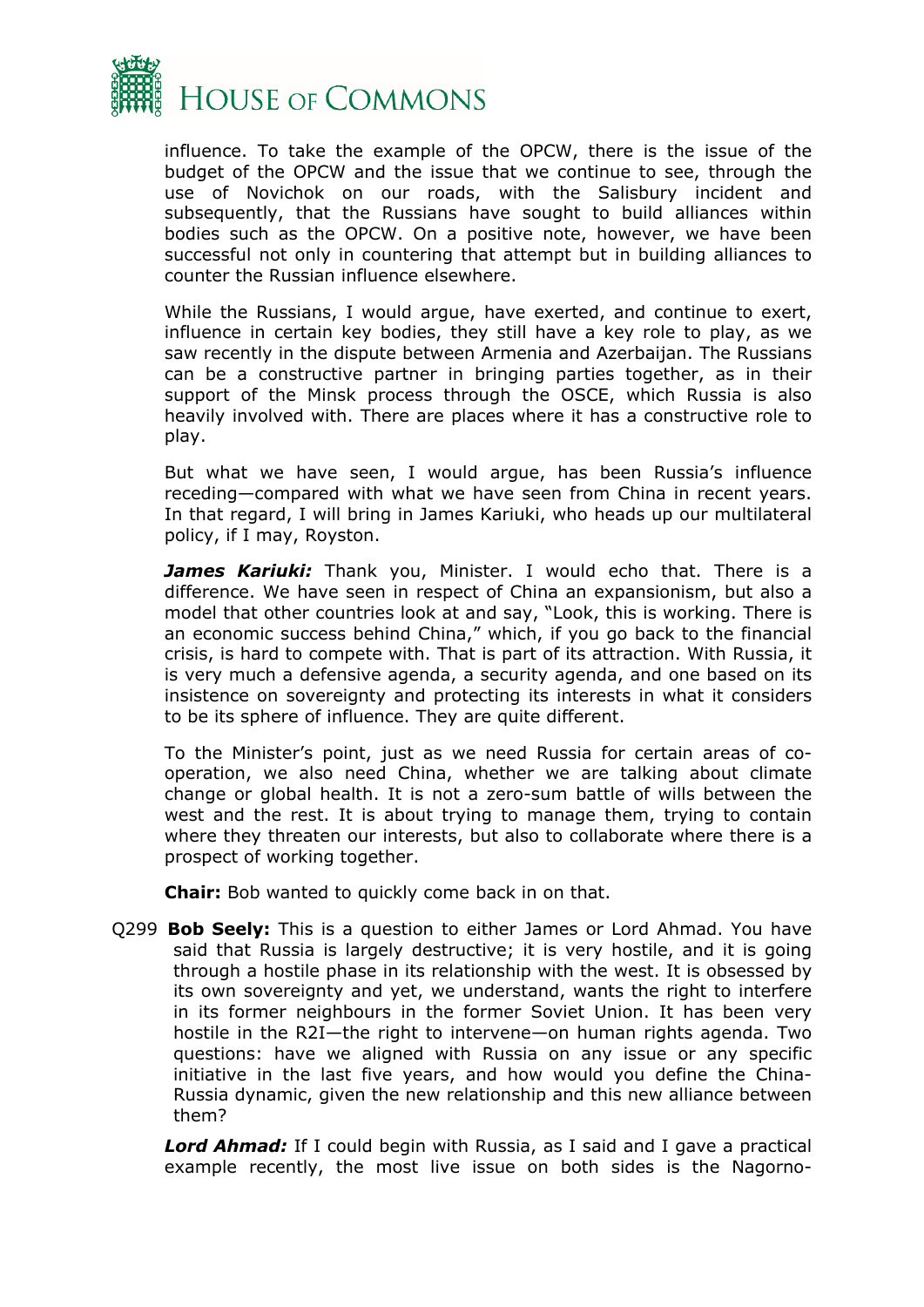

Karabakh situation. That was also something that was important, though clearly, they level and continue to have influence, along with other key partners in Europe, such as Turkey in that situation.

We also have to recognise that they continue to play an influential role in other conflicts around the world. Situations continue to prevail in places such as Syria, where the Russians again continue to have an important role in ensuring that we can get humanitarian access. Whilst it has been challenging, I would argue, and not what we would ultimately desire, there are conflict situations around the world where we continue to collaborate and will work with Russia to ensure those vital links, particularly on the humanitarian corridors and on situations of conflict, can be met.

We have had a challenging situation in our relationship with Russia over the last few years, in particular because of the events around Salisbury. As someone who has worked through the UN machinery for a little while now, I would say that the UN system—although it is not without challenge and needs reform—provides that even in the most testing and challenging of situations, you continue to communicate. That is important, whether it is done in a formal way within the context of formal meetings, or importantly—although regrettably we missed out on this in 2020 because of covid—through the things that happen in the margins, when you are able to discuss things once a meeting has finished, to ensure that you can unblock and unlock situations. Those are vital relationships that we will continue to invest in.

On the China theme, I agree with what James says completely. We have a clear policy with China that we will call out where we believe there is an issue, as we have done on Xinjiang and on Hong Kong. Equally, when we look at the major challenges, particularly on climate or covid, there are important roles that the Chinese will continue to play. We have to recognise that. Where we can work constructively with Russia or China to unlock a situation or global challenge, be it conflict or a particular challenge around climate change, we will continue to engage with them.

Q300 **Bob Seely:** Thank you. Julian, just briefly, on the second question about the China-Russia dynamic, how would you define it? Are they the new besties or is the relationship overblown?

**Julian Braithwaite:** I don't think there is a sense that they are working in strategic alliance across the multilateral system. China is much more active, and Russia often supports what China is doing in terms of reducing western influence in this sense that the multilateral system is a progressive system. Russia, as the Minister and as James have said, is much more of a hard power player. It doesn't want to be constrained by the multilateral system.

In Geneva it is rather invisible; it hasn't adopted the China strategy of working through the technical agencies to increase its influence, often without the great powers noticing, because these technical agencies are less political. It has been rather underwhelming here in Geneva. The only place I have seen them active is on Syria, where some years ago, back in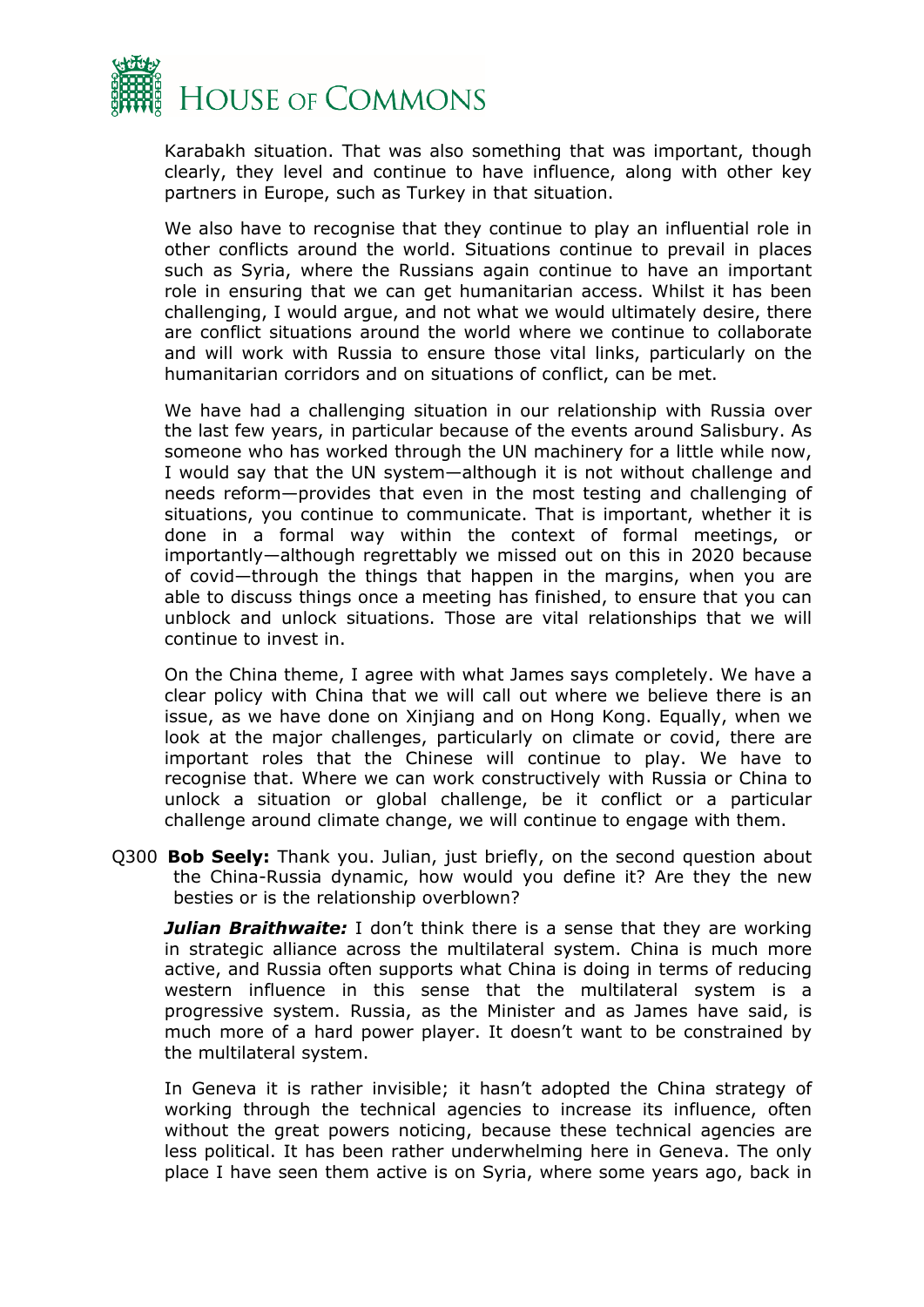

2016, they were essential partners in trying to get humanitarian aid through in Syria. That was really some time ago. They have become much less helpful in recent years. That was probably our closest partnership with Russia, I would say, here in Geneva.

**James Kariuki:** May I add a word about the Security Council? I agree with Julian's characterisation that they do not collude or work as best friends, but there is a certain amount of covering for each other. If one wants to veto a resolution, the other might go along with it.

A huge amount of business gets done. If you think about the whole continent of Africa, most of the decisions that we take in Council are taken by consensus on which Russia and China come along. There are areas of work on counter-terrorism, South Asia, disarmament in DPRK where we do work quite closely with those countries. There are huge areas of difference, certainly in their respective neighbourhoods, but beyond that there is still a working relationship that we need to make work.

#### **Bob Seely:** Thank you.

Q301 **Chair:** Can I ask who is responsible at the Foreign Office for tracking China's influence?

*Lord Ahmad:* Obviously, we have a wide range of areas that we cover off in terms of China's influence. While the Foreign Secretary has full oversight and will give the lead and direction how we can work through particular issues depends on, from a ministerial standpoint, our responsibilities.

To give a live situation, we were talking earlier on the issue around Myanmar. Clearly the situation of China and its influence on the Myanmar military is important. As Minister for South Asia I will work very closely in ensuring that our expertise and Nigel Adams's expertise as Minister for Asia, where he covers off Myanmar, agree a strategy on monitoring the situation in-country, across borders on a particular situation such as the Rohingya crisis, at the same time being very clear about China's influence in that respect.

It really depends on the issue. The lead Minister on China is, of course, Minister Adams, but we have a range of responsibilities and that is why I was keen to bring in some of our officials. Whether in New York, Geneva or elsewhere, we will work to ensure that where there is a need to build solid alliances, as Julian said about the WIPO election, we build alliances to ensure that we can counter China's growing influence over international institutions.

Q302 **Chair:** There is not just one responsibility for keeping track of what China is up to, it is on a case-by-case basis?

*Lord Ahmad:* Without delving into details—

**Chair:** Delve into details—we want to know about the details.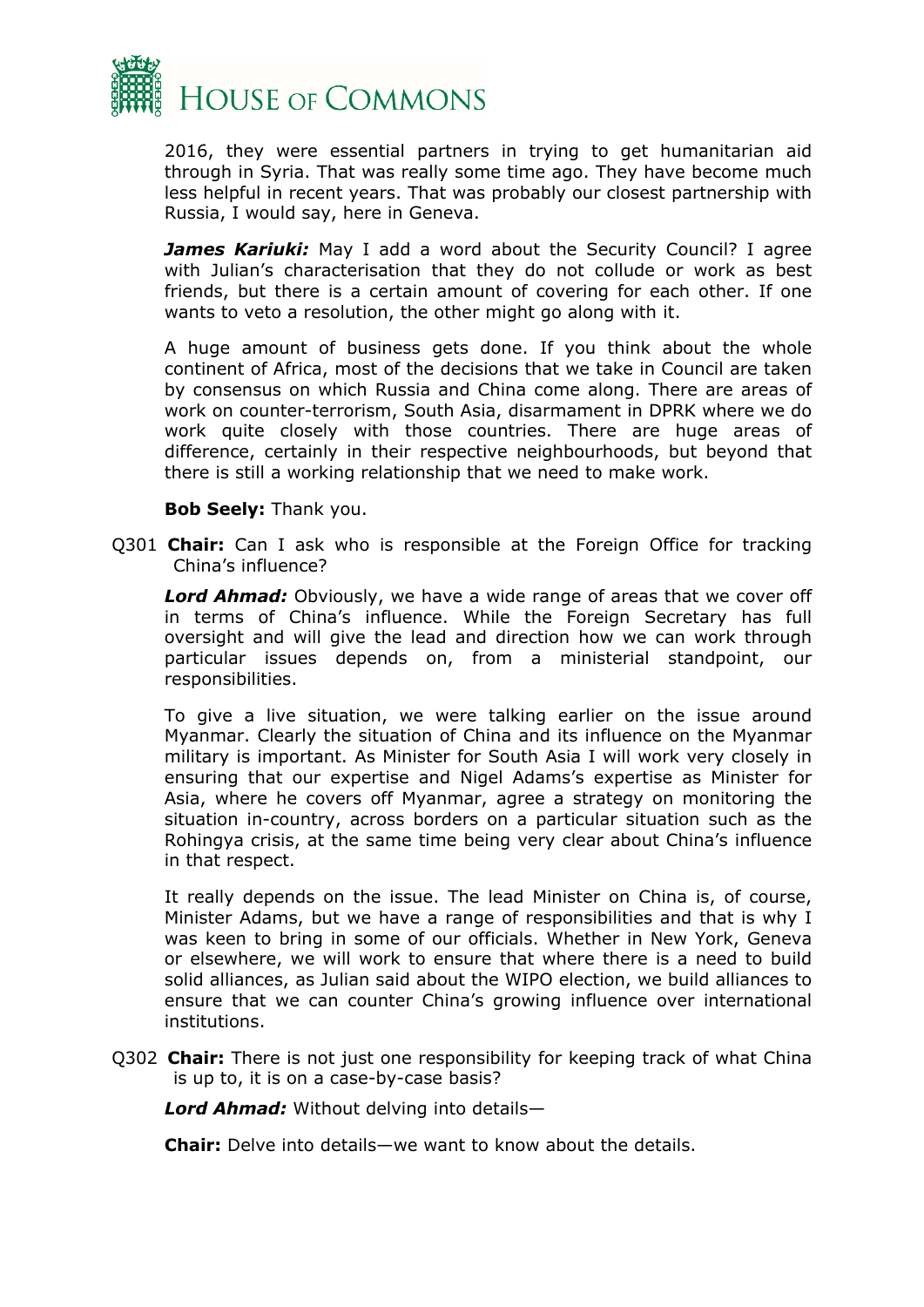

*Lord Ahmad:* We can talk in broader terms about the security considerations, issues around cyber—all these areas are looked at in a strategic way. In terms of policy decisions that are taken, depending on the institution and the issue, we will take a very focused view. This is all very much joined up, I assure you.

**Chair:** Graham Stringer, you wanted to come in. I know you have to leave shortly.

Q303 **Graham Stringer:** My apologies for having to leave quickly. Minister, I was slightly surprised at the two areas you chose where communications and co-operation with China were good or satisfactory. There is credible evidence via the World Health Organisation that China did not provide the information that was required at the start of the covid pandemic. In fact, it used the World Health Organisation to stop some information coming out. In terms of climate change, it is treated in COP26 and the other international meetings as a developing country, whereas it increases the amount of carbon dioxide in the atmosphere every year by the amount that the UK puts into the atmosphere, so I was surprised at those two points.

On a fundamental question, if China and the countries it is buying up have such a fundamental difference about the international rules that we believe in, is there a medium or long-term future for these organisations?

*Lord Ahmad:* First of all, thank you for these questions. The issue that I raised has required co-operation. I fully accept what we have said around the issues that we have had with the World Health Organisation and China's influence there. What I was focusing on is that there are areas, including the group that is visiting Wuhan in China at the moment, that without Chinese co-operation, as challenging as that situation may be, we will not see progress. That was a point that I was trying to emphasise about engaging.

Similarly, on climate change and China's recent announcement, once again what was said is very much fact based. Their contribution is not just through what they do but through the support that they extend to other countries. In my patch in south Asia, China has a major influence over a number of countries where coal is still being exploited as an energy source. We need to engage to ensure that are putting forward the medical basis in evidence, not just to China but to the countries it influences. I am not in any way showering China with great credit; I was merely saying that we need to engage with China on the important issues that confront us, to ensure that we can get our point across to them and to other countries on which they have an influence.

Right at the start of the meeting, the first question Royston asked was about the multilateral system, and as Julian Braithwaite, the UK ambassador in Geneva, was explaining, there are ways that China is gradually seeking to influence institutions, and that is why it is vital that we counter that, together with our key partners. Are we seeing successes in certain respects? Yes, we are, as the WIPO election demonstrated, but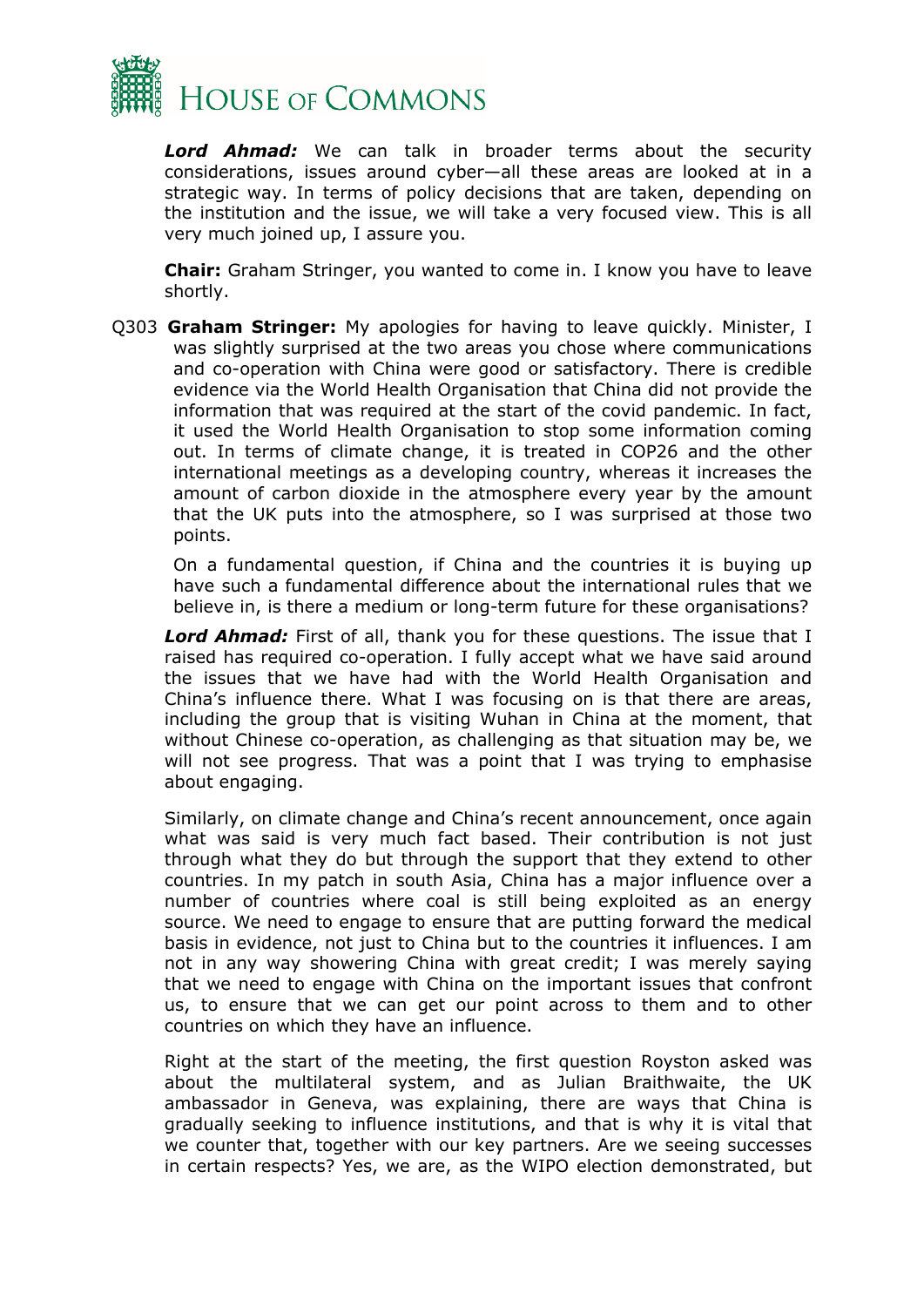

there is a lot more still to be done, and that is where we need to build our strength and strategic alliances with like-minded partners such as the United States, key European countries, and those within Australia.

In a wider context, since the early stages, we have been trying to exercise our influence over other institutions and other groupings where we can have influence. With the Commonwealth, for example, we have been doing more regular briefings within the UN context, both in New York and Geneva. We have been trying to consolidate statements and reports, to leverage other areas and institutions where we, as the UK, have an influence and can work with partners to counter China's obvious influence among those countries. It is a challenging situation—I fully accept that and it needs even more strength and co-operation with like-minded partners to counter that.

Q304 **Graham Stringer:** That was a very general question. I have a very specific question in view of the persistent challenges to the principles of the Vienna documents by different member states. What are the Government's plans for future strengthening of the OSCE?

*Lord Ahmad:* In this case—I am not sure if you missed the introduction— I have asked Neil Bush, our permanent representative to the OSCE, to come in specifically, so with your permission Graham, I will bring him in at this point.

**Graham Stringer:** That's great.

*Neil Bush:* Thank you very much for the question and your interest in the OSCE. The UK is one of a handful of leading participating states within the organisation. Our overall strategy and approach to the OSCE really has four legs to it.

The first follows on from the question about Russia. First and foremost, we see the OSCE as an important forum to hold Russia to account for its actions and violations with regard to Ukraine in terms of sovereignty and territorial integrity, as well as in the case of Georgia, and on elements such as human rights abuses, which we are seeing at the moment around the freedom of peaceful assembly. Our ability to do that here in Vienna has increased since we have left the EU, so we are giving more national statements in the fora here.

The second element I would point towards is that we are looking at instruments within the OSCE to help deliver on UK priority areas. The most notable of that in the last 12 months has been the Moscow mechanism, which we invoked on Belarus alongside 16 other participating states. That has been an important mechanism to come up with an independent investigation with regards to human rights abuses and electoral fraud following the presidential elections there in 2020. The UK's role in leadership there has been recognised by leading NGOs, including Human Rights Watch.

The third thing we are doing is chairing key committees. I chair the security committee, which focuses on transnational threats. That is one of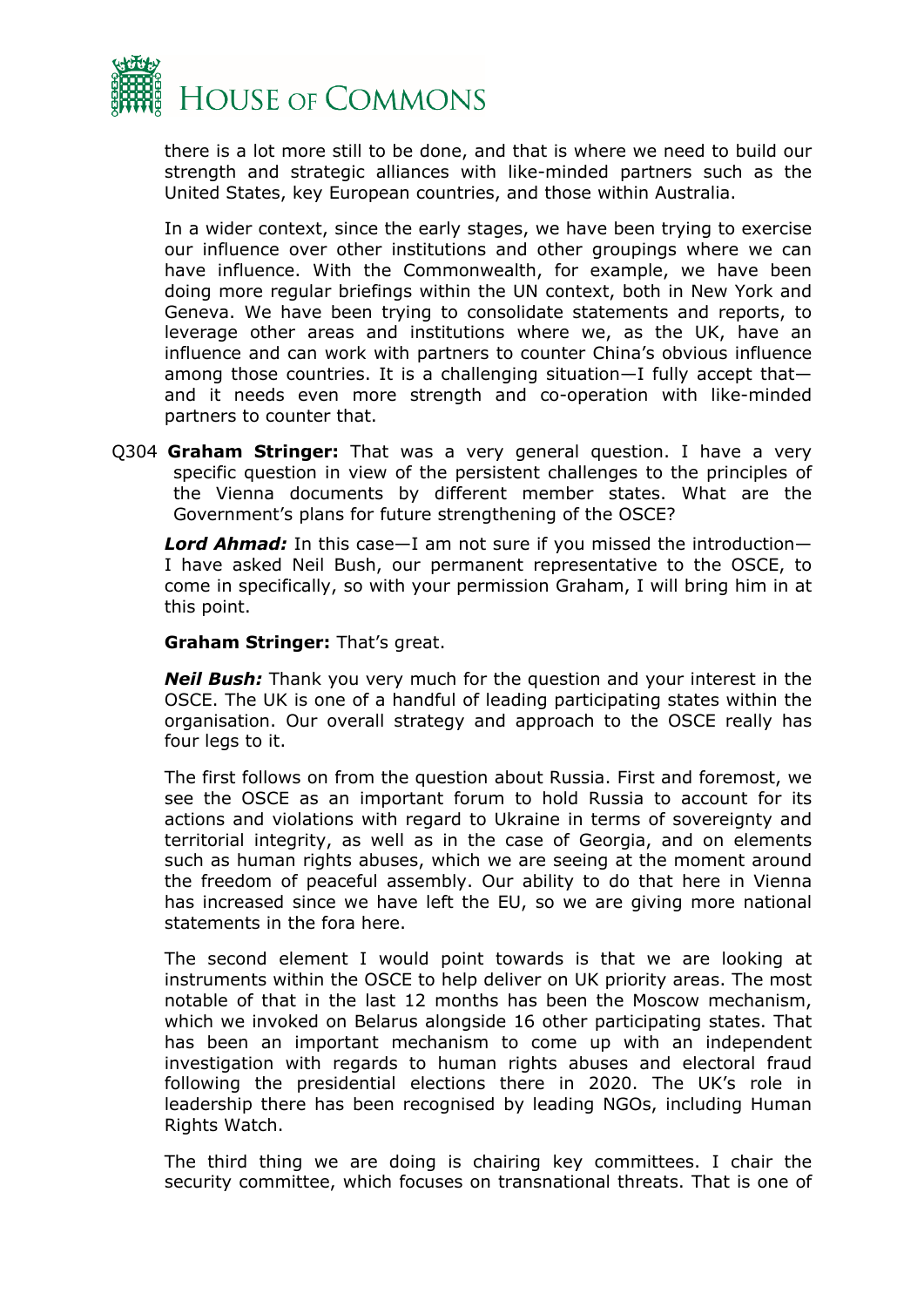

the three leading committees in the OSCE. That gives us an opportunity to set the agenda on those aspects, and we achieved some success last year on serious organised crime.

Finally, to push for UK priority areas, including on gender and women, peace and security, we use the OSCE to be able to deliver on those mechanisms.

**Graham Stringer:** Thank you very much.

**Chair:** Bob, did you want to come in and expand on that?

Q305 **Bob Seely:** Thank you. On the OSCE question, can I ask the ambassador three questions? I will start with a couple of them now. Very briefly, this is not about Brexit, but I was curious that you said that not being part of the European Union has given us an advantage. Can you briefly suggest what that might be, so that we can understand? Secondly, how important is the OSCE's work in terms of international organisations, especially with relevance to the former Soviet states? I have seen the work that the OSCE does in eastern Ukraine, but also in Georgia.

*Neil Bush:* On the first of those questions, with regard to exit from the European Union, we were previously covered a lot by EU umbrella statements on all the issues on Euro-Atlantic security. On issues such as Ukraine and human rights, we used to be part of the group of the EU. We have now had an opportunity to increase our visibility since then, and to have UK national statements on areas that matter to us, including human rights abuses and territorial integrity and sovereignty on Ukraine and Georgia, as you mentioned. They are opportunities that have been presented there.

Russia takes the OSCE seriously. The OSCE is the main organisation that deals with all conflicts in the former Soviet space: Nagorno-Karabakh, the Transnistria region in Moldova, Georgia and the breakaway regions of South Ossetia and Abkhazia, and Ukraine. We believe that the OSCE is important to those elements.

On the issue of Ukraine, which you mentioned, there are two elements that we use the OSCE for. One is to be able to support Ukraine's territorial integrity and sovereignty, so we make regular statements calling out Russia's illegal annexation of Crimea and destabilising actions in eastern Ukraine. We also provide direct support to the OSCE Special Monitoring Mission, both in terms of personnel and budget. On Georgia, we are part of the Group of Friends of Georgia, and we make regular statements supporting their territorial integrity and their sovereignty.

Q306 **Bob Seely:** Can I ask one follow-up question, Neil? On a slight side issue, are you worried about the Minsk process? My understanding is that Moscow wants a federalised Ukraine as its political ambition, because then it can effectively co-opt individual areas within Ukraine to act as Russian tools within the Ukrainian state. I am worried about some French statements about wanting to see Minsk progress very assertively and accepting the Russian position. I take it that we have a nuanced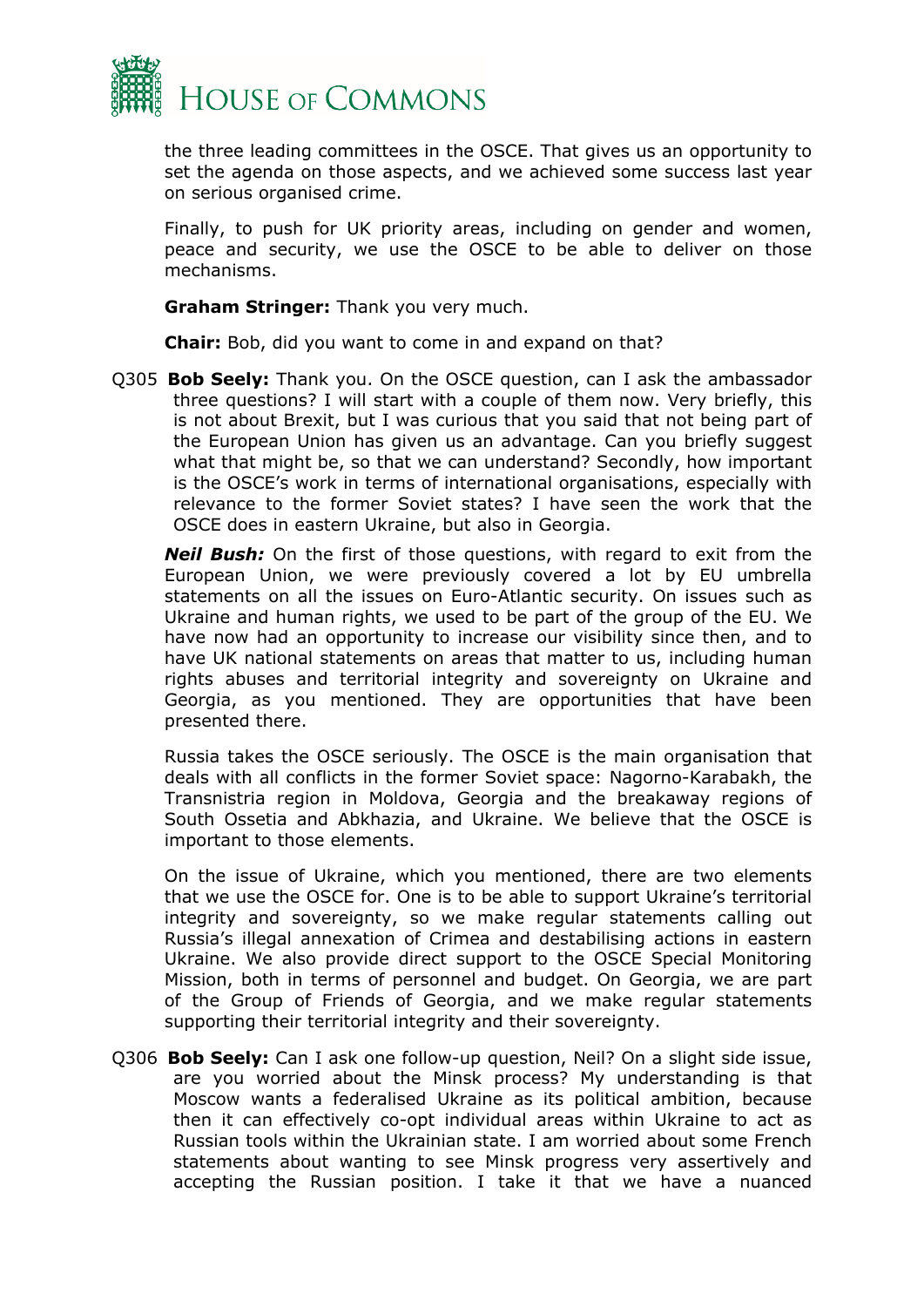

understanding of the dangers of federalisation, especially in eastern Ukraine, and what it means as regards Russian influence.

*Neil Bush:* This is why we need to continue to support the structures that are in place to help resolve the conflict in Ukraine: the trilateral contact group and the Normandy Four elements, which the UK is supportive of. It is down to political will—there is a limit to what any mediation format can achieve without political will—but there have been some tangible results. Agreements that have been reached in the trilateral contact group have had an impact on people's lives where there has been political will. One example is that OSCE involvement was vital to secure the rebuilding of a critical bridge used by civilians for passing over the contact line in the Luhansk region.

Q307 **Bob Seely:** Just on that, we are not part of the tripartite relationship—the Minsk process—are we? Is that a bit of a failure, considering that we were one of the original signatories to Ukraine's denuclearisation back in the 1990s? What aren't we part of that? Why are the French and Germans doing it with the Ukrainians and Russians, but not us?

*Neil Bush:* That may be a question more directed to the geographical Department responsible for that. The grouping of the Normandy Four, which—you are right—consists of France, Germany, Russia and Ukraine, is something that we continue to support. I am not aware of the background behind that.

Q308 **Bob Seely:** Would James or the Minister be able to comment on that? Why weren't we part of the Normandy Four, considering that we were an original signatory to the denuclearisation? It seems to me that we missed a trick there.

*Lord Ahmad:* Just to reiterate what the ambassador said, we are supportive of that. As to the reasons, I hear what you are saying, Bob, about being original signatories to it, but, obviously, equities are considered as to where we can best support particular countries or, indeed, our own leadership. I am sure that a decision was taken at that time to balance what our priorities were. That does not mean that we are not supportive of the role that they are playing.

Q309 **Bob Seely:** The question is not whether you are supportive of it; I am sure you are. It is interesting, considering that we have talked about the importance of Ukraine. An independent Ukraine is arguably one of the most significant geostrategic events in Europe since world war two because of what it means for Russia and east Slavic civilisation. I just find it surprising that, for a nation that considers itself to be multilateral but also a global nation, we effectively didn't want to get involved in that. It seems to have been quite short-sighted. I am also wary of other people's willingness to push Ukraine into a federalised process that might result in its long-term destruction, which apart from being a bad thing in itself will potentially result in greater conflict and bloodshed there.

*Neil Bush:* Can I just come back in on that question? We continue to support a secure, stable and prosperous Ukraine without being part of the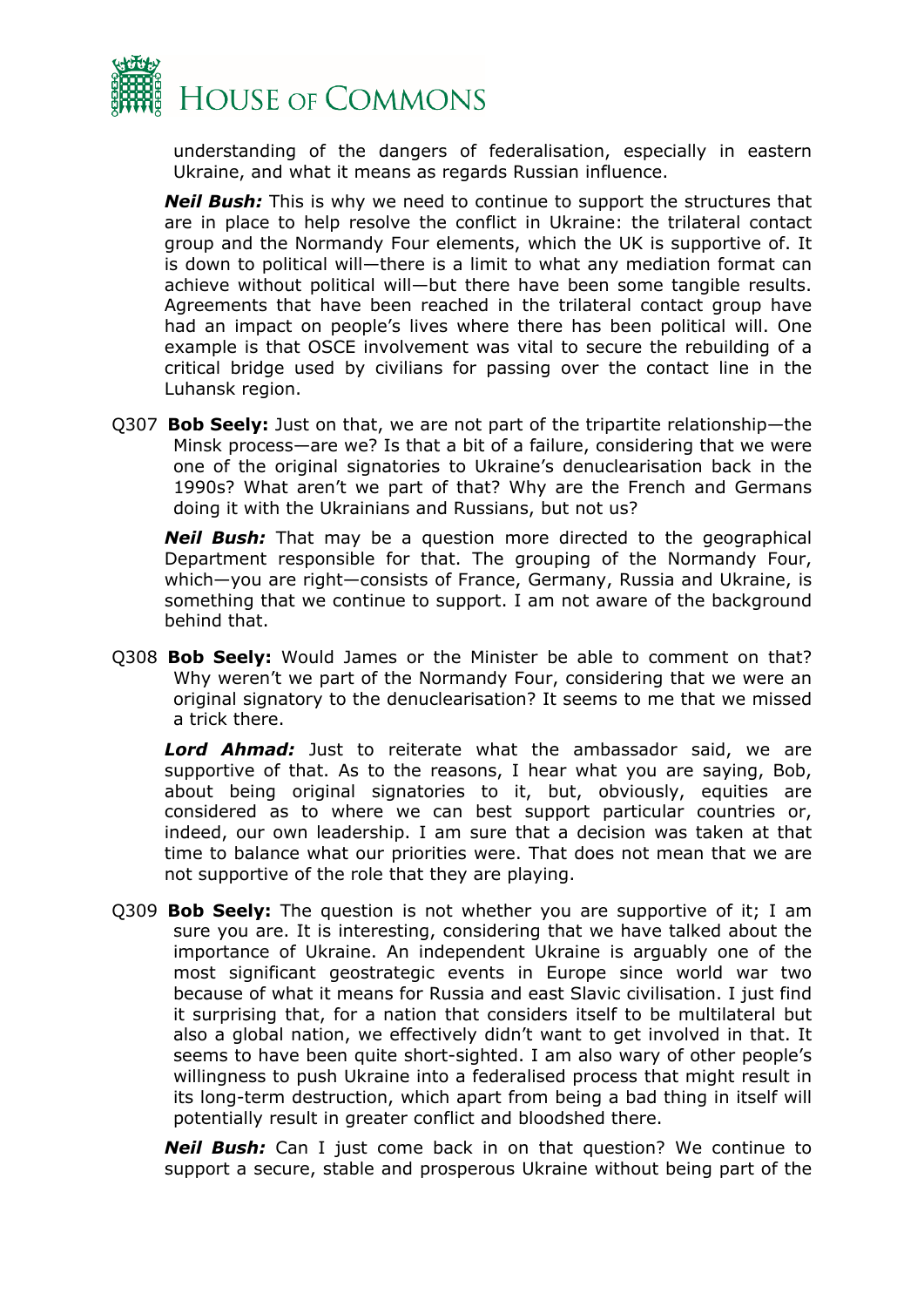

Normandy Four format. That is what we are doing. By being committed to support for the territorial integrity and sovereignty of Ukraine—we use the OSCE fora to do that—and through support to the Ukrainian Government making permanent progress on essential reforms, we are able to achieve key objectives for the UK, in terms of the Ukrainian support there.

Q310 **Bob Seely:** That's great, ambassador, but that wasn't the question.

*Lord Ahmad:* I accept the premise of your question. The only thing I can say is that the decision was taken at that time to support those other countries. What I can say, Bob—I have been involved in this element of it—is that within the context of Ukraine's situation, and particularly on Crimea and elsewhere, we have been very supportive. We have not only come in behind Ukraine but are making very strong statements of support about the territorial sovereignty and integrity of Ukraine in all multilateral fora, and we will continue to do so, but your point is taken.

Q311 **Chair:** Wonderful. We have a number of other questions. We could talk about on the OSCE, as well as engagement on election monitoring and other things. Before I bring in Stewart, who has been waiting patiently to ask some questions about cyber, what is the policy plan for engaging in election monitoring, from the Foreign Office's point of view? For example, for the election in the US a couple of months ago, I think we were the only ones that weren't represented from the OSCE for election monitoring. How important is that to the Foreign Office? Lord Ahmad.

*Lord Ahmad:* It is very important. We continue to send election monitors, not just through the OSCE. We are supportive of election monitors across various institutions, including part of the areas I look after, which includes the Commonwealth.

We have a pool of people we identify who are experienced and will be able to fill that mandate. Within the context of the OSCE—the point that was made when the ambassador was talking—the issue of monitors is a key part of the work that they do. If I can, I will bring in Neil on this point.

*Neil Bush:* Thank you, Minister. As the Minister said, supporting elections is an important part of the UK commitment to open societies and to safeguarding and enhancing democracy. We are a strong supporter of the OSCE election monitoring missions. In turn, we are considered by the Office for Democratic Institutions and Human Rights, which is the part of the OSCE that deals with election monitoring, to be a credible provider of highly qualified and experienced election monitors.

We provided election monitors in the past six months in five locations: Ukraine, Moldova, Georgia and, in January this year, Kazakhstan and Kyrgyzstan. Those decisions are made on a case-by-case basis. That decision is taken within the FCDO at the geographical directorate level, which we judge to be the best place to assess the value of sending observers to certain locations, taking into account country specifics and advice with regard to wellbeing and safety. That is the process we undertake.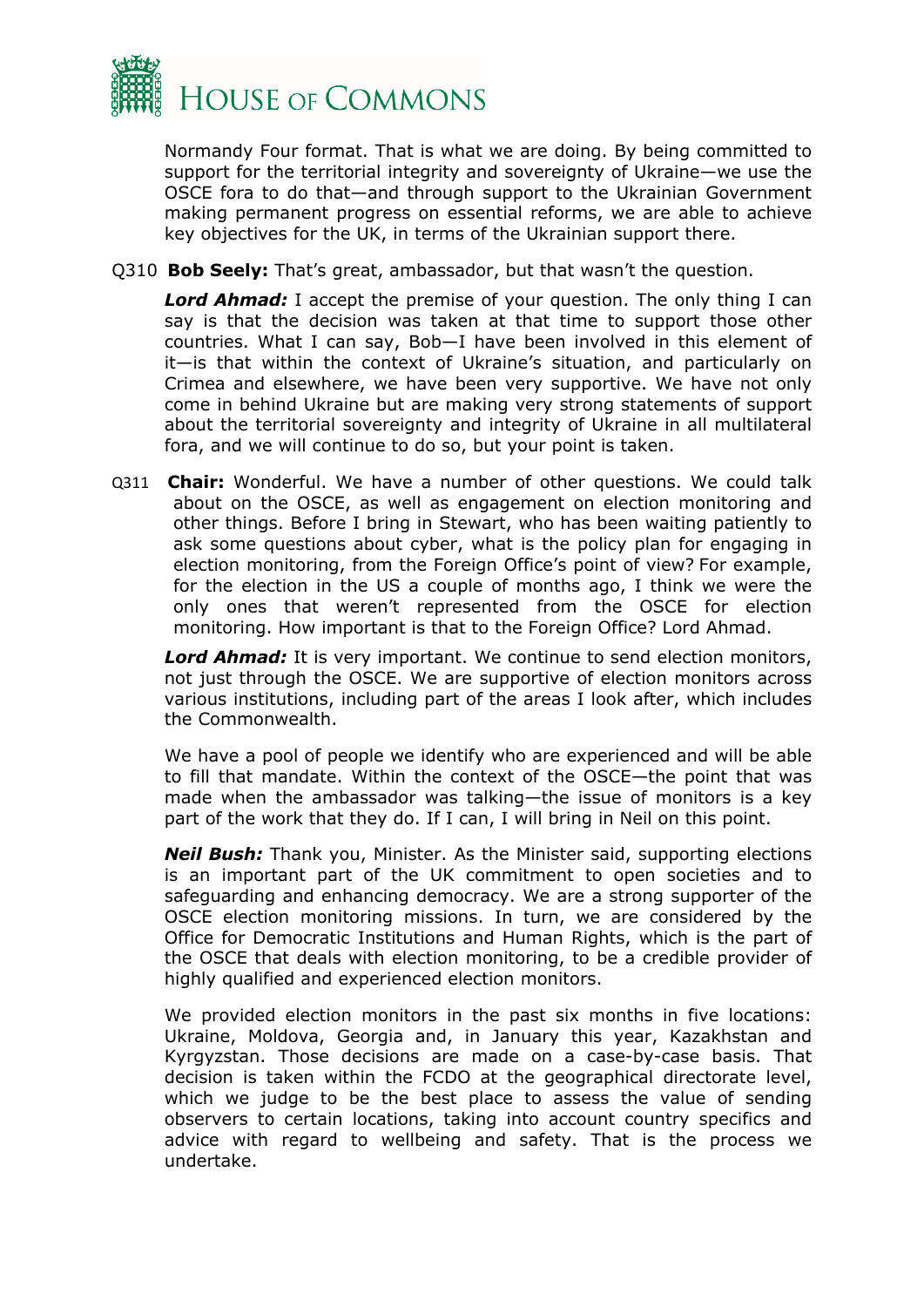

There was a decision taken with the north America department not to send monitors in the case of the US, but we have sent them to other locations in the past six months. We continue to be supportive of the OSCE's work in this area.

**Chair:** Thank you. Can I bring in Stewart McDonald now? Sorry to keep you, Stewart.

Q312 **Stewart Malcolm McDonald:** I want to ask about a specific area of policy when it comes to multilateralism, which is to do with cyber and technology more broadly. This might be for Mr Braithwaite and yourself, Minister.

The United Kingdom is going to have the UN Security Council presidency and the presidency of the G7. How does the Government intend to advance the discussion around international norms and protocols, when it comes to state cyber capabilities and how they use those against other states or actors?

*Lord Ahmad:* That is a very pertinent and important question for the world we are in today. The fact that we are meeting in the manner in which we are meeting reflects the importance of cyber.

First and foremost, we regard ourselves as very well placed. We have, as you will know, a world-beating cyber centre that works, both in terms of open source information and also with our different agencies to ensure that the threats to cyber—be it at Government, industry or sector level and the challenges we face are identified early on. We can identify those actors and then seek both to counter and mitigate aspects.

There are two elements, in my own experience as someone who was in the City for 20 years. One of the biggest vulnerabilities to different sectors at the moment is within the private sector. There are simple steps—for all of us—that we are able to take to ensure that the mechanism is put in place to safeguard and mitigate the risks of a cyber-attack.

Increasingly, cyber is becoming weaponised in a way that it was not 10 to 15 years ago, and increasingly more sophisticated in its ability to overcome checks and balances and mitigations that may be put in place. We will all recall very distinctly the day we had the tragic terror attack on Parliament. On the same day, from what I recall, there was also a cyberattack on parliamentary emails. Yet one made the headlines and one did not. In very practical terms, I think the knowledge base that exists both within public life and in all sectors is very low. There needs to be a real information blitz on how we can increase the awareness of how different sectors are extremely vulnerable. If there is a requirement to destabilise and disrupt by state or non-state actors, cyber provides the avenue, currently, and the challenge we face. Therefore, it is important we invest as we are doing in technologies, it is important we invest in intelligence and it is important we invest in infrastructure to ensure we can counter that. The national centre just up the road from here in Westminster is a good example of what we can do in this respect.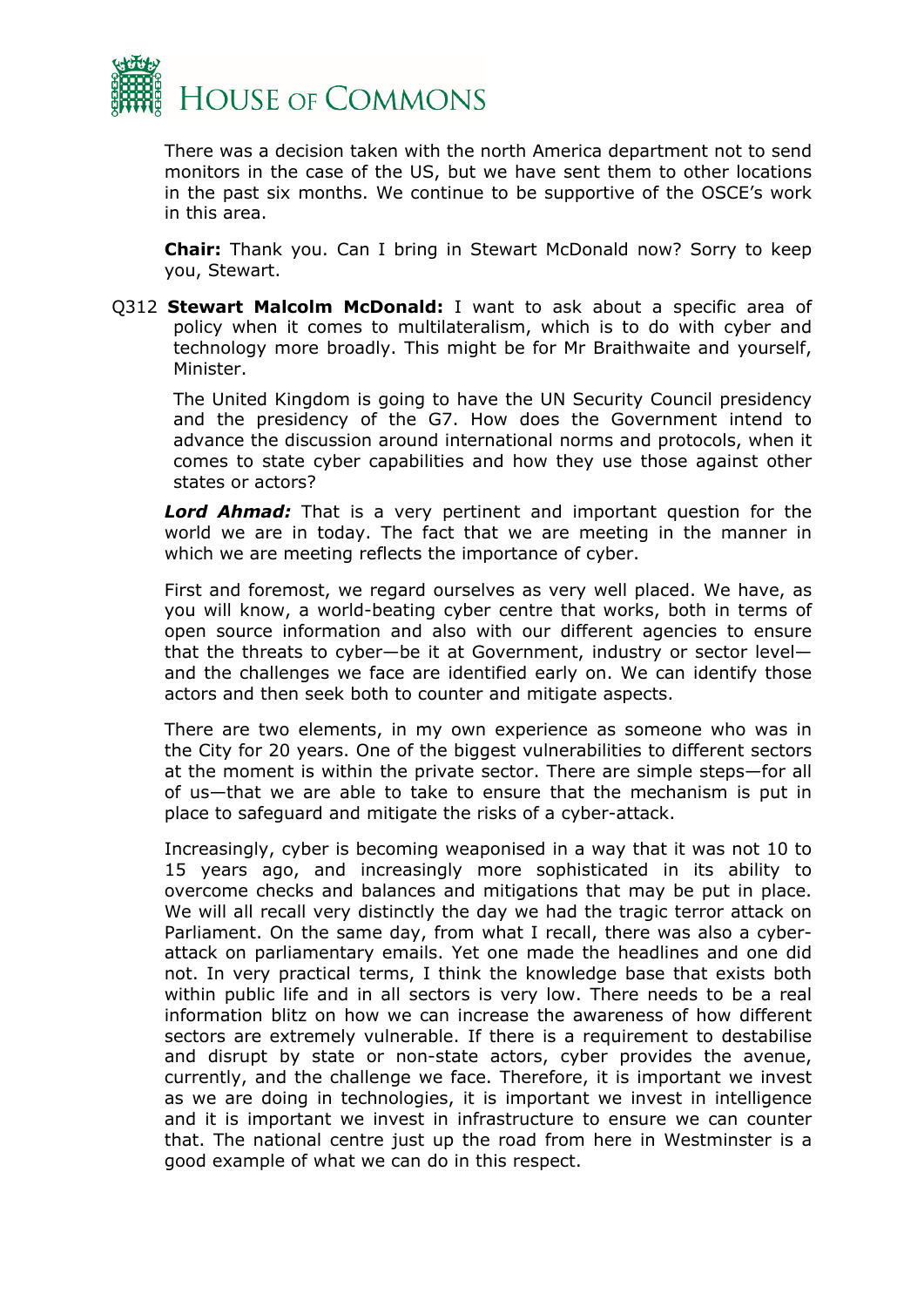

The other thing is about strengthening partnerships. How do we work with our key partners on looking at common challenges when it comes to cyber? You would have seen, I am sure, Stewart, over recent years that where it was previously not Government policy, what we have started doing is calling it out, recognising it and making very clear the issues of cyber challenges, using institutions and multilateral institutions. You will recall that a couple of years back, specific attempts were made to target the OPCW. How we reacted to that, in terms of consolidating a response, was to work with key partners, including the Netherlands, to ensure that we called it out and called it out quite publicly. That is an important element of what we do.

Just as an aside, I think it is how we counter disinformation as well and where cyber-channels are used for disinformation—perhaps more relevant to the covid-19 pandemic crisis, which demonstrates the importance of disinformation. Our priority is ensuring the right information is— [*Inaudible.*] If cyber provides a challenge, it also provides an opportunity that we use more communication channels in that respect. If I may, I will also bring in Julian at this point, as you rightly said. I think he may have some thoughts on that, particularly with the institutions in Geneva.

*Julian Braithwaite:* Thank you, Minister. Geneva, in many ways, is the hub of the multilateral digital world, because of a number of things that are not explicitly to do with cyber-security, but it is obviously where ecommerce negotiations are going on within the World Trade Organisation and it is also the home of the International Telecommunication Union. We have been very much focused there on preventing China, Russia and others from bringing cyber-security into the multilateral system and into the mandate of the ITU, precisely because we want to avoid an agenda on the internet that China, Russia and others are promoting to try and bring it into an intergovernmental framework, and to bring the governance of the internet much more under direct intergovernmental control in ways that we think would undermine the very nature of the internet and its multi-stakeholder model. That has been a long-term objective, and we and the Americans and others have been defending that.

The Chinese managed to elect a Chinese national to lead the ITU some years ago. While we were fighting that explicit battle to stop Russia and China bringing things such as cyber-security and internet governance into the purview of the ITU, there was another process going on, which was what China was doing very much upstream in the technical working groups of the ITU to help shape international norms around things that actually do have to do with cyber-security but, of course, did not seem like that at the time. For example, the 5G framework, which was very much shaped in these working groups—very much upstream and very much technical in the ITU. That was one of the reasons—obviously, industrial strategy and many others contributed to it—why China got a march on us on 5G, arguably.

There are other areas in these working groups that are of concern, where we have, in recent years, stepped up our own engagement: for example,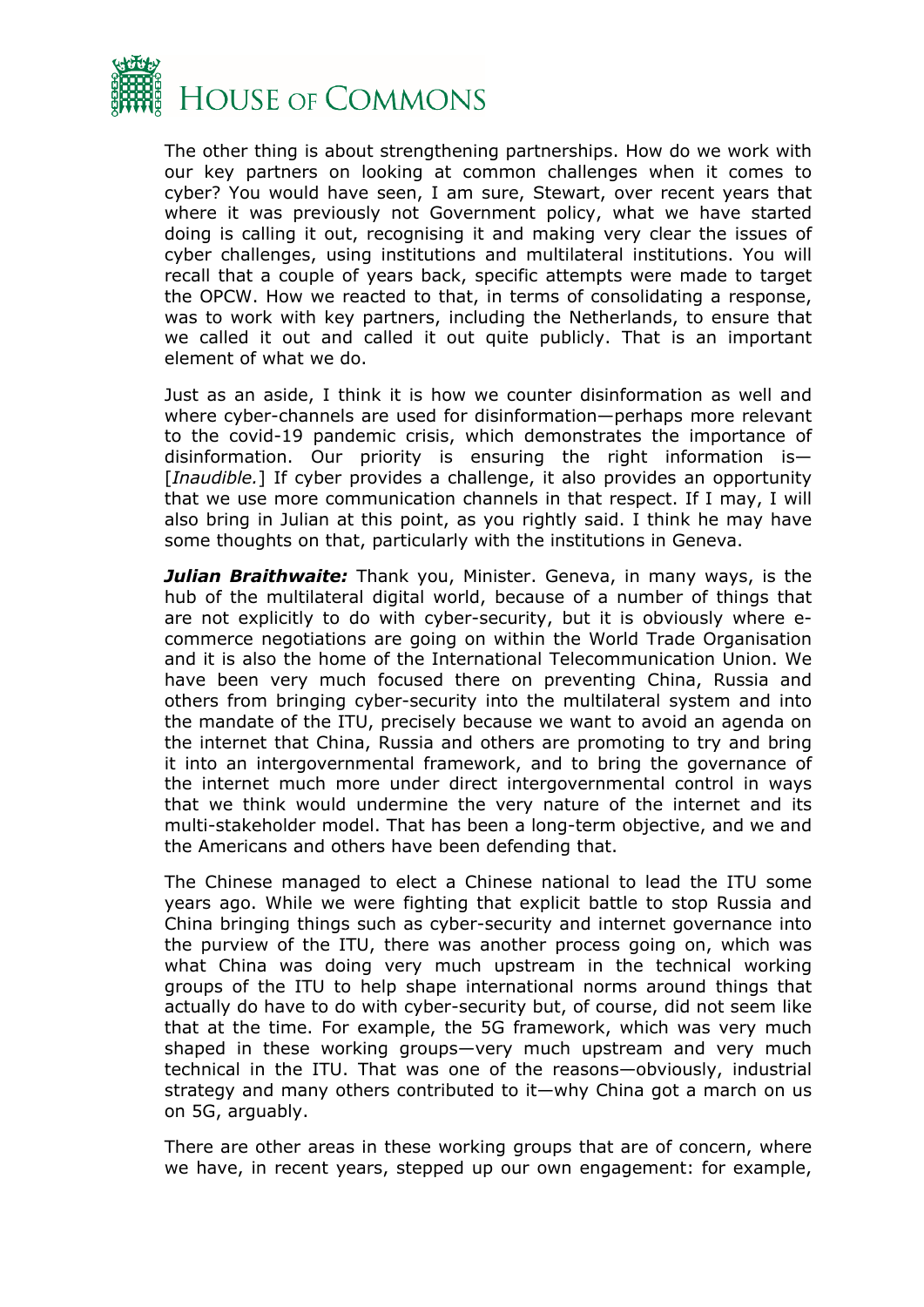

discussions on facial recognition technologies, where there can be very different interpretations of what those norms should be, between ones that protect privacy and individual freedoms and ones that go in the opposite direction. We have become much more conscious of that risk and the need to be much more engaged in what seem to be very technical working groups, but have very profound implications for human rights, individual liberties and cyber-security.

Q313 **Stewart Malcolm McDonald:** If I can go back to Lord Ahmad, how does the UK intend to use its presidency of the G7 and the UN Security Council to advance that discussion around norms in cyber in—if it is not entirely terrible of me to use this phrase—a coalition of the willing, or of likeminded, democratic, open societies, to ensure that when it comes to writing the rules, it is open societies doing it? Taking that to the bigger idea, do we need a cyber equivalent to the chemical weapons convention and, following on from that, a cyber equivalent to the OPCW, for example?

*Lord Ahmad:* It is interesting how our discussions have gone; earlier we were talking about Russian influences within the multilateral system, and I am sure you will be aware, Stewart, that within the UN context there were two separate tracks when it came to exactly what you are talking about the international framework of how the cyber area developed. I will bring in either Neil or James in a moment on this. There, we have not only to show engagement in the processes, but to ensure that the preferred framework, exactly as you articulate, which understands the common values and open societies and protects liberties, freedoms and security considerations, is the one that prevails.

Coming back to some of our earlier discussions, that is about building and influencing alliances and bilateral relations to ensure that the preferred system can prevail. To your specific question, within the G7 context we have been working with G7 partners, for example, on a rapid response mechanism on the issue of countering disinformation and how active efforts undermine our shared values and democratic principles. That includes things such as sharing analytical assessments and best practices, and developing and sharing countermeasures. We will continue to take that work forward specifically under our G7 presidency. I hope that gives you a specific flavour of both the work that is happening within the UN dimension and how we are using our opportunity of the G7 presidency to focus on those specific matters. If I may, Stewart, James or Neil may wish to come in as well.

#### **Stewart Malcolm McDonald:** Sure.

*James Kariuki:* Thank you, Minister. I would not add much more, but I would note that cyber, digital and tech cut across pretty much every aspect of multilateral work that we do, whether it is with New York, the Geneva institutions or the OSCE, and it is an agenda that has hard security implications.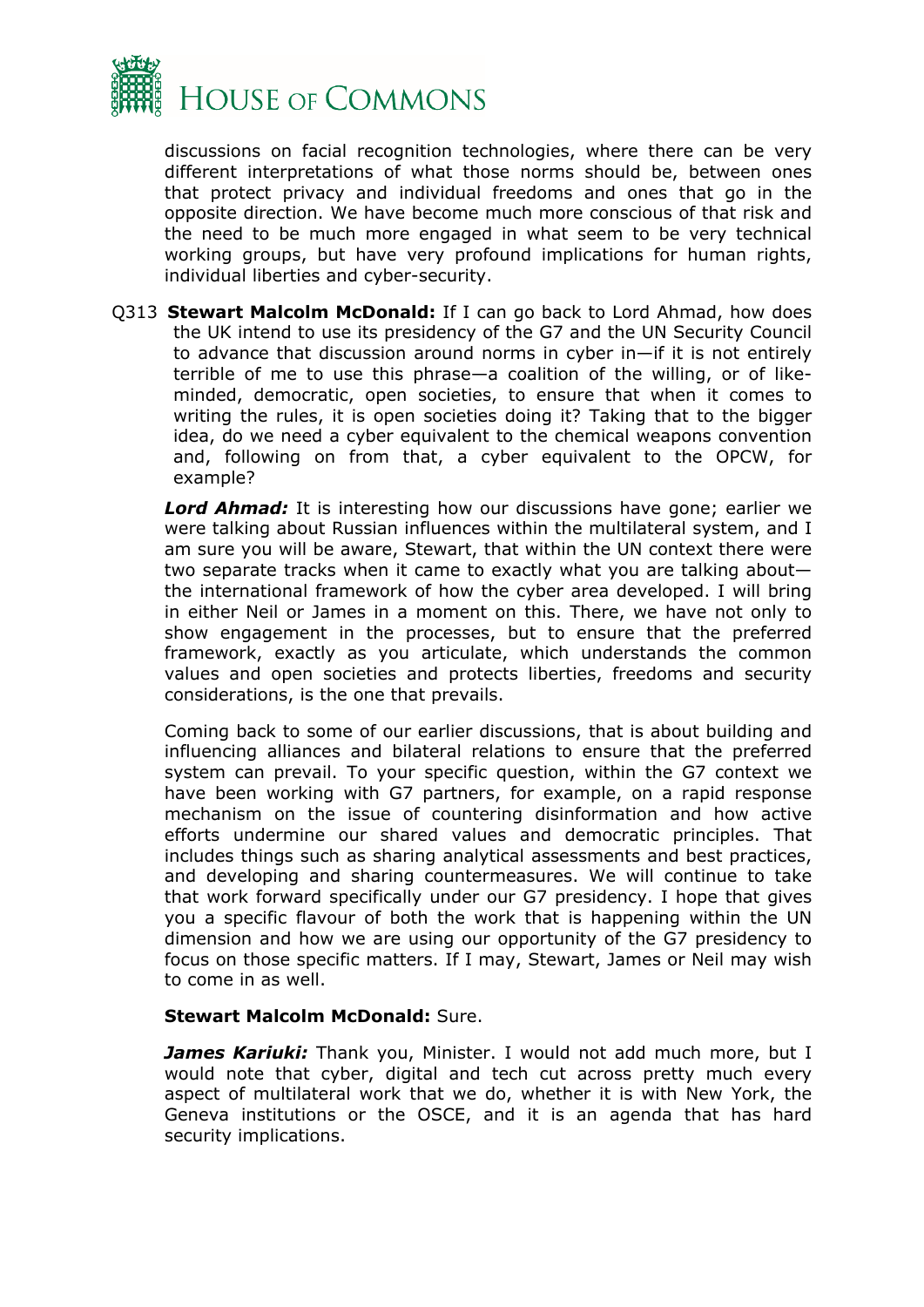

Cyber-security, and a lot of the things we do on cyber-security, would be outside the formal multilateral system; they would be about strengthening the resilience of allies and partners in the eastern European neighbourhood, for example, right through to the prosperity and opportunity agenda of open societies and digital opportunities. This business is everywhere. We think our G7 is an opportunity to win the argument that open societies are the right kind of societies—the societies that thrive—so there was an open society strand to the G7, but I think you will see that we are pursuing it as a values agenda, a prosperity agenda and a security agenda in different places.

One thing I would just add that is slightly different from OPCW and the disarmament agenda is that it is rich in terms of the involvement of industry stakeholders. You cannot do cyber-security and tech without the proper involvement of industry, platforms and so on. That makes it a particularly sophisticated version of 21st-century multilateralism.

Q314 **Stewart Malcolm McDonald:** I will be honest: I looked at the list of all the witnesses, and I cannot decide whether James or Julian has the best job of all of them—no offence to the Minister; I hope he will understand but the Committee got a letter from the Foreign Secretary on 30 January that talked about the appointment of Mr Joe White as the first UK technology envoy to the US, so I think he might have the best job, I am sorry to say, of all of you. It is a good sign. I like the appointment. When you read the fullness of the letter, it refers to working closely with the FCO, DIT, DCMS, Cabinet Office and MOD. All of that looks good. It all looks great. It signals that the thinking is where I think it should go. Perhaps we can all, when covid allows us, sit and talk about this, to get to the big idea.

Quite often I see eyes rolling whenever I repeat this: Brad Smith, the Microsoft president, talks about a digital Geneva convention, and I ask, do we need a digital, cyber or tech equivalent to the OPCW and the chemical weapons convention? When it comes to attribution and responding the next time a country attacks the UK Parliament's email system—which, if I remember that story, Lord Ahmad, included getting into the then Prime Minister's parliamentary email account—is that the direction we need to go, and how does FCDO policy work towards that? Because it looks to me like you are, with the appointment of the tech envoy—unless you are going to tell me I am wrong.

*Lord Ahmad:* I think first and foremost, to be very upfront with you, I think it is evolving—what you have suggested, Stewart. That is why I alluded to the two tracks within New York as well. There is a lot of debate raging around this, and yet 15 years from now—it may be much shorter than that; it may be 10 years or five years from now. You are suggesting a kind of framework mechanism. I think the debate is very alive at the moment on how we see the digital platforms being leveraged and how we see the discussions raging around social media and its growing influence. Where does responsibility and accountability lie? Where does it finish? How do you protect data? I think data will be a massive discussion point in all of this, both in terms of protection and use of data.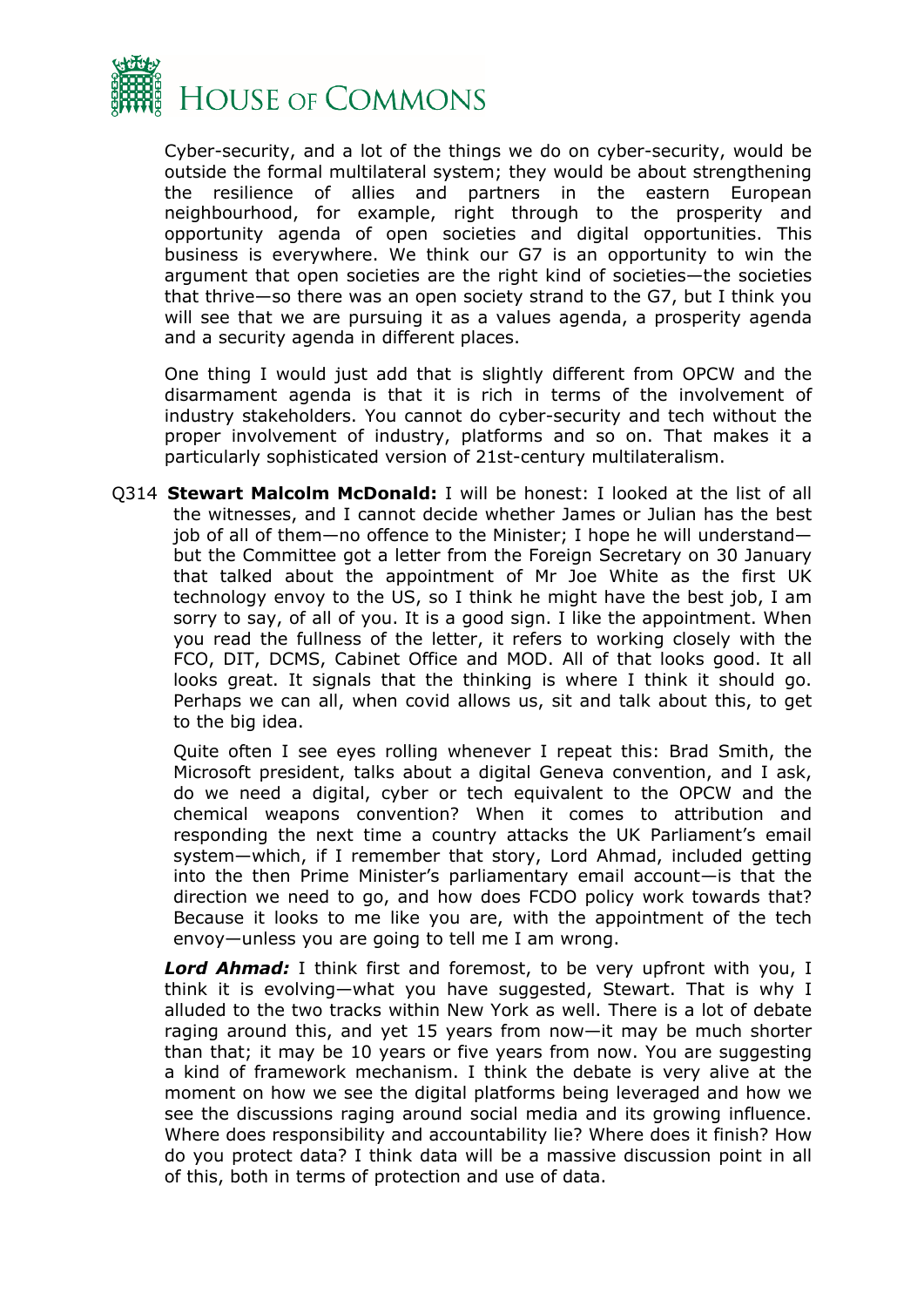

I am forever, in very practical, simple terms, getting information, even on your own social media, about how you need to enhance protection. Those that are looking at exploiting but also availing themselves of opportunities that cyber offers will look at ever-increasing and sophisticated methods in terms of algorithms. There is a debate under way in that. It may well be that what you are suggesting—*[Inaudible.]* As I said, there are already discussions under way as to the structure of that framework. I would suggest that if there was that kind of Russian-led initiative, while you want to engage, that might have had a different perspective to that which is run by or promoted by the US. So that is a very live discussion now.

What we are seeking to do is—you are quite right—the appointments. That is why I started my comments with the cyber centre. I have seen it. It is dynamic. It provides important information, both open source and others. I think that basis, having data that is validated, valued and correct, is an important attribute to have as you engage on this important agenda. Where this will end and what we will end up with is open to speculation, but I agree with you that ultimately we might well see evolving a structure. As to how that is agreed, I think there will be many obstacles and challenges before we can agree a multilateral, international framework for that, but those discussions are under way.

#### *[Tom Tugendhat took the Chair]*

**Chair:** Thank you. I am going to take back the Chair. I am back from the Myanmar statement. My apologies, Minister, for my delay. I am grateful for the answers you have given so far. Claudia, you wanted to come in.

Q315 **Claudia Webbe:** Thank you, Chair, and welcome back. It is great to see you, Lord Ahmad. I want to follow up on what you just touched on in terms of UK influence and being able to secure positions. On lessons learnt, you were talking about our recent failings to hold key posts within multilateral organisations. I wonder whether there has been a waning of UK influence in these organisations, and whether that has been a product of Britain's handling of international relations to date. What are your thoughts on that?

*Lord Ahmad:* Thank you, Claudia; it is good to see you. First of all, I do not agree on the premise of the question. I remember the interactions, including with the Chair, going back to 2017. At that time, the FAC, the FCO and HMG were rightly disappointed about the loss of the ICJ election. Were there lessons learned from it? Absolutely. There were issues on prioritisation, issues of ensuring that resourcing goes behind priority elections, and issues of ensuring that there is a one-Government approach.

Picking up, if I may, on the immediate aftermath in 2018, Ambassador Braithwaite touched on the role of the International Telecommunications Union in Geneva and the role of the SG there, who is Chinese. Well, the DSG is a Brit: Malcom Johnson. The reason—I say this very, very clearly we won that election is because it was a strategic campaign. It was organised in a way—it was cross-departmental at that time between the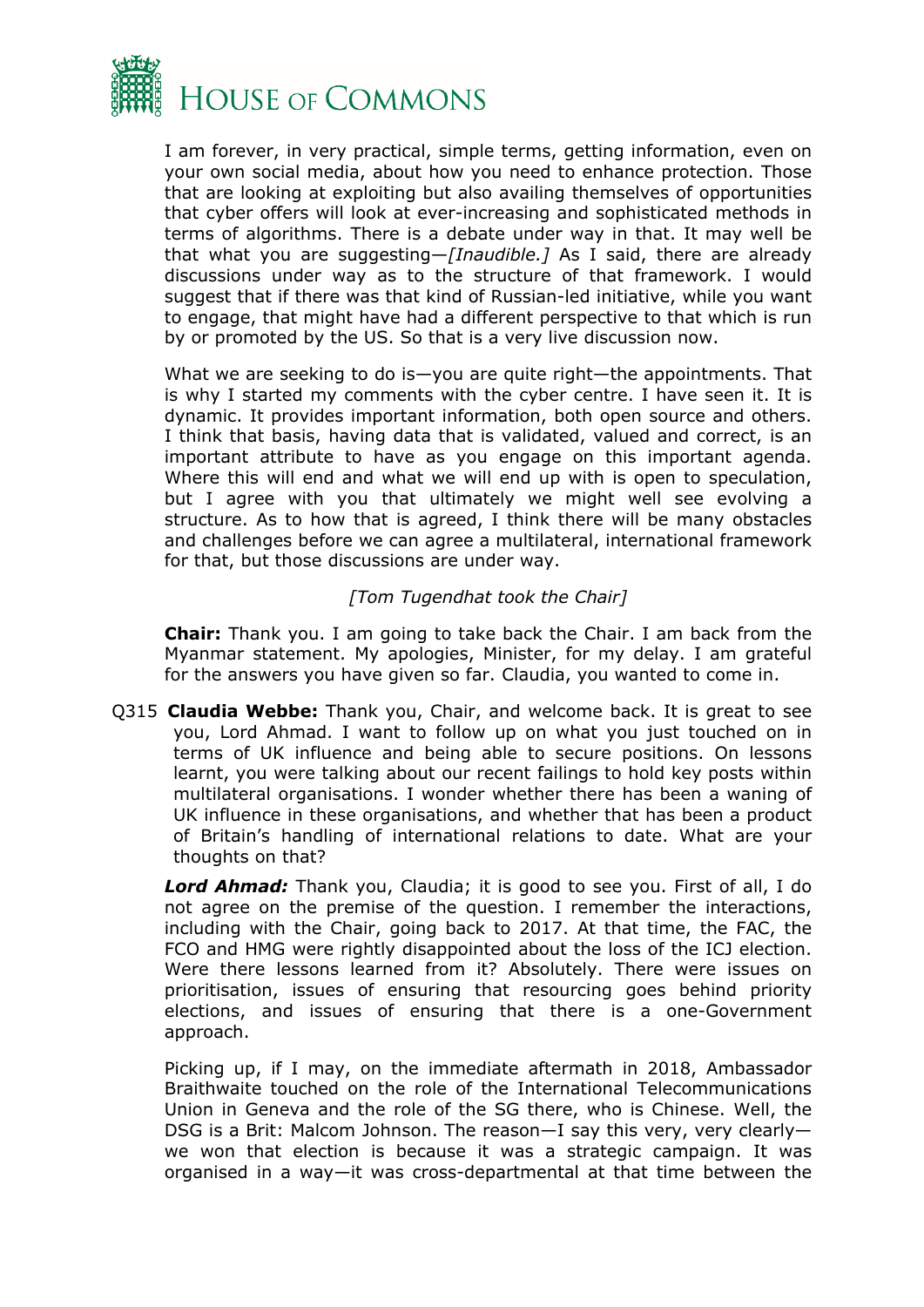

FCO and DCMS. It was strategic, and we were highlighting where our key challenges would be—not least, Malcom won that against a candidate from Burkina Faso. So it was not a small victory; it was actually quite a major victory, if you look at the influence of the African Union.

Most recently—I was very much involved with that campaign, along with officials across the piece—was the election of Judge Joanna Korner as a judge at the International Criminal Court, which took place in December. This was a very structured campaign. It was a priority campaign. It was done in a manner that ensured we focused in on the strengths of the candidate. I think this is very important. As someone who is appointed to Parliament, I am telling people who are elected that you know far better about regular campaigns. Well, I assure you that, as peers, we get involved as well. But in all seriousness, it is all about how you run a campaign and understanding the candidate's strengths—in this case, those of Joanna Korner. What did she bring? Her experience at the ICTY. How could that be leveraged, in terms of her competition with 18 others for only six places in what was a competitive election? But I believe—fast forward—we ran this campaign over a year. It was done in a structured way. It was ensuring we leveraged bilateral relationships. It ensured we learned and built on why we were not successful in 2017, which resulted in Joanna Korner's election—I would add, in the first round.

However, that does not mean we just stop there and say, "Hurrah! We've now won and there's nothing more to be done." I think we need to ensure that we continue to be focused on priority elections. There is a broader point here as well. It is not just about elections; it is about influencing appointments as well. Looking between 2017 and 2018, we have a whole raft of appointments that we have been successful in securing for UK candidates. Although it may not have been a formal election, it is because of structured lobbying, both in post and at ministerial level, that we have been able to secure a range of positions, such as Steve Kavanagh as a senior official at Interpol in 2019. Other bodies that we can talk about include the various UN agencies. I would be happy, in the interests of time, to write to the Committee about some of the—

Q316 **Claudia Webbe:** Let me be absolutely clear. Obviously, we did not get the 2017 WHO director general and we did not get the 2020 WTO director general. At the ICC, we failed to make the initial shortlist. I wonder whether there was any politics at play. When I say "politics", I mean anything to do with our international relations rather than our campaigning efforts. I think that there were some issues with regard to our ability to hold key seats that we had actively gone for.

*Lord Ahmad:* First, on the ICJ, I totally accepted that there were lessons learnt about prioritisation. At that time, we were running a World Health Organisation candidate alongside an ICJ candidate. That was back in 2017; obviously we are in 2021 now. Suddenly, the equities— As I said, it is all about strategy and ensuring that, once we prioritise—as we do now, in a very structured way—the key priority elections or nominations that we are going for, we then follow through in a very structured, co-ordinated and effective way. I, as a Minister, my colleagues, other Ministers, the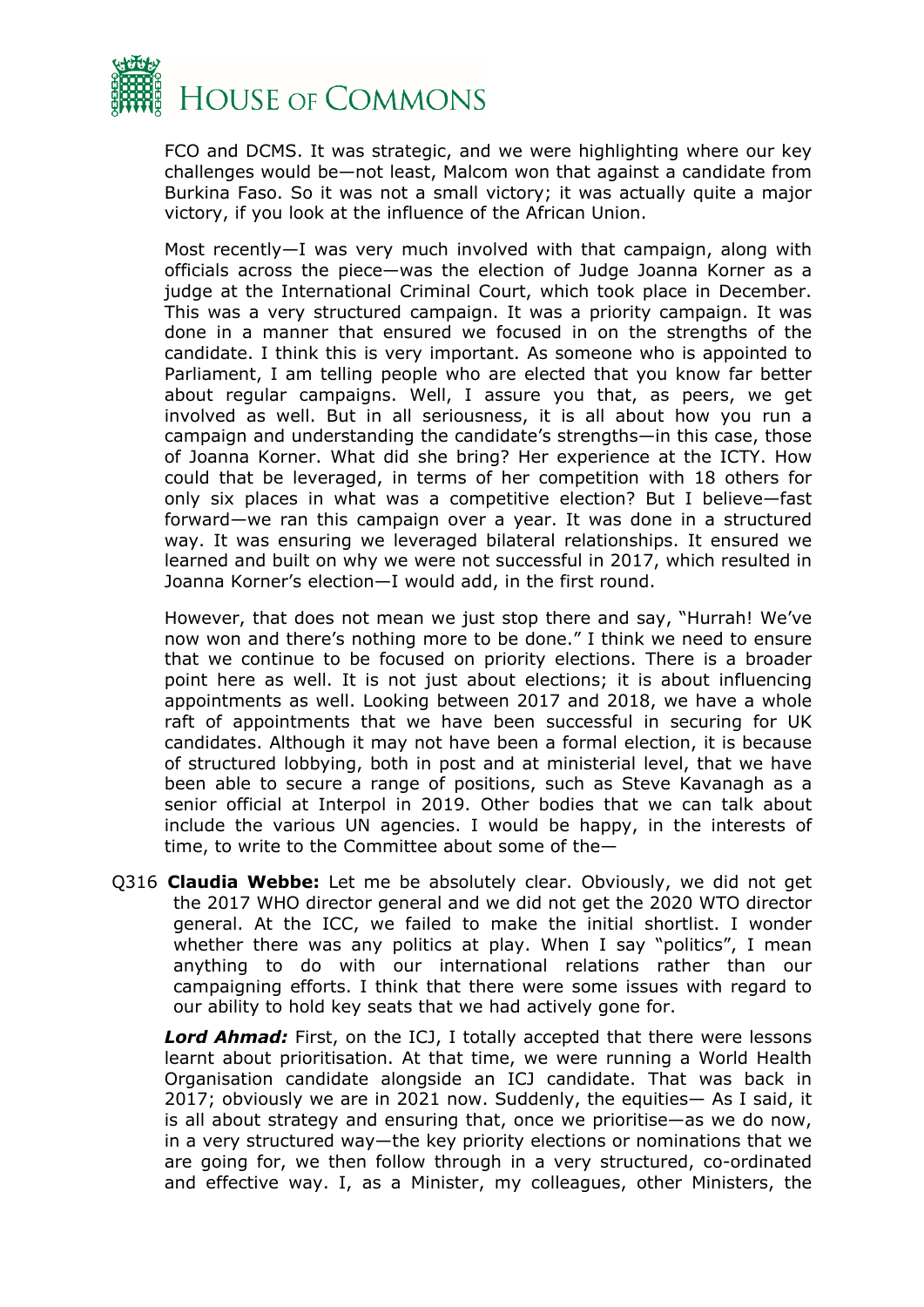

Foreign Secretary and, indeed, our key ambassadors in post, as well as our team at the centre, all work to ensure that prioritisation, and the lobbying takes place at all levels.

Picking up on your point on the World Health Organisation, I think it is particularly notable that the importance of the candidate was also recognised. The fact that David was subsequently appointed as a special envoy on covid-19 demonstrates that many countries recognised his strengths as a candidate in that election, although that appointment took place at the time of the pandemic unravelling last year.

On the shortlist point that you made, our priority was the election of the judge, Joanna Korner. I think you are referring to the prosecutors shortlist. That is not a determination that we would make; a central body within the assembly of states parties within the ICC makes that determination. The state parties themselves concluded that that shortlist was not of a satisfactory calibre, which is why it was opened up into a longlist. I just add that there are three candidates, and while it is not an election, three suitable candidates have been identified and we are live in this, currently in the running for the prosecutor's role, of which one is a Brit, Karim Khan. We are certainly supportive of Karim's bid to become the prosecutor.

There will be a challenge, because we have the registrar's position and we have just had a judge elected to the ICC, but nevertheless, the fact is that when the list was opened up, it was not owing to a lack of lobbying, but because the core group within the ICC made that decision. Everyone—all member states—felt that the shortlist did not have the calibre of candidates. Indeed, when it was opened up as a longlist, and through representations that we made, Karim Khan was recognised as one of the top three candidates to be put forward and be considered, as he currently is, for that role at the ICC.

However, I take on board, and am in no way complacent, and— *[Inaudible.]—*come in also on the Liam Fox election. Liam is someone I know well personally. He was a very able candidate. He went through the first round and on to the second round. Of course, these are closed votes, so we will never know how close he got to the final round. Nevertheless, with all these, judgment calls are made at particular times. My view is very clear. We need to identify, as we do now, in a very structured way, what our priority elections are and nominations to other bodies, and then to focus the full force of not only the FCDO but other Departments that are part of that where required. We must ensure that there is a strategic approach.

I agree that it is about our influence among countries. That is why we work across our different briefs to ensure that we make representations at the highest level to capitals. When we have international elections, such as the ICC, one has to understand the dynamic of the permanent representatives in New York—especially from the small states, which from my own experience carry a lot of influence, because they cannot refer back to capital in the same way. Last year was not an example of what we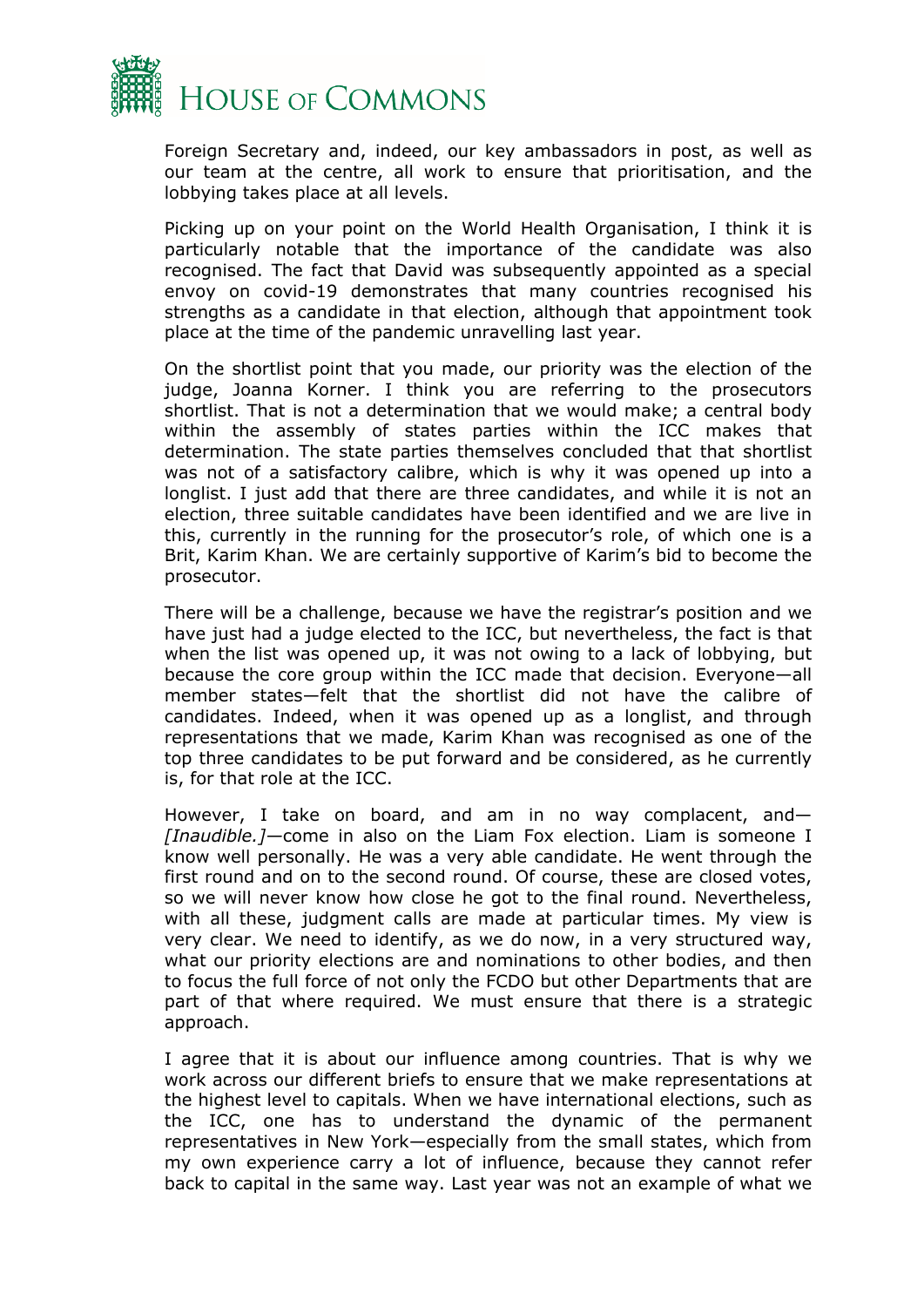

have done there. However, as Minister for the UN, I have engaged extensively, and we have ensured that, on every visit to New York, we are engaging with roundtables, and that, whether it is with the United States or Vanuatu, we treat the countries of the United Nations in a manner that reflects the importance of relationship building. I cannot stress enough that if there is one learning from my role as a Minister, particularly in FCDO, it is the value of investing in relationships, and I assure you that we do that. With that, if I may just briefly bring in Julian—

Q317 **Claudia Webbe:** Before you bring in Julian, I have a question that I think is more for you than for Julian. Was the scale of the defeat that the UK faced in the UN General Assembly over the Chagos Islands an indication of the UK's waning influence? What has been the impact of this loss on the UK's standing internationally?

*Lord Ahmad:* First of all, on the Chagossian issue and BIOT, the British Indian Ocean Territory, there was an ICJ opinion, which is not legally binding on any member state. As you know, with the ICJ, both parties to a dispute need to agree to an ICJ adjudication. In that case, it was an advisory opinion based on Mauritius's view that the original settlement that was given to the Chagossians was not fair, and that the issue of a British Indian Ocean overseas territory was something that the Mauritians disputed, and that we continue to retain our control over BIOT in a manner that they feel is unmerited.

We feel very strongly that the continued role of British sovereignty over BIOT is something that is—*[Inaudible.]*—and we believe that BIOT provides an important strategic position. We argue that. You referred to the General Assembly vote and, of course, it was disappointing to see the numbers, but I think it was presented in a way that was Britain with the old colonial inference of the United Kingdom. However, that is not the case. This is a strategic post. We stand by the fact that the ICJ opinion was an advisory one, and we continue to put our case to international partners in that respect.

Q318 **Claudia Webbe:** Chair, I think that finishes my questions for now. I know you indicated that Julian should come in. It is up to the Chair—if it is quick, there might be room—but I think the question has been answered.

**Chair:** Very briefly, Julian.

*Julian Braithwaite:* Only to add that we have learned the lesson of the ICJ. We have also had to do a lot of thinking from first principles about how we mobilise international support having left the EU, which is a powerful regional group and a multiplier in the multilateral system. We have been learning those lessons and implementing them with some success, but it is true with any election, including international elections, that they are by definition uncertain things. If you don't run for them, you definitely will not win, and if you do run, sometimes you win and sometimes you lose.

The Minister is absolutely right that we need to get, and have got, better at prioritisation, but it is also true that those who are perhaps most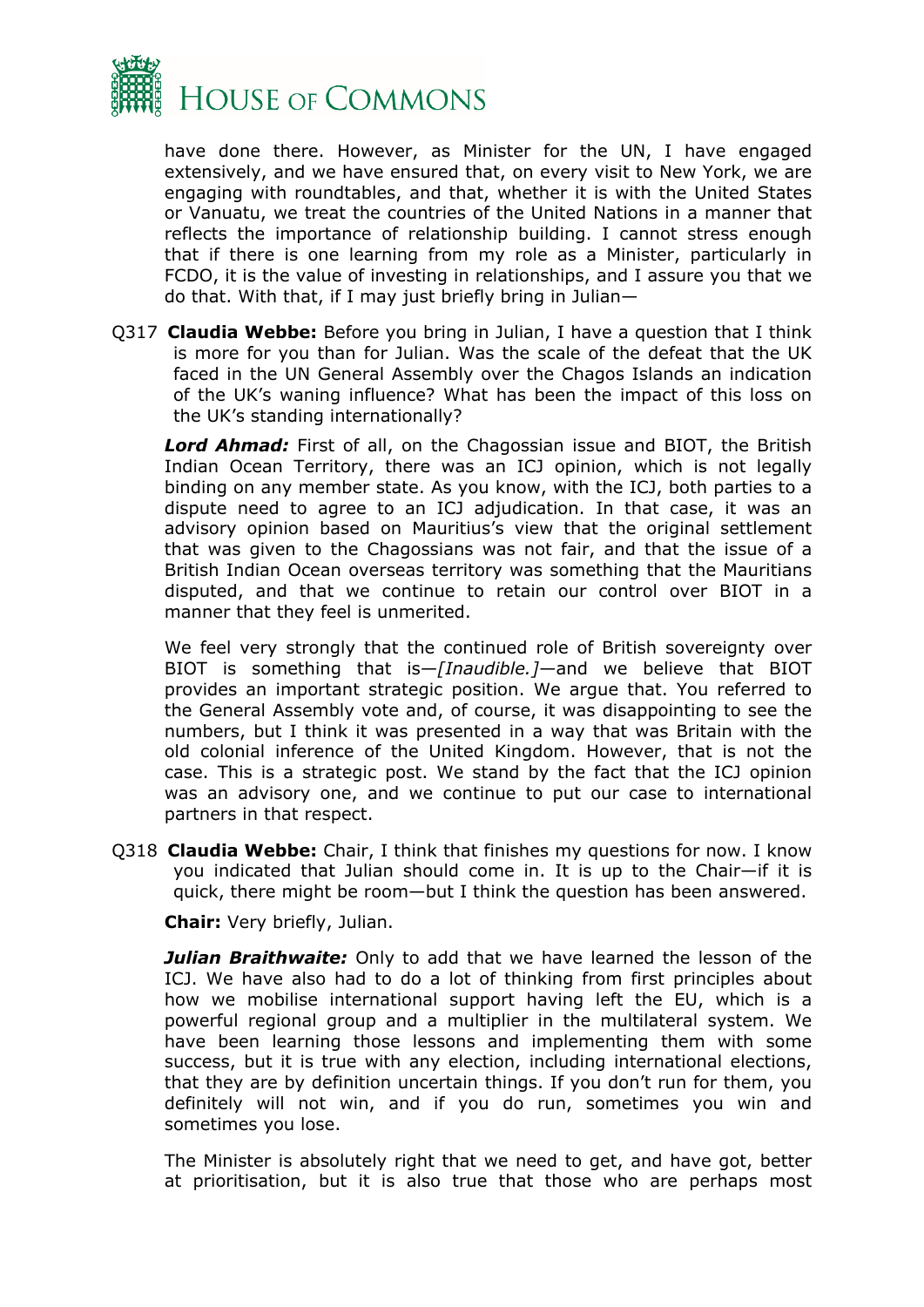

successful at this are also prepared to run and to accept that they will lose. The French also ran for WHO, with a former Minister, and lost; they also ran for the FAO, which was more of a shock for them. They have also been learning lessons. Together, with the French, the Americans and others, we can work more collectively and strategically together to ensure that like-minded countries retain important and influential positions in this system, as part of this wider discussion that we have been having about how to ensure that we retain the overall influence in the multilateral system that we wish to.

**Chair:** Thank you very much. I know, Minister, that you are keen to give long and detailed answers, because it is a skill that you have perfected, but I will ask you to go as quickly to brevity as you can. Forgive me, Royston: who is coming in with the next question?

**Royston Smith:** That is me, Chair.

#### **Chair:** Excellent.

Q319 **Royston Smith:** I will try to give you, Minister, two or three questions together, to save time and so that we can crack on. You have been extraordinarily generous with your time already.

Given the increase in politicisation of global health and the increasing need of co-ordination across Whitehall in the wake of the pandemic, how is the newly merged FCDO engaged with the global health oversight group? In addition, how has the role of the group changed in the past 12 months, because of the pandemic? Should the FCDO chair the group going forward?

*Lord Ahmad:* First of all, I will make a quick point, conscious of what the Chair has said. The FCDO, for the equities it brings, is the right way forward. It will give us a much more structured approach to how we tackle many of the challenges that we face. On the role of UK leadership in that respect, I agree, there is a role. We should continue to strengthen our voice in that respect, and I believe that through the merger of the FCDO we will be able to do just that.

Q320 **Royston Smith:** Will you expand on the question itself, about the global health oversight group? Has the FCDO engaged with that group? Does it intend to? How has the role of the group changed over the last 12 months? They are quite important specifics.

*Lord Ahmad:* If I could bring in Julian at this point, I will come back on this.

**Julian Braithwaite:** I also attend the global health oversight group, which is chaired jointly by the director generals of the FCDO, DHSC and the Cabinet Office. It is a very important forum. The balance on it has changed with the merger, because DFID was a key player on that group, precisely because of the amount of money that we put into the global health system.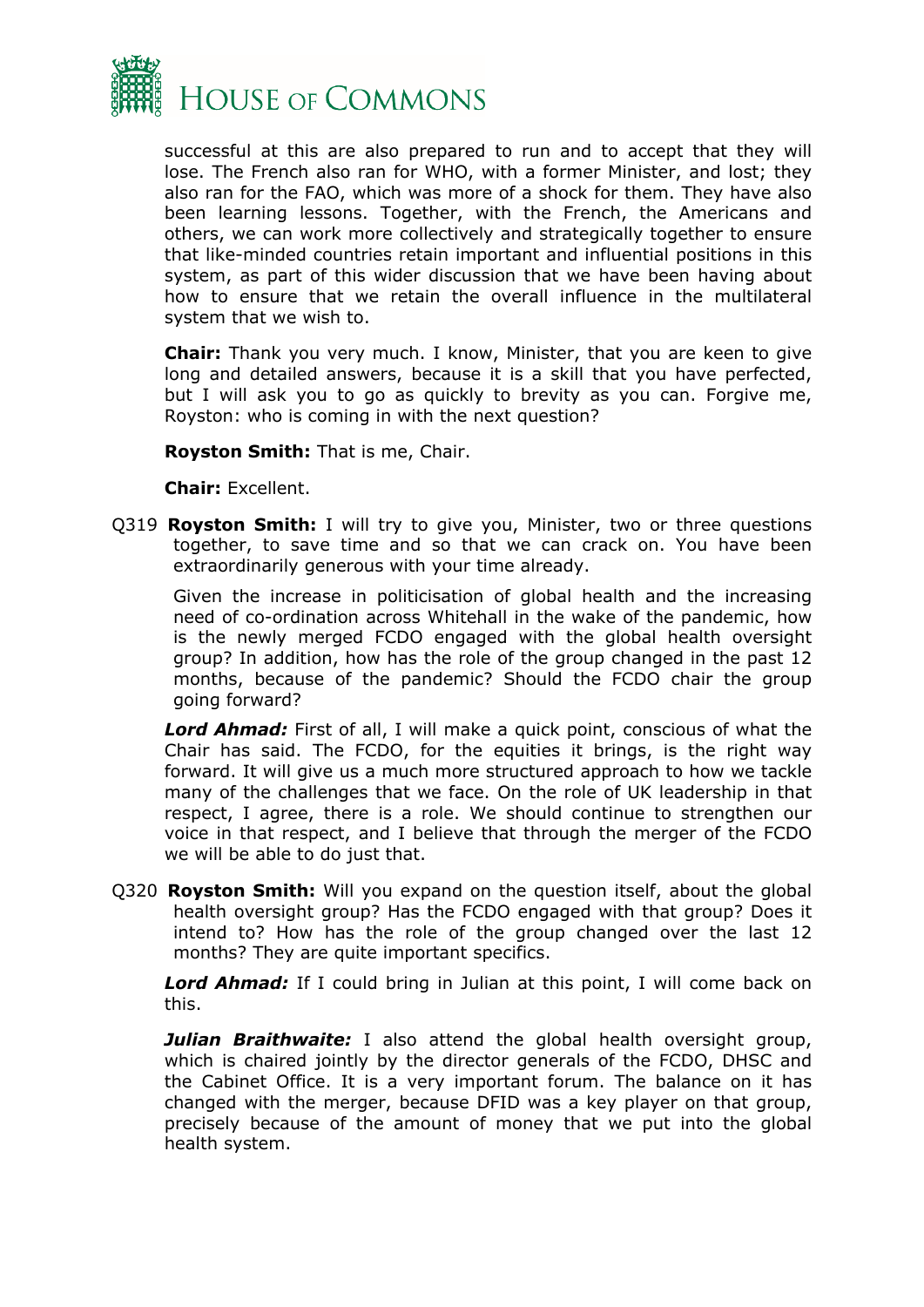

It is the essential high-level, at least official-level, co-ordination group on global health. It has played an important part in the considerable leadership that the UK has been showing on that, particularly around the COVAX facility with the World Health Organisation. But the balance has changed, and the FCDO's collective weight on it has increased.

#### Q321 **Royston Smith:** Do you think the FCDO should chair that?

*Lord Ahmad:* At the moment, the relationship works very well between the two Departments. I think it can be more issues-led as to whether, going forward, the FCDO chair it or not. I can't offer a specific view on that, but I think our relationship has worked very well.

Just to show you how we are working together specifically on the covid-19 crisis, we are working on this issue with Matt Hancock and Wendy Morton, who leads on this at the FCDO, and the co-chairing of various meetings in that respect has proven to be highly successful. We have the diplomatic network when it comes to international issues, be it health or otherwise. Leveraging those relationships when it comes to a world pandemic, as we are currently facing, is also important.

The point I would make is one of co-ordination. It should be issues-led. It may well be the case in certain instances that the FCDO leads on a particular agenda, because the equities suggest it is better sitting with the FCDO, but there is no long-term decision in that respect.

**Royston Smith:** Thank you, Chairman.

Q322 **Chair:** May I briefly ask a question directly to Julian? It is your call, of course, Minister. It is about the co-ordination of activities in missions. Clearly, Geneva is an important mission for co-ordination; it brings together so many different UN bodies and different aspects of our foreign policy in one. We are quite used to seeing autocratic states being rather good at this—China is a classic example. Are we getting better at it?

*Lord Ahmad:* I think we are. I will hand over to Julian; all I will say on the merger of the FCDO is that I often joke that it is my third reincarnation. I was an FCO Minister, a joint Minister and now a merged Minister.

Importantly, in post, we see a high commissioner and an ambassador now fully empowered with the diplomacy and development priorities in-country. In my own patch, across south Asia, I see it as extremely important in joint working. It also reflects the working that—*[Inaudible]*—of the resident co-ordinator focus that the UN brings, that they are trying to route through the different agencies working in-country through a single entity, which I think is sensible. But over to Julian, with your permission.

*Julian Braithwaite:* The new operating model for FCDO will definitely help. It will mean that the organogram of mission will enhance the coordination and the fact that it all heads up through to the head of mission, the ambassador. It worked very well before, but that was more through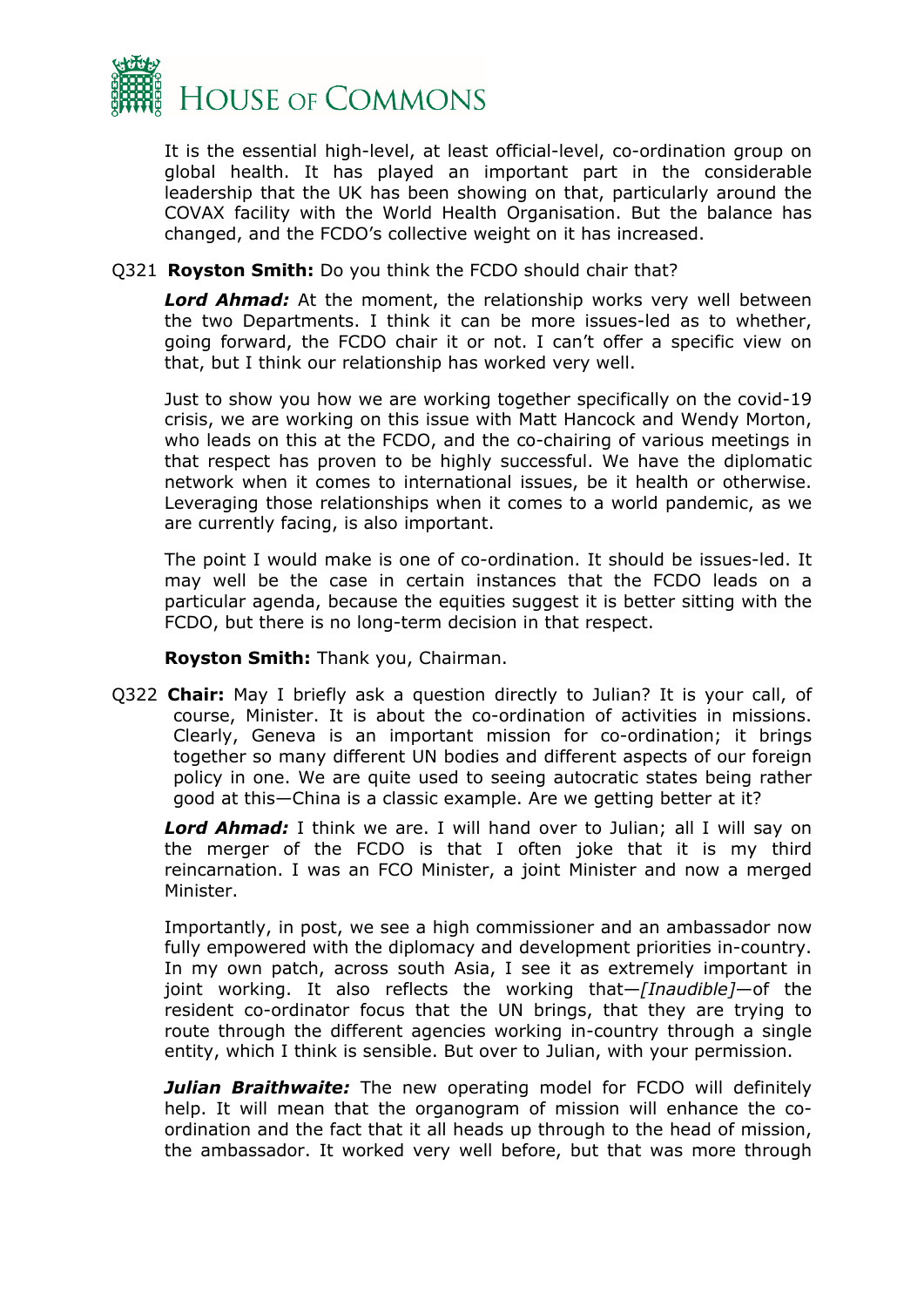

personalities working well together rather than the actual organogram bringing us together.

Geneva is probably the most "DFID" of the major multilateral posts. The DFID role and funding in Geneva was a huge part of the UK's overall influence. We are now bringing that much more closely together with our political engagement, both through how, as we discussed earlier, we get the right people into leadership positions in these organisations and how we engage diplomatically through their governance structure.

So it was happening before, but this new structure will allow us to make it work much more in line with the mission's organogram. I don't think we are getting as good as the Chinese on this, but that is probably for good reasons.

Q323 **Chair:** There's a natural bar to our success, is there?

*Lord Ahmad:* I would say no to that. We are forever learning and evolving. Through that learning and evolution, I would hope we are getting better.

**Chair:** Okay.

*James Kariuki:* Can I jump in on this one to give a perspective from London? Julian is being quite modest, but I think that DIT, DHSC and the Foreign, Commonwealth and Development Office, would all see him as their man, their person, in Geneva, just as Barbara Woodward is our person in New York for the whole of Government. I think we have been pretty good at doing that.

The join-up between posts is the other thing that's really importantensuring that your human rights policy in Geneva and New York work together and that your humanitarian and conflict policies work together. Again, I think that is something that we are pretty good at compared to most of our competitors.

Q324 **Chair:** Thank you. That goes straight into questions about China's influence in the WHO. I don't want to go over some of the ground that you have already covered. Given the constraints on the secretariat in criticising the actions of its member states, particularly those who contribute so much, what is the role of the UK in speaking out against states who are not acting in the spirit of the organisation? I say those who are contributing so much, but China actually contributes proportionately very little—about 2%—in the WHO, yet it seems to have a very strong influence.

*Lord Ahmad:* I will start, Chair, and then ask Julian to come in from Geneva, with your permission. First, we believe the World Health Organisation plays a crucial role, as has been demonstrated through covid-19. We have seen Chinese influence extended. The disengagement of the previous US Administration was not helpful. Therefore, we welcome the fact that the US has re-engaged with the World Health Organisation. That is an important step forward.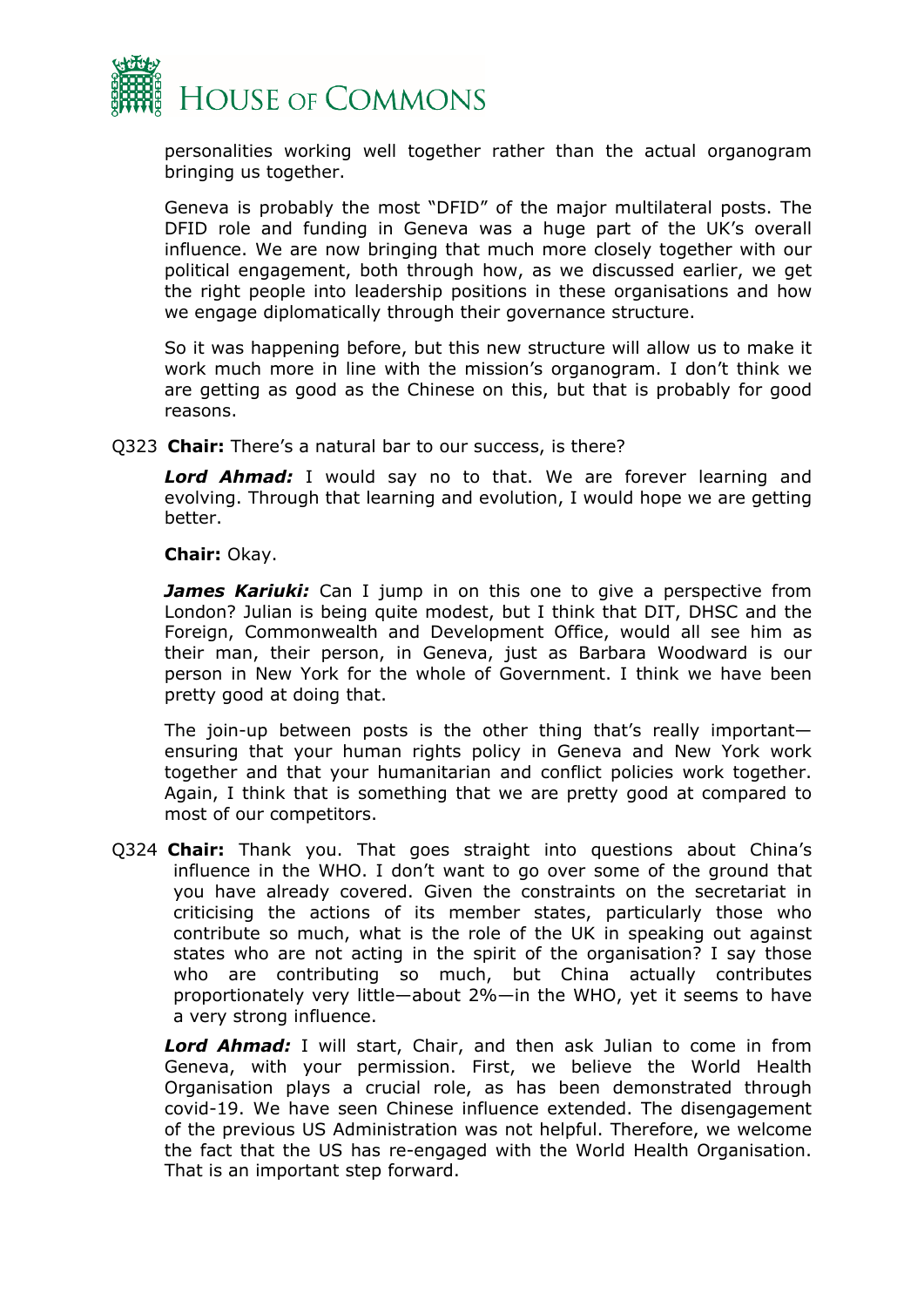

You talked about money. Money does help in setting a system and structure. Our support and leadership on the COVAX arrangement and structure within the World Health Organisation has been instrumental in identifying the UK as not only being in a leadership role but influencing others also to support the COVAX facility. Those demonstrate our commitment to the World Health Organisation.

In terms of positions, that is also important. We of course have people. You will remember a former colleague of ours in Parliament, Jane Ellison, who has a senior role in the World Health Organisation. Dr David Nabarro is also leading on the covid-19 issue for the World Health Organisation. There is also more, important work to be done on getting the right people into governance structures. With that, with your permission, I will hand over to Julian.

**Julian Braithwaite:** The key issue is the fact that the WHO is not an executive organisation and it cannot force any of its members to cooperate, so it has to get their agreement. One reason why China has had so much influence in this pandemic is that the virus was first detected in China. In order to declare this a public health emergency of international concern, which is, if you like, the WHO ringing the global alarm bell, they really had to get China on board. Director general Tedros engaged very politically with the Chinese to try and reassure them that this was the right thing to do. In the process, he was supportive of what China was doing. There are questions to be answered about the initial co-operation and sharing of data, which we have raised as the UK, and other states have done likewise.

We also played an instrumental role with others in agreeing a mandate for both an investigation into the origins of the virus and a review of the international response—the WHO's response—which will be the mechanism that allows us really to reform the system, as it will need to be reformed, to make it more effective next time. The investigation into the origin of the virus is something that China is taking a very close interest in. Of course, we have the WHO team in China at the moment, which is good, but we will want to reserve judgment on just what they have managed to find when they report back and how much real access they were given.

**Chair:** Thank you. Bob, you wanted to come in.

Q325 **Bob Seely:** Just to follow up what you were saying, Tom, with a very quick point about New York, do our witnesses think that we have enough clout in New York to be as effective as we could be within the UN system? I'm talking not only about the amount of people we've got, but how they work together and also whether we have the right building to be getting as much out of the UN system as we can.

*Lord Ahmad:* If I may start on that, the UN, and our influence at the UN, is extremely important. It's about sending the right people there. In the new appointee of Barbara Woodward we have someone who is a very distinguished diplomat. We were talking earlier, Bob, about the influence of China. Arguably, there is no one who knows better the challenges of the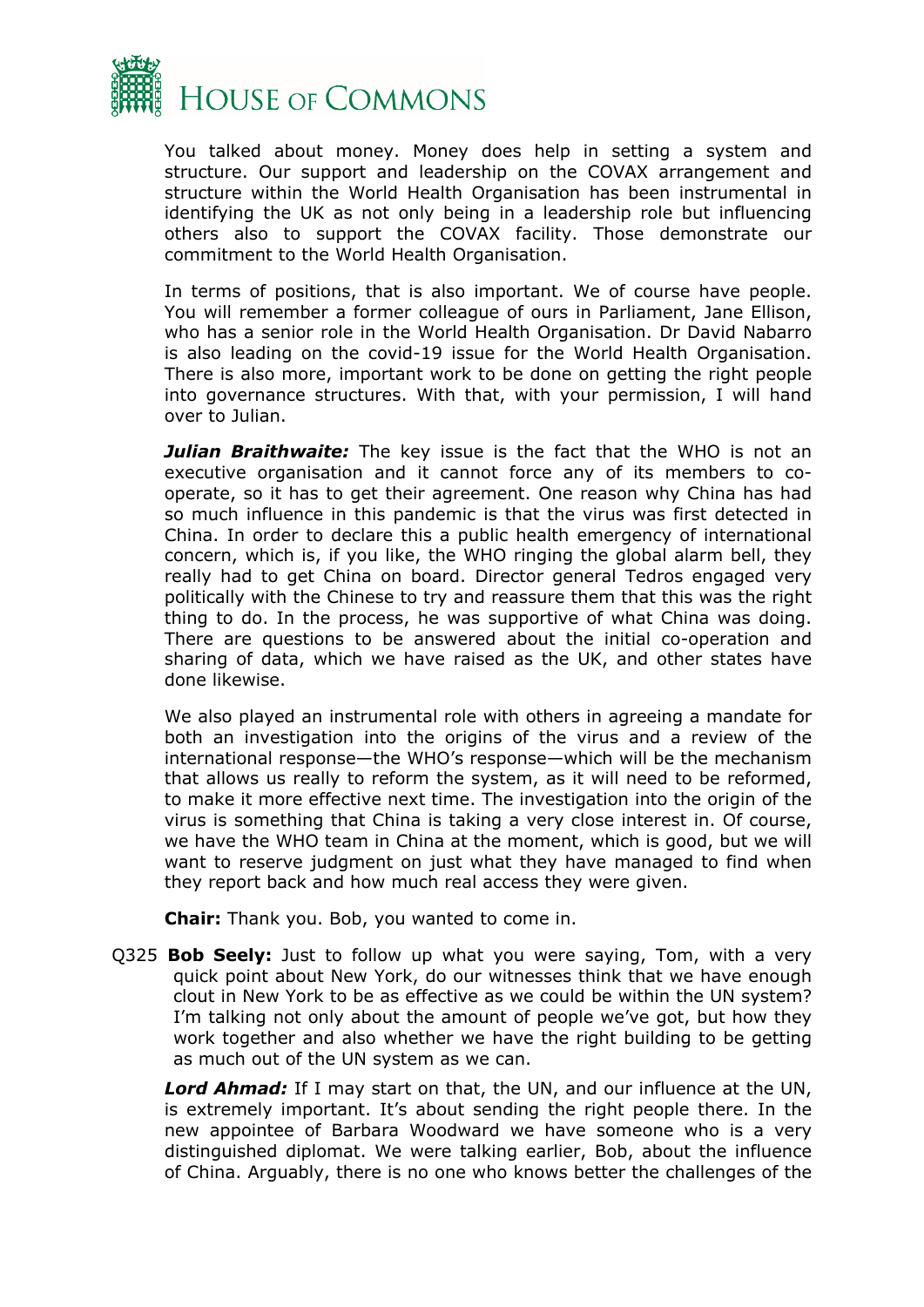

relationship with China, because she was formerly our ambassador to Beijing.

People are very important. I am also delighted that James Kariuki, who has joined us today, will shortly be leaving our shores to join the team in New York as Barbara's deputy. Again, he is someone who brings a lot of multilateral understanding and experience. The people within the team are important.

You talk specifically about infrastructure. I think it is how we engage. We are penholders on a raft of priority issues at the UN, where we do lead. They include issues such as Sudan and the Rohingya. They provide opportunities for building alliances. We certainly have invested in becoming more strategic in building support for our position, and that comes from direct engagement. We certainly need to invest more time in that.

In terms of influence, those who have been to the UN General Assembly—I have certainly seen the intensity of a UN General Assembly on a number of occasions—will know that we retain influence by having offices and places within the UN building, which I think is welcome. It gives us leverage because it means that people aren't travelling as much.

Our UN mission is situated very close by, and we have recently invested in upgrading the floors we have in the building to ensure that we can hold more events within the UK mission itself. Of course, we continue to be one of the large funders overall to the United Nations. I think we are third behind the US and Germany. That also allows us to extend influence.

The final point, which was recognised recently, is on our origins behind the UN75. Last month, we would have entertained the Secretary-General and his senior team during a visit at the end of the UN75, but we had a very successful virtual visit from António Guterres, where there were various meetings, including with the Prime Minister, the Foreign Secretary, the Archbishop of Canterbury and the Prince of Wales. Recognition within the UN hierarchy of the important role the UK plays is still very much paramount, and that role is highly regarded and respected.

**Chair:** Bob, did you want to follow up?

**Bob Seely:** That's it, thank you.

Q326 **Chair:** I want to come on to the voluntary funding model that applies to so many aspects within our multilateral relationships. What are the advantages and disadvantages of that?

*Lord Ahmad:* I will start and then bring in James. First and foremost, yes, with many areas we have our core funding. It is important that we fulfil our mandate. On voluntary contributions, that allows us to illustrate and demonstrate UK leadership on the priorities that matter to us in terms of investment on key areas, whether that is issues of climate change, as currently, or issues of girls' education.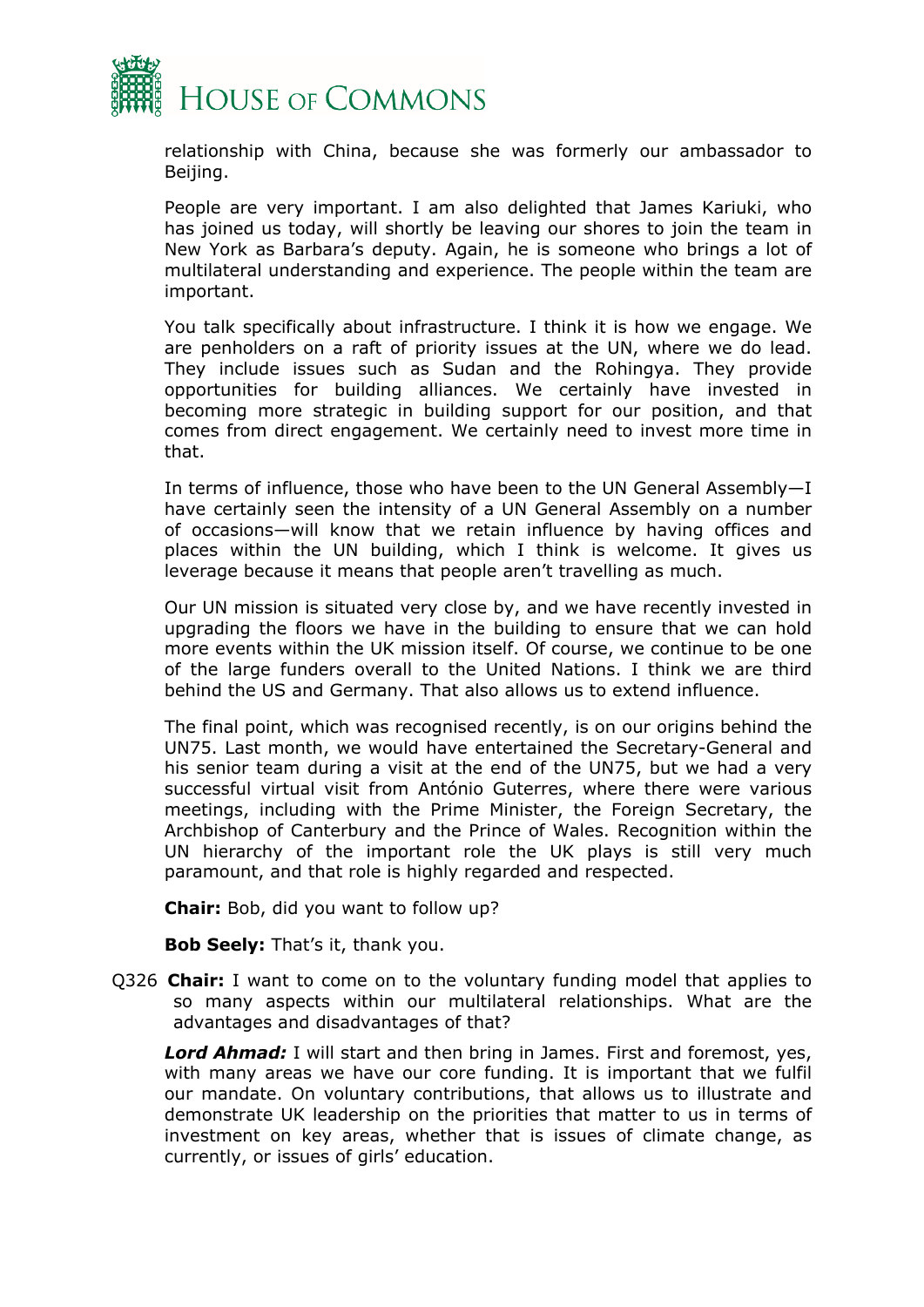

It allows us to bring focused and convening power behind initiatives that we want a multilateral response and support for. In a nutshell, it allows us to demonstrate our priorities and to work those through the multilateral system. If I may, I will bring in James.

*James Kariuki:* Thank you, Minister. Neil Briscoe, who heads our UN department, is also with me and can add to this if necessary.

The model is essentially that you have your assessed contributions, and voluntary funding is on top of that. We fund organisations in line with our objectives to achieve those goals, whether it is the additional funding that we put into the health organisations in Geneva or the money that we put on top of our assessed contributions to the UN agencies and the development system in New York. Those decisions are taken by the thematic policyholders, whether they are dealing with girls' education or humanitarian assistance. We are leaders and major donors in all those issues.

In the model, there is a multilateral element—an assessed element—a voluntary element and a performance element so that we can top up our voluntary funding to incentivise performance from the UN system to recognise reform when it is made. That model has meant that we are not just a big donor but a really influential donor in the UN system. Does Neil want to add anything extra?

*Neil Briscoe:* Just to underscore that the voluntary funding gives us a range of options. We go very firmly through the negotiations in the Fifth Committee around things like assessed budgets. We hold our own on that on key priorities, and we work very hard with others.

To come back to the earlier question about expertise, we have a phenomenal team that delivers success through those very tough negotiations, usually running up to and through Christmas each year. On top of that, the voluntary funding allows us to resource things that are priorities for us, either the catalytic funding that then becomes mainstreamed, or other issues where we know that we would face a particularly tough ride going through the consensus process and the Fifth Committee.

To add to what James said, in terms of the funding that we give to the New York development agencies, we have what is known in the FCDO as a single business case, which is essentially a core fund of money that resources four different agencies and has a performance tranche on top of it. We have the latitude to decide to use it as an incentive to improve cooperation, both at headquarters and in the field. That has proven a very powerful tool. It is quite innovative, in terms of how we fund that group of agencies, and again it gives us leverage to make sure they are living up to the commitments that they have already made around co-operation.

Q327 **Chair:** Thank you very much indeed. I am very grateful for that. There is clearly going to be a cut to some aspects of this support in the coming years, either because of the drop in GDP or because of the drop from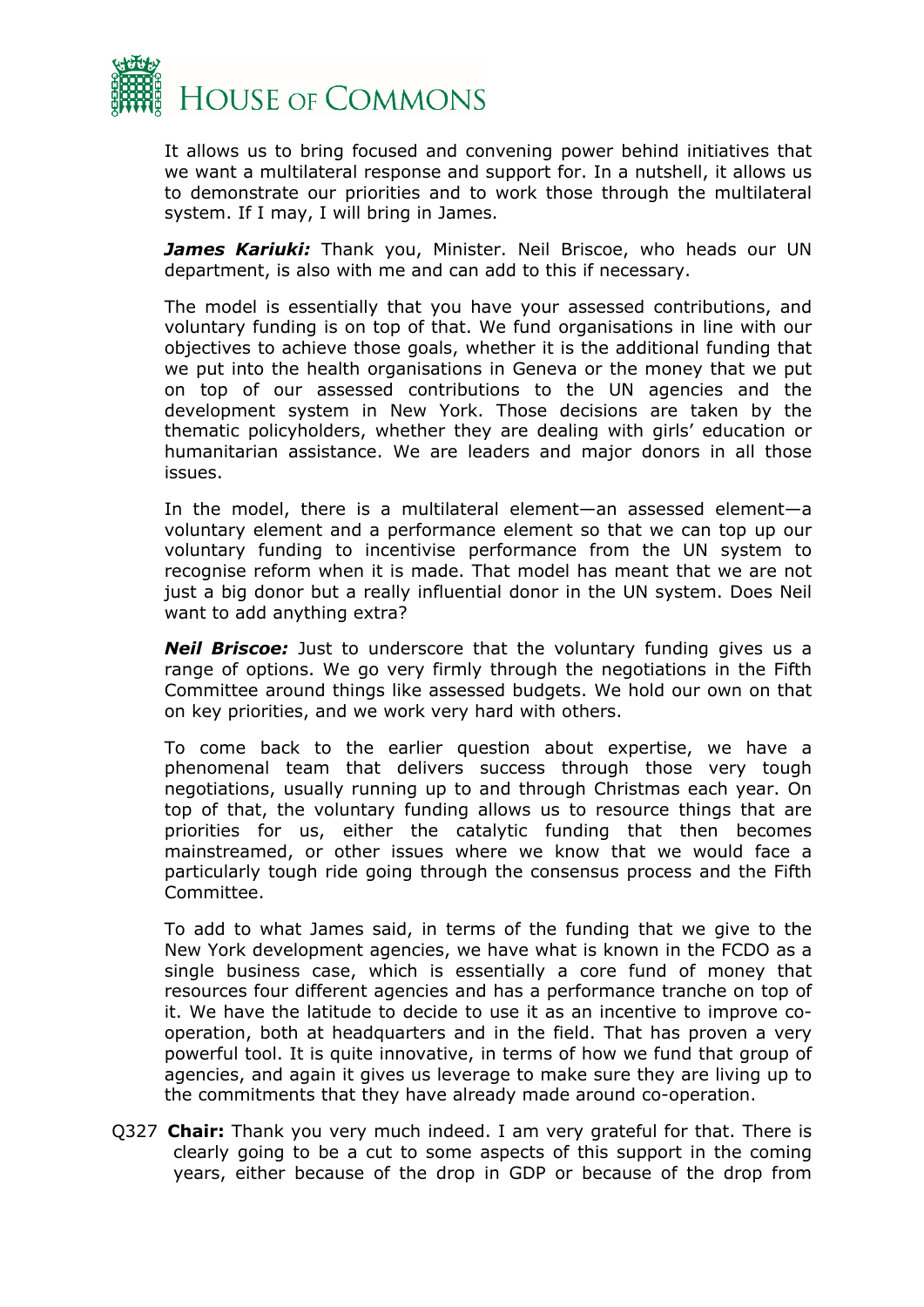

0.7% to 0.5%, which the Government has announced. How does the Government intend to ensure that the UK maintains influence and constructive engagement with these organisations? Although the UK's contribution will proportionately still be high, it is of course still true that other countries will be donating or contributing more to many of these organisations than we will.

*Lord Ahmad:* First and foremost, we are in the process of determining the final priorities around the reduced ODA spend. The Foreign Secretary laid a WMS last week on the other Departments as well as the FCDO, but you will have also seen that the FCDO will have the majority of the ODA spend. We have been engaging very regularly since the public announcement of this with key partners, including the various UN agencies, to get an early understanding of their priorities as related and translated towards our priorities on particular issues. Whatever agency it may have been, there has been quite an extensive and early engagement programme with UN agencies and various key NGO partners to understand their challenges but also to set expectations. We haven't made the final decisions on the ODA spend for 2021. That is a live process that we are currently going through with the Foreign Secretary.

Equally, I would add that, through the investments we are making in direct engagement—this comes back to a point I made earlier, before you joined us—the people-to-people engagement that we are having through the UN structures and other multilateral organisations, and the influence that we can bring in terms of ensuring that we get the right people into the right roles within multilateral organisations, is also part and parcel of the ongoing strategy. It shouldn't just be about the ODA spend. There is also a lot of work still to be done in further strengthening our influence within international organisations.

My final point is that while it is a reduction, it is still a substantial spend, as you rightly acknowledged in the introduction, and we will spend  $£10$ million on this. It is about how we can leverage that spend much more effectively with the partners, and we will continue to avail ourselves of opportunities to do that.

Q328 **Chair:** If I may, I will move on to a separate question to do with the Human Rights Council. This question raises many concerns because, like many multinational organisations, it accepts, quite understandably, individuals from many different countries. How does the Government deal with the frankly absurd position of the North Korean delegation commenting on the human rights of Australia? Does Her Majesty's Government have any views on how many Australians have sought asylum or refugee status in North Korea, and how many boats are currently leaving the shores of the Gold Coast to find refuge in the gulags of Pyongyang?

*Lord Ahmad:* First of all, Chair, far be it from me as a Minister to give you a specific answer without the figures, but in answer to your direct question, I think the answer is zero. If that is not the case, we will of course correct that as a matter of record.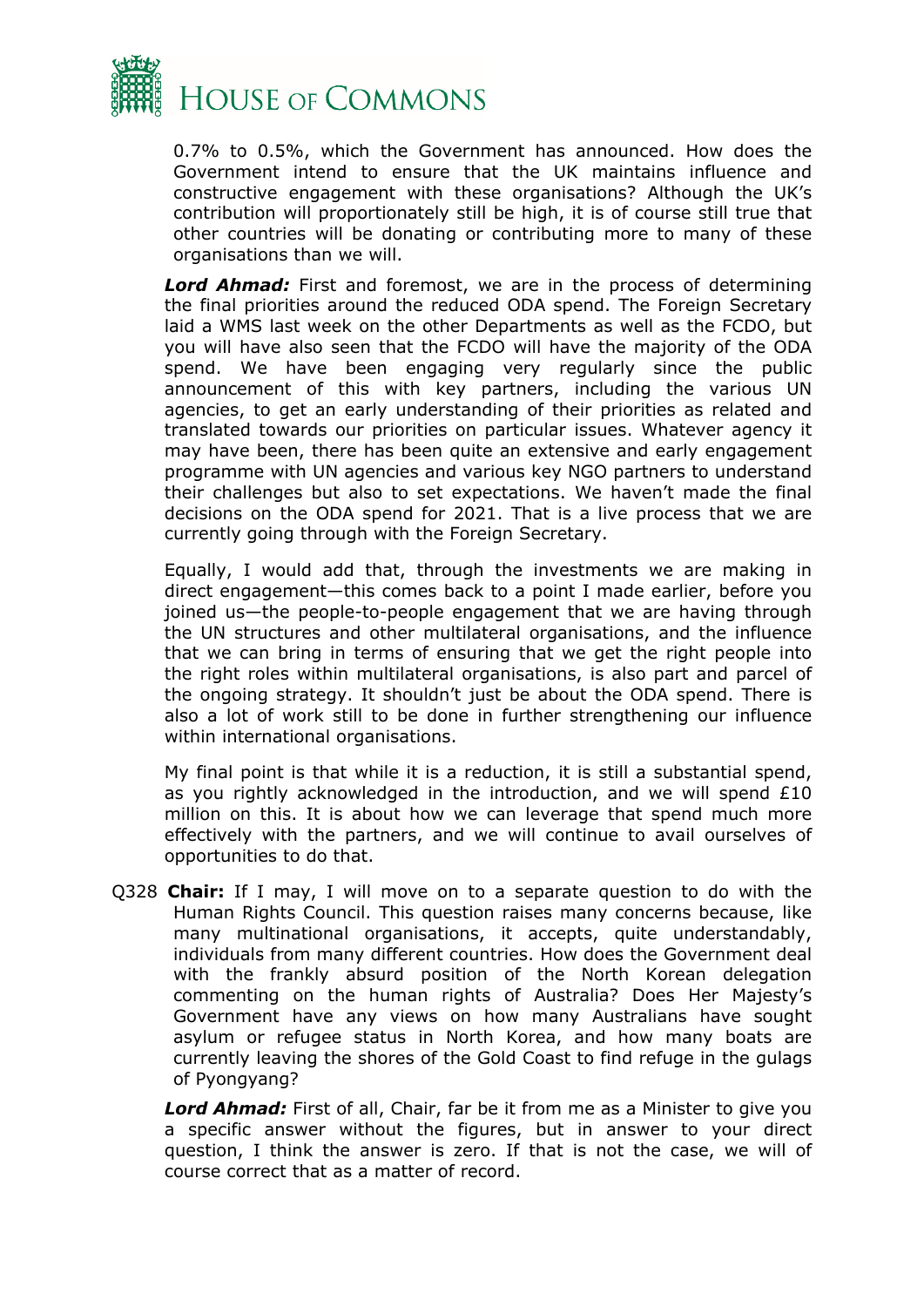

In all seriousness, you are quite right: there are many countries in the Human Rights Council. I have experienced it directly in delivering key statements on key issues—issues that I know are of paramount importance to your good self—relating to the Xinjiang situation, particularly with the Uyghur Muslims, as well as to other situations in other countries. South Asia is my portfolio. We have drawn attention to the lack of freedom of religion or belief, to have thrown back at us challenges on Islamophobia in Britain, which we recognise, but at least it is not state supported in any shape of form.

Those things are live. As you know, the Human Rights Council continues to lead that reform. In an earlier point, I said that the US disengaging was not helpful, but the fact that they are now re-engaging with the HRC is also valuable. In a broader sense, we were the first to make quite specific statements at the Human Rights Council on the situation of the Uyghurs, and through our support and representation, both at ministerial level and through diplomats, we have built support—incremental support—for our statements within the—*[Inaudible.]—*in New York.

What has been noticeable, and long may it continue, is the number supporting the alternative position of China declining, although there is still work to be done. We have to leverage greater levels of support, particularly with the OIC, and I welcome future discussions with you on how we influence countries that clearly have an interest with the likes of China and other such member states, and have a much more economic and transactional approach to those countries.

When it comes to supporting international statements, those countries are less willing, or indeed do not support the position of the UK and likeminded partners. You mentioned Australia, and we are working very closely with the Australians, as well as with a number of other countries. We were obviously pleased to become formal members of the Human Rights Council again for the 2021 to 2023 period. We look forward to strengthening our statements in that respect, as well as to building alliances and support. Again, if I may, with your permission, I will bring in Julian Braithwaite.

*Julian Braithwaite:* Every single UN member is able to speak at the Human Rights Council, but only the 47 elected members are actually members of the council. North Korea can ask questions. They can ask questions in the UPRs—the universal periodic reviews of all countries—and they can engage in debates in the Human Rights Council.

In the Human Rights Council, the 47 members include China, have included Saudi Arabia in the past, and include other countries, such as Venezuela, whose human rights records deserve scrutiny. We do press very hard so that only countries in good standing in the UN system on human rights are elected to the Human Rights Council. That doesn't mean they are all going to be like-minded. That's the nature of this body. It is a representative universal body that is going to represent different perspectives on human rights, but we believe that every elected member of the council should be in good standing in terms of their co-operation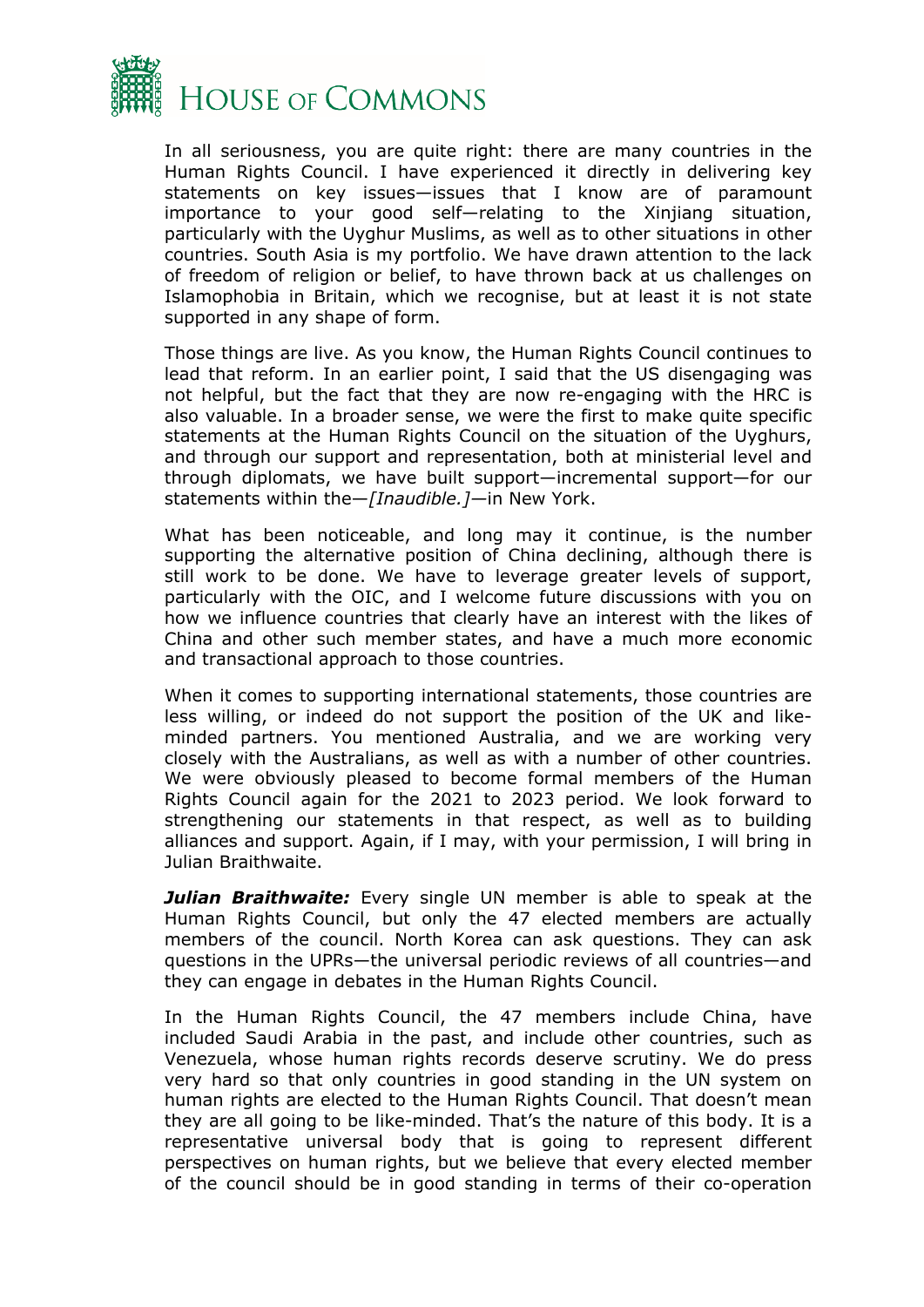

with the UN human rights processes, the special rapporteurs and the like. That is not always the case, but we point it out when it isn't. It is then a matter for the UN General Assembly, as to who gets elected.

The flip side of having a body that has countries like Venezuela and China on it is that we can engage them directly in the Human Rights Council on their records, and engage in that debate within the global forum on human rights, over the battle of ideas over human rights. We have seen progress over the years in terms of winning those battles and building coalitions. If the US re-joins and re-engages with the Human Rights Council, we will be in a much stronger position still, because we have missed it over the last four years.

Q329 **Chair:** Thank you very much. So, there is an advantage despite the bizarre scenes that we see. I suppose that is worth noting. Does the Government plan to take greater action on Xinjiang at the UN level? I ask that because, although the statements we have had are welcome, one does feel that, frankly, we could go further.

*Lord Ahmad:* If I could start with that, first and foremost we have seen an increase in the number of countries supporting our position. Just to look back on what we have seen, in the UN Third Committee, in October 2019, we had 23 countries supporting us at the UN HRC. In June 2020, we had 28 countries. At the UN Third Committee in October 2020, we had 39 countries. That is testament to the fact that we are raising this issue consistently and regularly.

The debate in both Houses is increasingly keeping the spotlight on this issue. From my perspective, as the Minister for human rights, that is particularly welcome.

I know this has been talked about, but the introduction of our human rights sanctions regime has been a key area of focus for colleagues across Parliament. You would expect me to say this, but while I cannot speculate on future issues, the whole reason why that regime was introduced was that the egregious abuses of human rights that we see across the world can be tackled directly, against individuals and organisations, limiting both their operational accounts as well as their ability to travel.

If I may, I will hand over to Julian. I have the joys of a Division in the Lords. I momentarily need to make sure that I diligently cast my vote.

**Chair:** Thank you. Julian, while the Minister votes, do you want to pick it up?

*Julian Braithwaite:* Is there any particular angle you would like me to develop from the Minister's comments?

Q330 **Chair:** The angle I would be keen to hear is—maybe it is more for James. I don't know how you would split this, but given that the human rights settlement sits in Geneva, I thought it might be you. The way that we develop this and operationalise a UN body in this is clearly a matter of concern to us, when we see that China very often exerts vetoes on many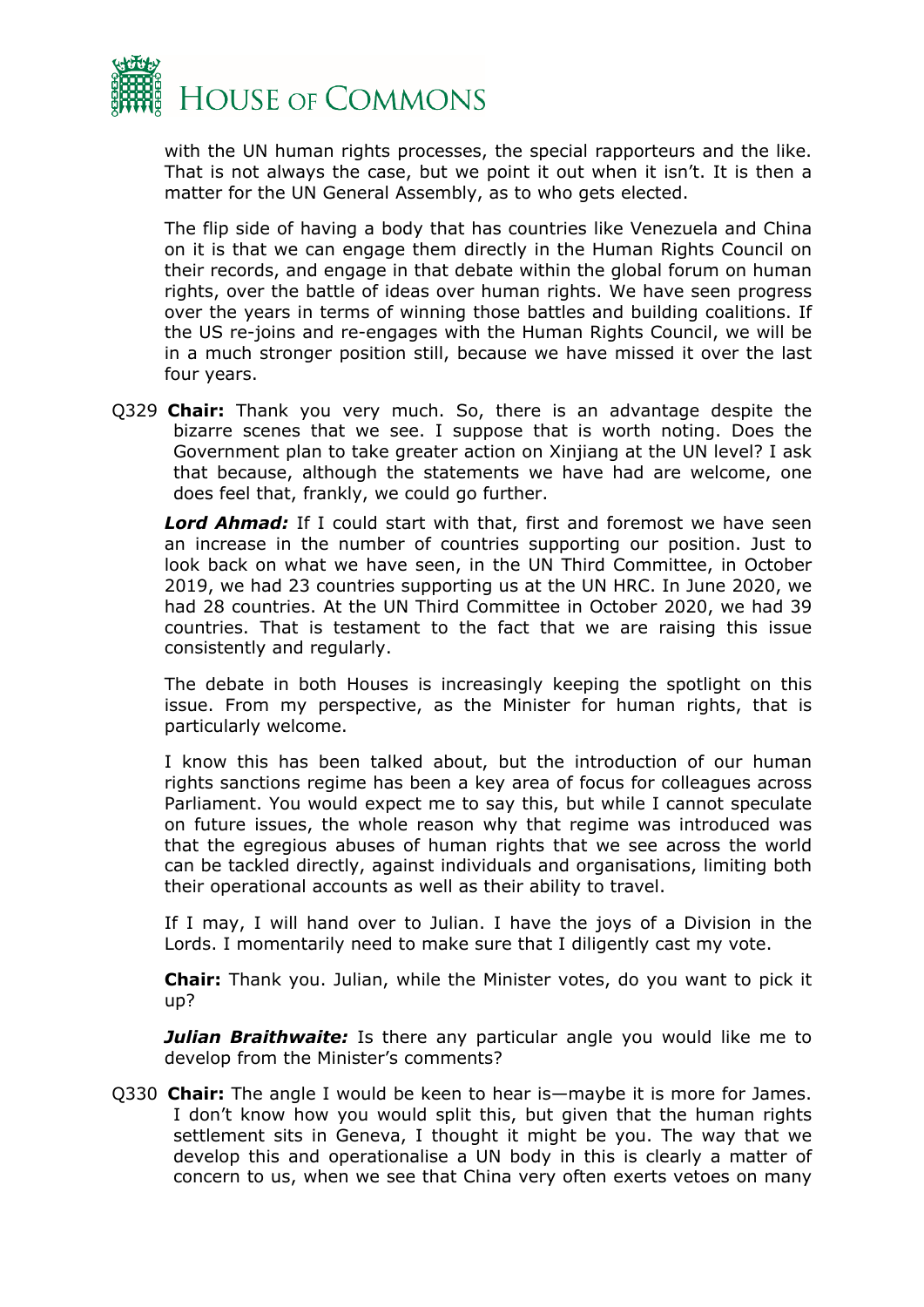

of the actions we try to take. How can the UK Government promote human rights equalities when, as in this case, the country concerned has the ability to block all action?

*Julian Braithwaite:* In the Human Rights Council, the country-specific resolutions are the most hard-hitting way of raising these concerns. You then need to get at least half of the voting members of the council to vote for it, in order for it to pass. Countries don't run resolutions against the superpowers, is the general rule of thumb. That is true for the United States and it has been true for China.

We have started with these joint statements and the next question would be, "Okay, so are you moving towards something like a resolution in the Human Rights Council?" At the moment, China has the numbers to block that, but these are the questions that we need to be looking at, as you say. With the forced labour camps in Xinjiang and with what is going on there, these are very serious human rights issues of global concern.

There are other bodies within Geneva as well, within the multilateral system, where we can look to be raising these issues. We have been stepping up in the last couple of years on this. We would like to see the High Commissioner for Human Rights visit Xinjiang, but if she can't, we would also like to see her be more visible on the issue of Xinjiang. There is more that can be done; there is more that we will need to do. We're not there yet, but if we ever got to the issue of thinking of a resolution, we would want to win it. That's one of the reasons that we haven't yet offered to run one: because we're not there yet.

Q331 **Chair:** Can I ask as a follow up to that—James, you're going to want to come in in a second, I can see that, so perhaps this is for you—we've seen the UK get defeated every now and again, including, for example, on the Mauritius sovereignty claim over the Chagos islands. Why are we losing, and why is China winning?

*James Kariuki:* I wasn't going to come in on that point specifically, but if I could build on that it may be connected. I think that sometimes it's portrayed as a west v. China game, but in fact there's a huge middle ground. There are countries in Africa and Latin America that don't like China's behaviour but are scared of speaking up. Islamic countries are not comfortable about Xinjiang.

I think that the game we're in is essentially to build support out from the Europeans and Americans, to broaden the coalition of those who are prepared to speak up. I think that the change in the US is an opportunity. If the US is giving people an excuse not to follow the west, it becomes harder for us to build that coalition, but it helps when the US is in the game.

Some of those same counties are uncomfortable about the BIOT issue for historical reasons, and we have to live with that too. Maybe the point is that we need to be winning most of the arguments with the Africans, the Latins and the Asians if we're to thrive in the human rights business.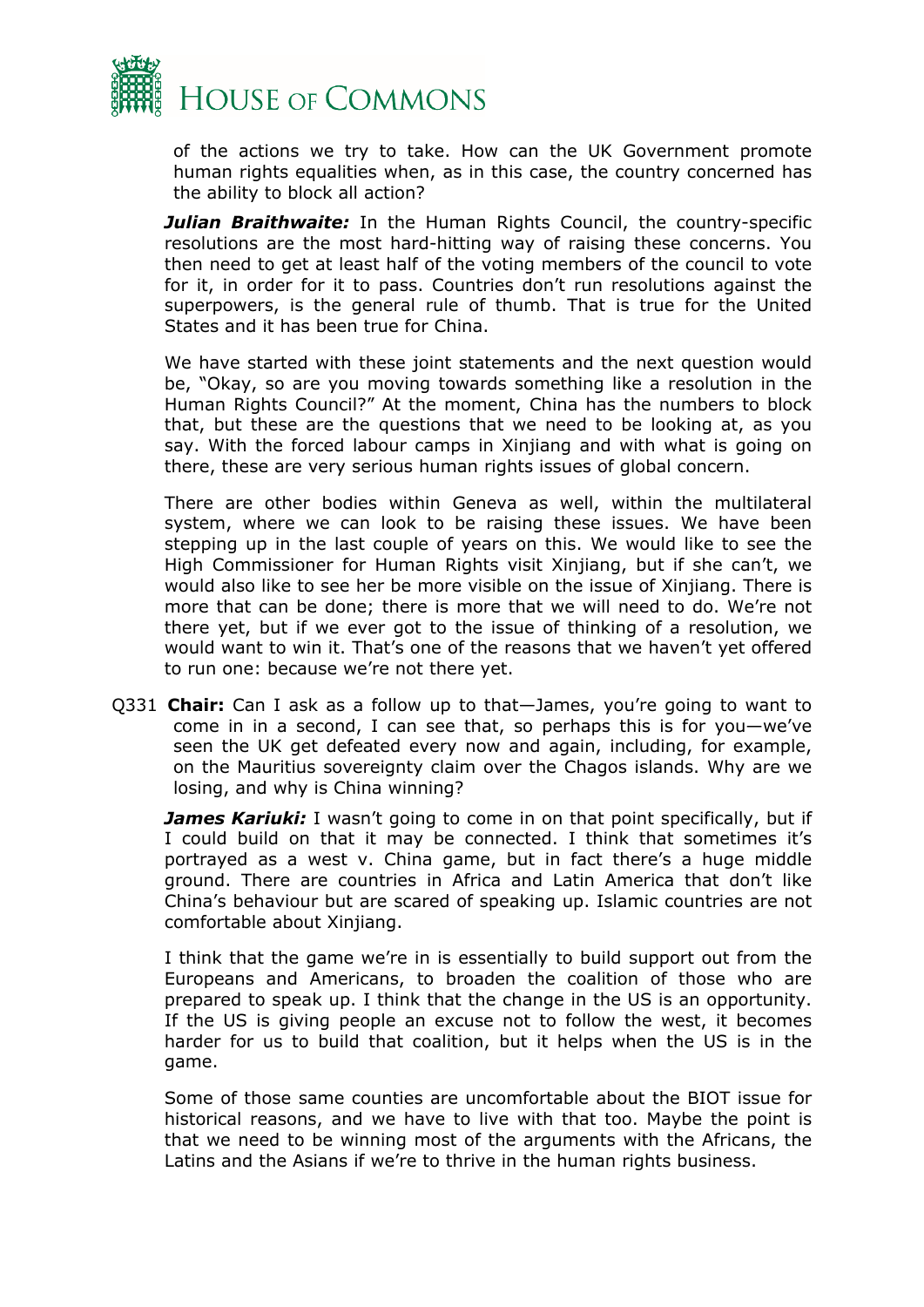

*Lord Ahmad:* If I may make a quick point to add to that, about how we can strengthen that support and move forward, there's historic precedent on a slightly different but live issue, which is on Myanmar. What we have seen over the last three years—and this is where the UK has exerted its influence at the UN Security Council—you will recall back in 2016-17 there was not even a word uttered after a UN meeting on the issue of Myanmar. What we saw was an incremental, gradual and structured support that fell short of a resolution, which I fully accept. But what we got to eventually was a presidential statement which even the Chinese accepted and did not block. This meant that we saw both progress and discussion taking place quite publicly that would then allow for subsequent reporting of that discussion through the UN Security Council.

There is still more to be done, but I was live to that. Indeed, our Prime Minister, who was then Foreign Secretary, through his engagement directly in Myanmar, came back and the directives that were subsequently issued resulted in a real changing of a position which was, to my mind, unacceptable. We weren't even commenting on what happened at the UN Security Council but ended up at a point where we were not just briefing out, but we had a presidential statement.

There are, of course, limitations, like referrals to the ICC etc., but those are dependent on countries being state parties and, of course, can be made at the UNSC. We can only play that hand once, because if it's blocked it will then be difficult to bring that back. It's a judgment call about building up numbers and support. While there is still so much to be done, on the Rohingya issue we have certainly seen a level of support building that has changed the dial somewhat at the Security Council. Thank you.

**Chair:** Thank you. We will move on to Interpol. Royston, you may want to pick up some of this—there are many questions about the nature in which the work going on at Interpol has challenged some democracies.

Q332 **Royston Smith:** Thank you, Chairman. Will the UK lobby against any attempt by the UAE to see its delegate become president at the next meeting?

*Lord Ahmad:* If I may, Chair, Interpol is a Home Office lead and we are joined by Chris Jones, who is the director of international co-operation. I will bring him in at this point, with your and Royston's permission.

*Chris Jones:* Thank you, Minister. For the presidential elections coming up at the end of this year, it is too soon to say who the candidates will be. Obviously, the UK will look to support candidates who have a history of observing high standards in a rules-based international system, and we will look at that later in the year once the full field of candidates comes forward. At the moment, we are not in a position to make any particular statement on who we will and will not support for that election.

Q333 **Royston Smith:** What is the FCDO doing to work with other like-minded democracies to effect change at Interpol?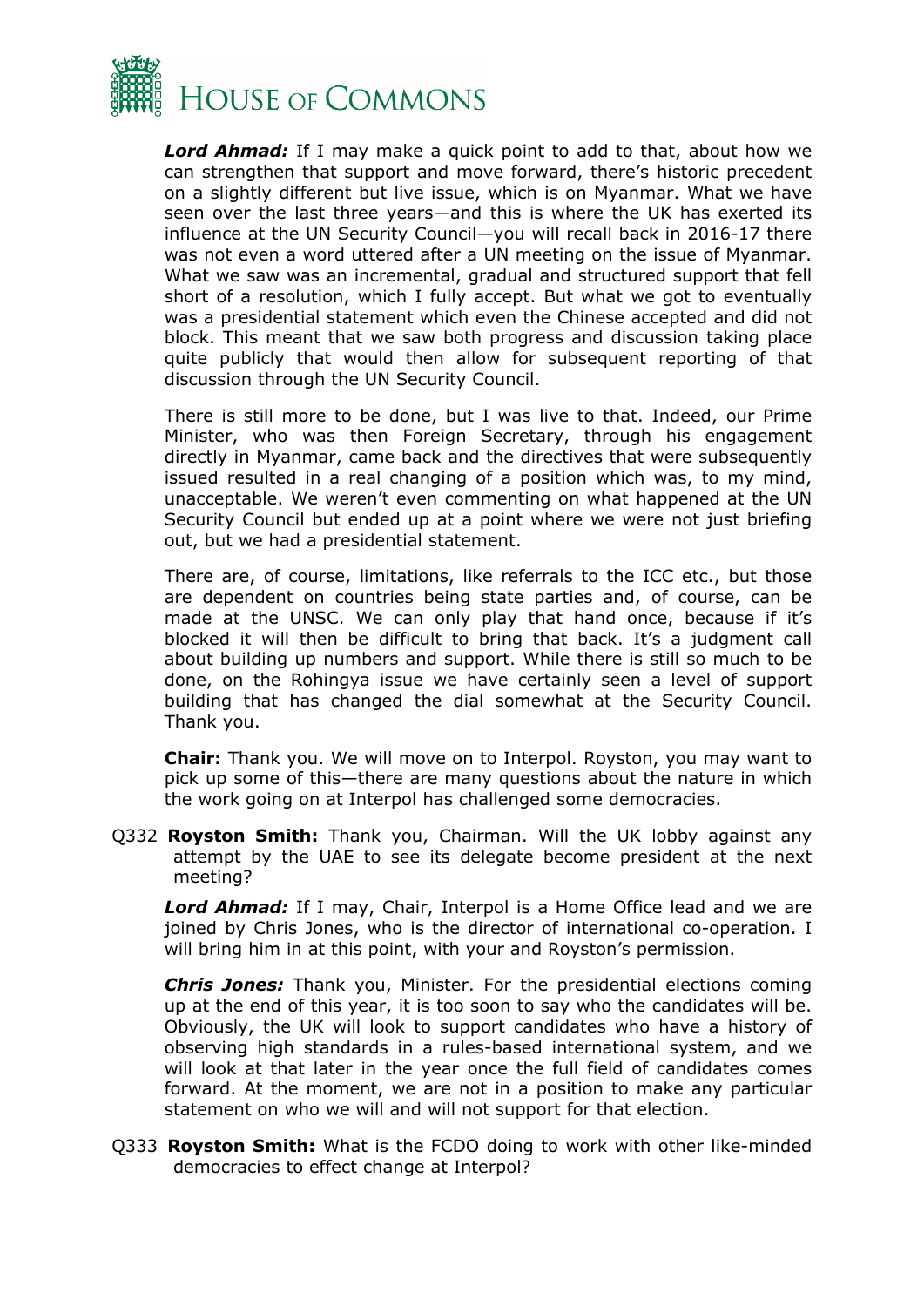

*Chris Jones:* For the elections, in 2018 the FCO and Home Office both worked closely together with like-minded partners to push back on the nomination of a candidate from Russia. We were successful in that and in securing the current president of Interpol from the Republic of Korea. We will do the same, and are doing the same already, in engaging with likeminded countries to try to ensure that we have a suitable candidate elected to the presidency at the end of the year.

Q334 **Royston Smith:** And that suitable candidate might be the candidate from the UAE?

*Chris Jones:* As I say, it is too soon for us to say who we will be supporting on an individual basis, and we will look at the range of candidates who are standing for that role.

Q335 **Royston Smith:** Are you surprised that Interpol's secretariat has not suspended any of the states that repeatedly attempt to misuse the red notice and diffusion systems?

*Chris Jones:* First of all, red notices are an important part of our work with Interpol, but Interpol is crucial for more general global co-operation on law enforcement and has a wide range of capabilities that we use. Specifically in relation to Interpol red notices, we take all allegations of abuse very seriously; I will not comment on individual cases, but I know the Committee has had evidence in previous sessions on that. In terms of the steps Interpol itself has taken, it has moved on quite a bit in the past few years.

Clearly, Interpol's constitution prohibits activities of a political nature. It has very clear data processing rules and in the past few years it has established a new taskforce, which is multidisciplinary and looks specifically at the Interpol notices and diffusions. Indeed, the UK has a senior lawyer who is seconded into that taskforce to work with it. That is in addition to the UK's having the executive director of police services post in Interpol, which is the second most senior position in Interpol, with Stephen Kavanagh, an ex-chief constable who is now playing a major role in Interpol itself.

Beyond the internal checks that Interpol has on diffusions and notices, it also has an independent body, which controls the use of personal data within Interpol. That independent commission is in effect a data protection supervisory body, which takes complaints and can seek redress in specific areas. The Interpol systems in place are significantly stronger than they were a few years ago; they have our confidence and they are in place, and we will continue to work closely with Interpol at all levels to ensure that those mechanisms are employed effectively. We are not complacent in that, but we are confident that Interpol has those mechanisms in place.

Q336 **Royston Smith:** Do you have confidence that they are sufficiently independent?

*Chris Jones:* As I say, there are systems within Interpol itself, its multidisciplinary taskforce, and then there is an independent commission,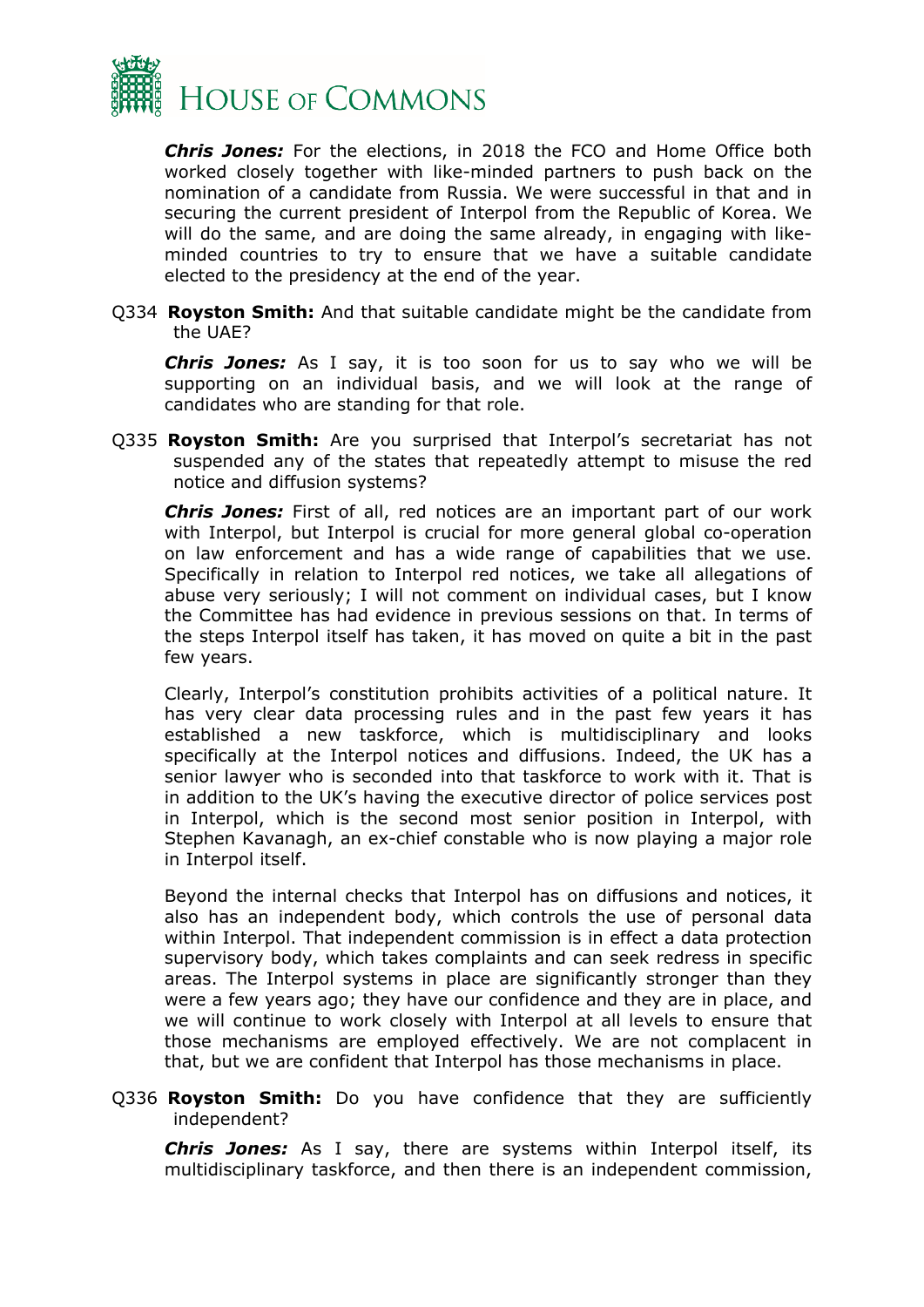

which has representatives from a number of Interpol countries on it, which is independent of Interpol itself and deals with the specific complaints on personal data.

Q337 **Royston Smith:** How do you ensure that the information on red notices and diffusions relating to British citizens is shared between the Home Office and the FCDO?

*Chris Jones:* Individual Interpol red notices are operational matters. The National Crime Agency hosts the UK Interpol bureau, so the Home Office itself would not see those individual cases. They would be operational matters for the NCA and Interpol.

In relation to British citizens, in addition to the safeguards in place at Interpol itself, we have safeguards within the UK for an Interpol red notice in relation to other countries. First, on the European Union, we have a new trade agreement in place between the UK and the EU which governs extradition, and an Interpol red notice gives the police the power of arrest. Similarly, with EFTA countries and our Five Eyes partners, the Extradition (Provisional Arrest) Act 2020, recently passed by Parliament, provides a power for arrest, but only once that Interpol red notice is certified by the NCA. For all other countries, the Interpol red notice does not give a power of arrest. The NCA would obviously be supervising that information, but the police would have to go to a court to get an arrest warrant. That was an issue that was debated at some length in the passage of the Bill.

Q338 **Royston Smith:** Do you think that UK citizens subject to abusive red notices should be informed of those attempts and receive advice on the implications of the attempts?

*Chris Jones:* Obviously, individual red notices are operational matters for the NCA. Clearly, Interpol red notices that the UK issues, or that other countries issue, are confidential, unless they are published—pretty much by exception—on the Interpol website. The UK would not want its Interpol red notices published, or the individuals notified that there is an Interpol red notice in relation to them. That is the way in which operational cooperation happens between police forces under the Interpol system.

In relation to specific cases, if an individual British citizen is adversely affected by an Interpol red notice, consular support can be provided. Indeed, it is being provided by the FCDO in some cases. Moreover, if there is a serious concern about a specific Interpol red notice that the UK—the NCA—believed to be inappropriate and in breach of Interpol's rules and safeguards, we would of course raise that very seriously with Interpol itself. There are mechanisms for us to be able to do that.

Q339 **Royston Smith:** Is the individual notified of those notices against them?

*Chris Jones:* The individual would be notified at the point of arrest, obviously, that they are wanted—if an arrest takes place—but, as I say, there are safeguards within the UK before we get to that point with the certification process that the NCA has. There is also a need to go to a court with countries that are not in the EU, EFTA or Five Eyes.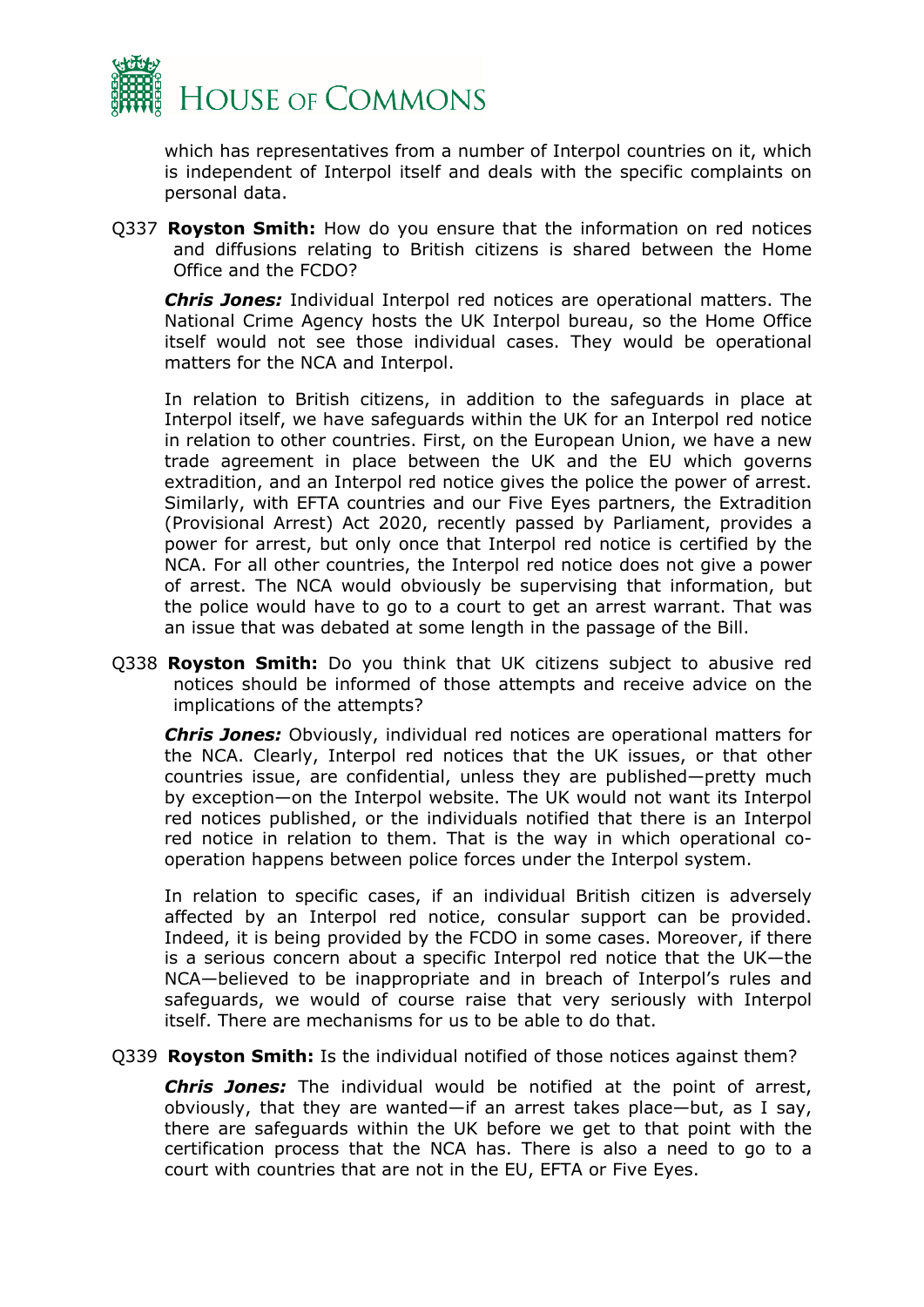

Q340 **Royston Smith:** So they will not know unless and until they are arrested. Is that what you are saying?

*Chris Jones:* Interpol diffusions and notices are confidential, as I said, unless at the request of the issuing country or if they are published on the Interpol website—which, as I said, is by exception.

**Royston Smith:** Thank you.

**Chair:** Thank you. Bob, you wanted to come in on this.

Q341 **Bob Seely:** Specifically, one of the most well-known red notice cases in recent years has been that of Bill Browder. He was almost arrested—he was held in Spain, before being released—and that was the Russian Federation Government using the red notices. Does that specific incident concern anybody who would like to take on the question? Does it show a weakness in how the red notice system is being used? That is a specific question on that specific example, please.

*Chris Jones:* I don't know whether the Minister wants to come in as well, but obviously I am very much aware of that particular case. At a personal level, I obviously understand the impact it has had on that individual. I think the key point is that Interpol have been strengthening their internal systems and their independent oversight mechanisms.

We continue to be very alert to any misuse of the Interpol system. As I have said, if there is a situation where we become aware that an Interpol red notice has been issued in relation to an individual but we do not think it complies with the Interpol rules—both the constitution of Interpol, which says that Interpol red notices must not be used for political purposes, and the other criteria that Interpol has, on which I think you have heard evidence from Interpol itself—that is something that we would of course take up very seriously with Interpol itself and with the country that is issuing that particular notice.

Q342 **Bob Seely:** Yes, but is there any evidence that Interpol red notices are being abused? Are there any other cases that we know about, or is that the only significant case? Are there are any other eastern European countries or former Soviet states that have used Interpol red notices to hound political opponents?

*Chris Jones:* There have clearly been individual cases that Interpol does not make public—situations where an Interpol member has put forward an Interpol red notice and it has been refused by Interpol itself. They keep that as a matter between Interpol and the issuing Interpol state.

Q343 **Bob Seely:** I have a couple more questions, if I may. Could it have been a realistic possibility for Browder to have been extradited to Russia, or would the system have kicked in at some point? He was in Spain, and there was nothing to stop the Spanish sending him back to Russia—if not Spain, then maybe a country with a closer relationship with Russia, or a former Soviet territory. Could they have got Browder back using a red notice?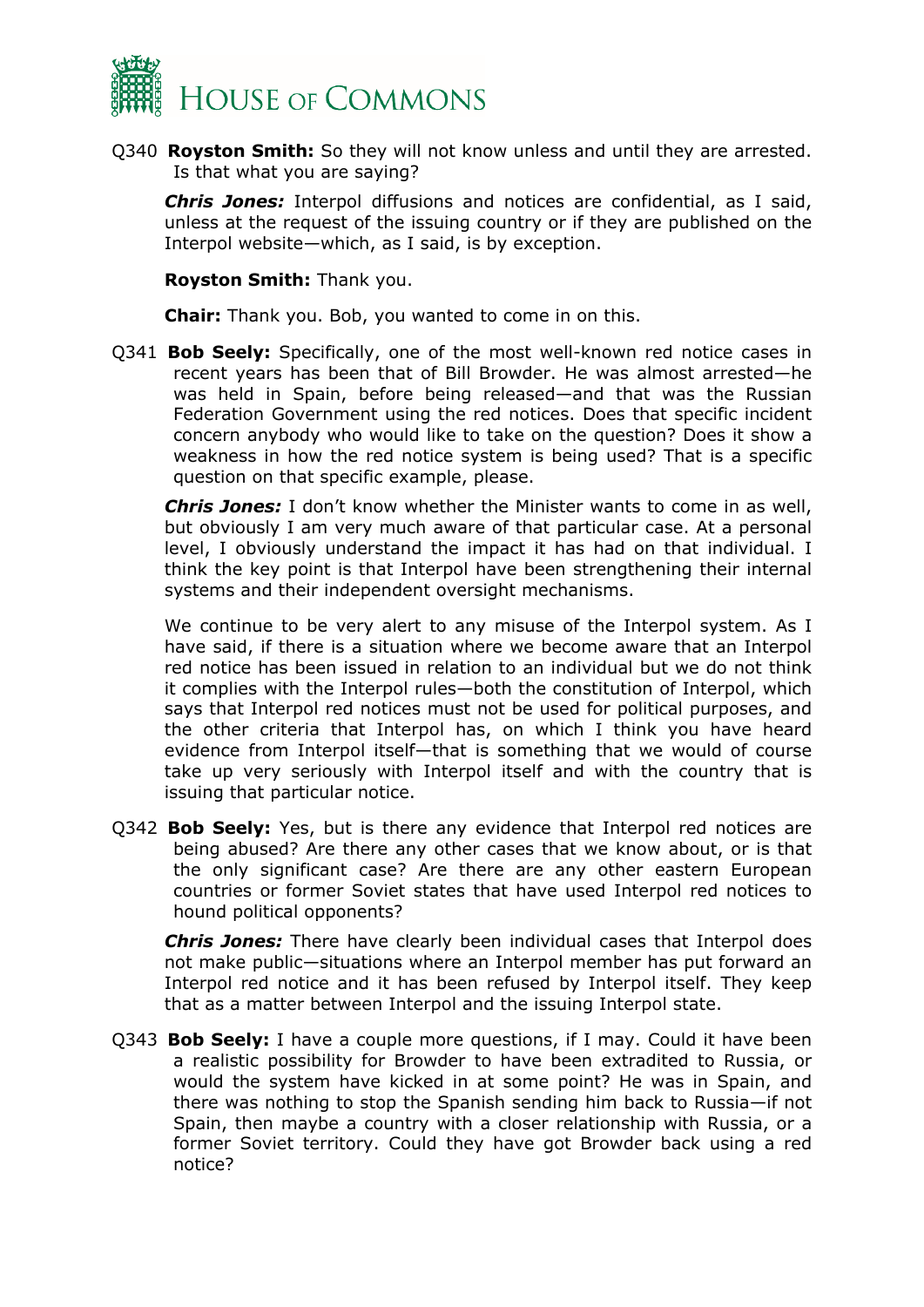

*Chris Jones:* As I say, I am not going to comment on individual cases, but in general terms, beyond the Interpol red notice, which is not in itself an arrest warrant—it is important to be clear that it has that effect only where it is provided by domestic law, and I have explained the situation in the UK, but there are similar provisions in place in other European countries and elsewhere. It would be a matter for the individual country concerned as to what its domestic legislation requires and the safeguards it has in place. But obviously, extradition is a much more formal process involving courts, a judiciary and so on—than simply a red notice. Certainly, I would have confidence that the extradition system itself is quite distinct from the red notice, and there are of course lots of other safeguards in place within that wider extradition system.

Q344 **Bob Seely:** So the red notice is the first stage in the process, but not the process itself. Therefore, you think that even if a Government wanted to use a red notice to abuse the freedoms of a British citizen or to extradite them, it is very unlikely that they would succeed. Or would it be impossible for them to succeed?

*Chris Jones:* I think it is not possible to comment on likelihood or individual cases, as I say. Generically, in individual countries that both issue and, more importantly, respond to Interpol red notices, there should be appropriate safeguards in place in their extradition relationships with other countries, to ensure that those requests are appropriate and justified, that there is evidence behind them, and that they are not motivated by political purposes.

**Bob Seely:** Thank you.

Q345 **Chair:** You have been very generous with your time, so I will begin wrapping up with a few final questions. The first is about the UN external audit system. I know this is what you live for, Julian, so we may well come to you, but the Minister may decide that it is his bête noire first. Does capture through the UN external audit selection process represent a problem—for example, over the Russian bid to audit the OPCW?

*Lord Ahmad:* If I may just open, Chair, I think while there is some degree of transparency, we have to be aware—it is interesting as this follows on from the previous question—of the motivation behind a particular process that may be initiated, including in terms of the audit process. I think we have had quite challenging discussions at the OPCW with the Russians in particular around the budgetary process. But again, in this respect, it comes back to relationships, and our lobbying and our position when it has come to budget and auditing purposes within the context of the OPCW has prevailed. With that, perhaps rather than Julian at this point, if I could also bring in James who may wish to comment.

*James Kariuki:* Thank you, Minister. There is not a huge amount to add. Obviously, we support the principle of audit of the UN system and agencies have external auditors and internal audit processes. In principle, that is a good thing because they have organisations that we give money to and we want to function well. It is not impossible to imagine that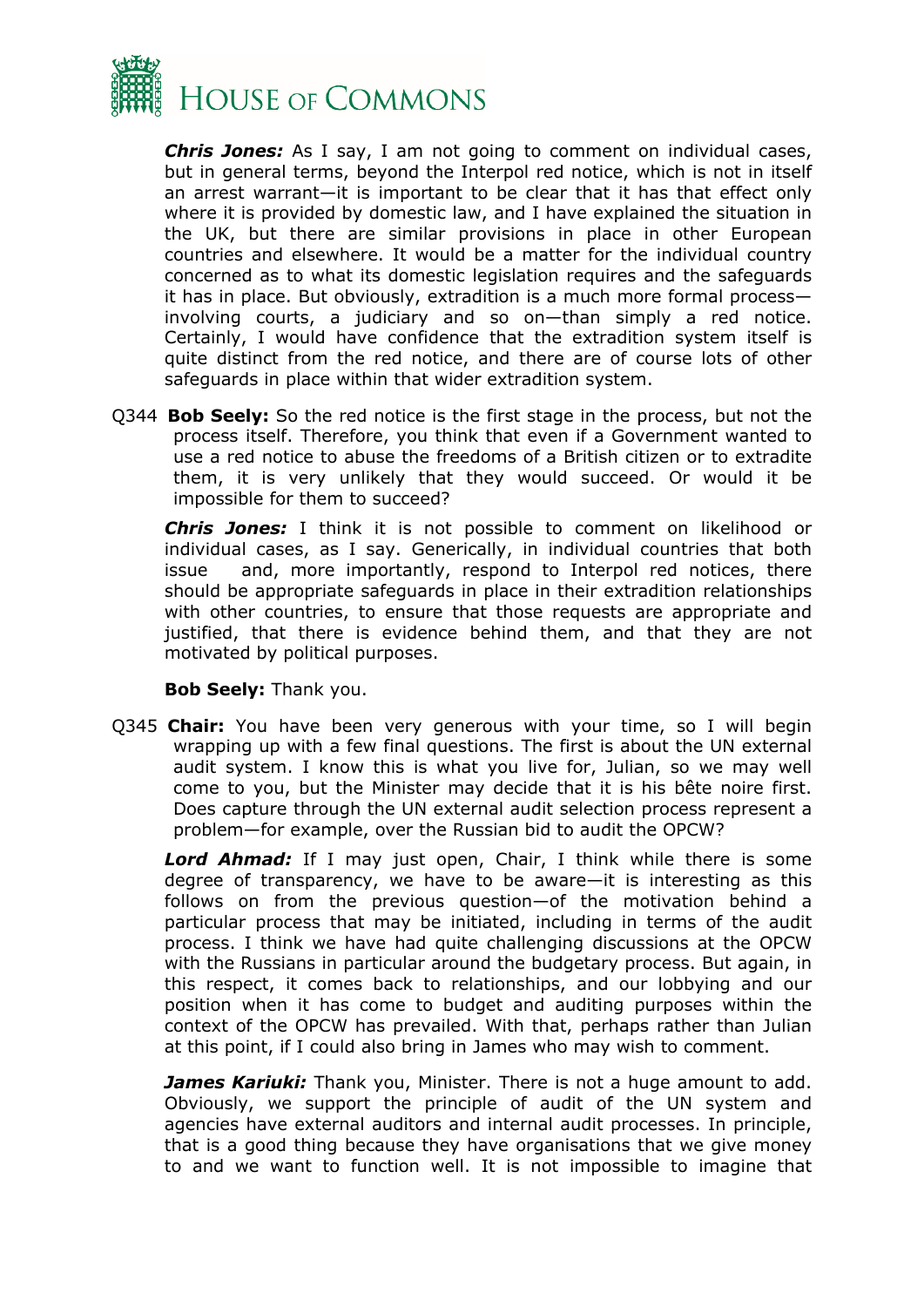

system being abused for various reasons, but on the whole we think it is a process that works well. In some cases, we have UK auditors as part of that process, and it is the right way for organisations to run themselves.

Q346 **Chair:** I understand that it is clearly important to have audit and audit is a powerful function in organisations like this. We have been successful in securing some audits. Where have we failed?

*James Kariuki:* I don't know whether Neil Briscoe has individual cases, but there were some examples of things like WIPO where the National Audit Office is the current external auditor. That is a good thing because it is an organisation that we have big stakes in and, as we were discussing earlier, it is contested ground for future intellectual property. I don't have any cases where we are particularly concerned, but maybe Neil or Julian have an example.

*Neil Briscoe:* Thanks, James. I don't have an example. The NAO will often keep an eye on what openings are coming up in agency audit roles and will generally try to occupy one or two. For example, in my lifetime, it has included the World Food Programme. But there are contenders as well, so France will regularly get one of those slots and India has a very strong audit capacity. It would not be possible for us to have an auditor on every agency. The central board of auditors—there are three supreme institutions on that, and they are elected for six years, and currently it is Germany, Chile and China. Germany is due to come off next year and our understanding is that the only contender to take that over is France. But this is an ongoing issue and we speak pretty regularly with the NAO.

Just to underscore this, audits are not purely about finance either. Julian can probably speak from the Geneva angle too. It is very much about management, but also policy coherence. So, an auditor that is useful will point out where policies could be implemented more effectively or where an agency could collaborate more effectively with another. That is a very valuable function that boards, including the UK representative on boards, will then take up to try to improve wider agency performance. Thank you.

**Chair:** Julian, did you want to come in on that? Don't feel you have to.

**Julian Braithwaite:** Just to say that the UN system has many different audit functions and actually the different agencies have their own audit processes as well. Where we have been involved in designing new multilateral institutions like the Global Fund, we have put straightforward, standardised good auditing practice right at the heart of those organisations. Whether it is Gavi, the Vaccine Alliance or the Global Fund, we have put billions of pounds of UK public money through those organisations. As part of that, we have insisted on straightforward proper auditing where you get in a proper accounting firm to do the books properly and there isn't this political selection process that goes on the traditional UN system. That gives us more confidence that this will be done in a professional way without any political process involved.

Q347 **Chair:** Thank you very much. Now clearly we would support some of the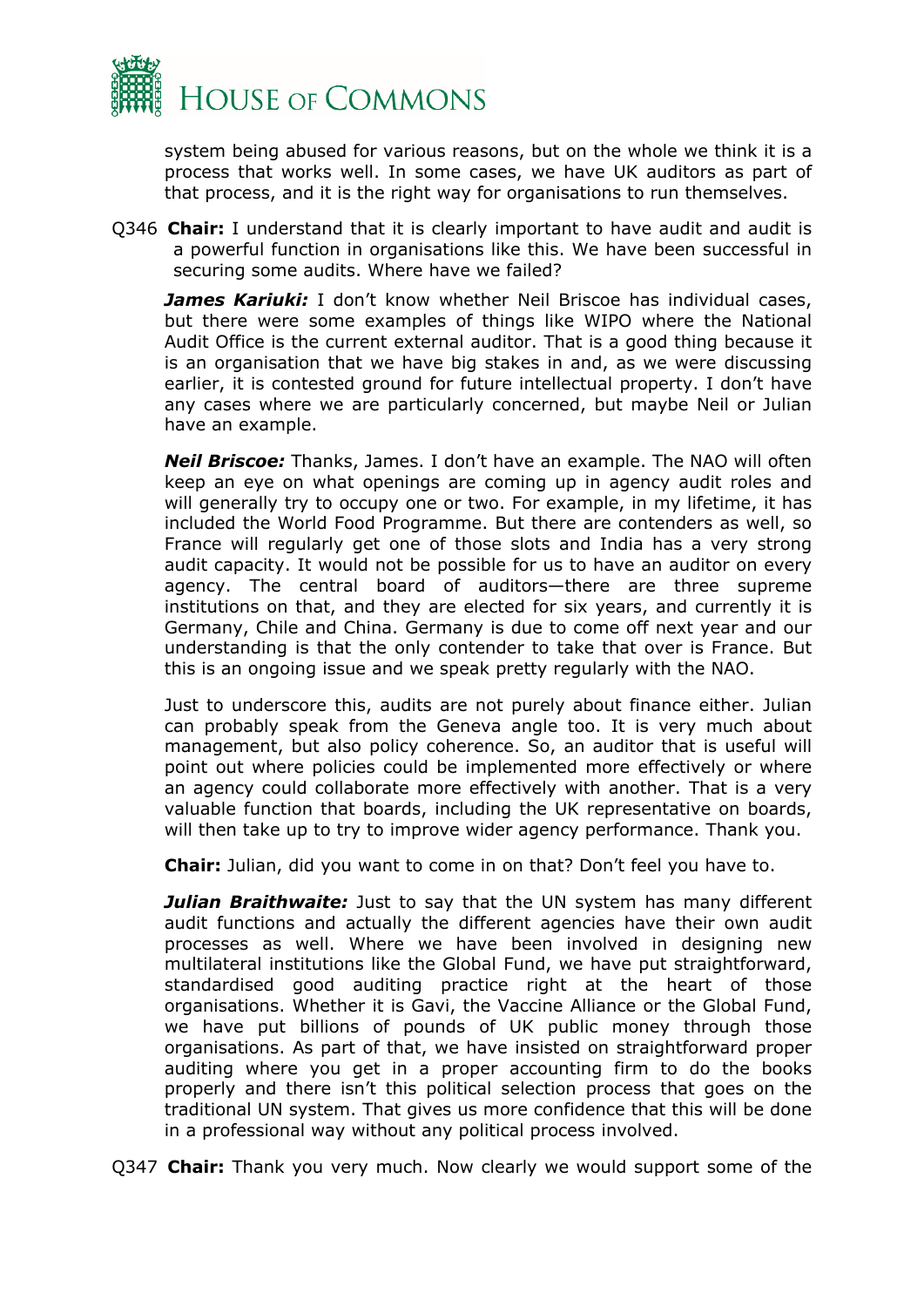

auditors that you mentioned there; this isn't simply a case of getting UK auditors on the case. How do we work together with countries like France, Germany and others around the world to ensure that we support each other? So, that even if it isn't a UK auditor, it is at least one from a country that we support.

*Lord Ahmad:* If I could come in there, Chair. First, on lots of nominations and appointments, we work with like-minded partners. Earlier this afternoon we had a discussion around the WIPO candidate, ensuring that the director general position was filled by someone who was reflective of our view. It was the Singaporean who prevailed in that instance.

The same applies through the audit function as well. We would continue to identify, as Neil did, where there is a particular like-minded country that has already put forward or suggested a figure and then we will work in support of their candidate. Neil may wish to come in on that.

**James Kariuki:** I will make a general point. We co-chair with the US an organisation called the Geneva Group, which is formed of like-minded and major donors to all the UN funds, programmes and agencies.

That is one of the best fora for us to co-ordinate with partners on a range of budget, financial management and reform issues, including audits. That is in the weeds and below the radar, but it is a useful way in which I, Julian's team and the team in New York keep an eye on all the ways in which we hold agencies to account.

Q348 **Chair:** Thank you. I will come to the last question now, which is about the United States. We have heard that, at some point, the United States itself may have been obstructionist in the work of multilateral organisations. One can think of the World Trade Organisation in your remit, Julian. Do you agree that is sometimes the case? How do you think the UK is helpful or able to get around such obstructions?

*Lord Ahmad:* Before we go to Julian, I will give you an example beyond the WTO. I'm using the Minister's prerogative here.

**Chair:** Of course.

*Lord Ahmad:* We had a specific disagreement at the UN with the previous US Administration in the passing of a resolution on sexual and reproductive health. The previous US Administration took a different perspective from ours on issues of protection and affording support to victims, particularly women, of sexual violence. In that regard, we were very clear with the US in our private interactions, and then used an expression of our reason for vote, after the vote was cast, to elaborate on our disappointment.

In that instance, that was a disagreement between ourselves and the US on a point of principle. It is right that we have the exchanges in advance to inform a key strategic partner, such as the US, of our position when it is different. Equally, we should not shy away when we have a difference of opinion. That was one practical example that I can share with you, Chair.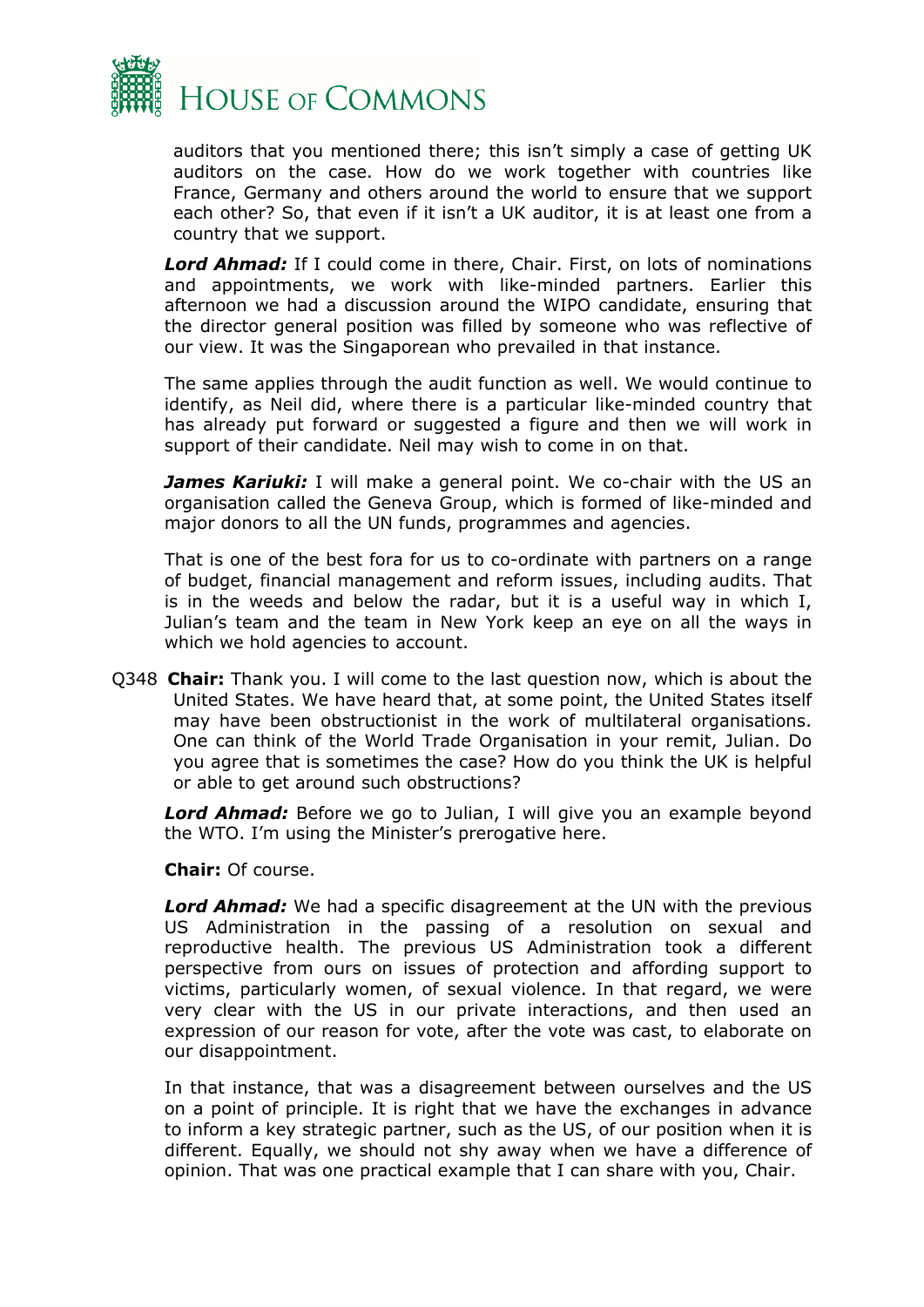

**Chair:** Thank you.

*Julian Braithwaite:* The last four years haven't been easy. The role that the UK has played was always to try to find ways of bringing the Americans in, and to avoid what you sometimes heard in the multilateral system, that the previous Administration were trashing the system and we shouldn't be reaching out to them, trying to involve them. We never took that view.

It is true that, without the Americans fully engaged in this multilateral system that they were instrumental in building, the system will change, and our collective influence as like-minded countries will decline. Therefore, we were constantly looking for ways to bring in the Administration.

As the Minister mentioned, the World Intellectual Property Organisation and the election there is a good example of us working with the previous Administration. We tried very hard when the previous Administration wanted to reform the Human Rights Council to see if we could help them with that. We were not successful on that.

The point with the previous Administration is that they were not always wrong about the multilateral system in their criticisms of it. We just disagreed with their tactics for having influence and achieving those things. They were ready to walk away, rather than to remain engaged, build coalitions and work with the like-minded. It is frustrating and involves compromises, but it is much more effective than walking out.

We hope that with the Biden Administration coming in we will be in a much better position. The US policy at the WHO has changed dramatically with the new Administration. We will see how much the actual substance of the policy changes in the WTO, although the nature of the engagement we expect to change significantly. They have already said they are going to engage with the Human Rights Council, which will be very welcome as we discuss how we push back against others in that fora—the fora of values in the US system—who are trying to rewrite the values and principles that underwrite the UN system.

Q349 **Chair:** Can I ask the Minister specifically? The change in tone that Julian has spoken about is something that I don't think has been missed by anybody. While I think many of us recognise the criticisms of many in the international organisations of which we have spoken in this session, the general principle that if there is a table, Britain should sit at it seems to be a powerful one, I would argue, for British diplomacy, and one that we should encourage our friends and allies to do as well in order to maximise our voice. On that basis, Lord Ahmad, how have you begun to engage with the incoming Biden Administration, where Tony Blinken, the new Secretary of State, and Jake Sullivan, the new National Security Advisor, have already made very powerful statements in support of the multilateral system and the US voice within it?